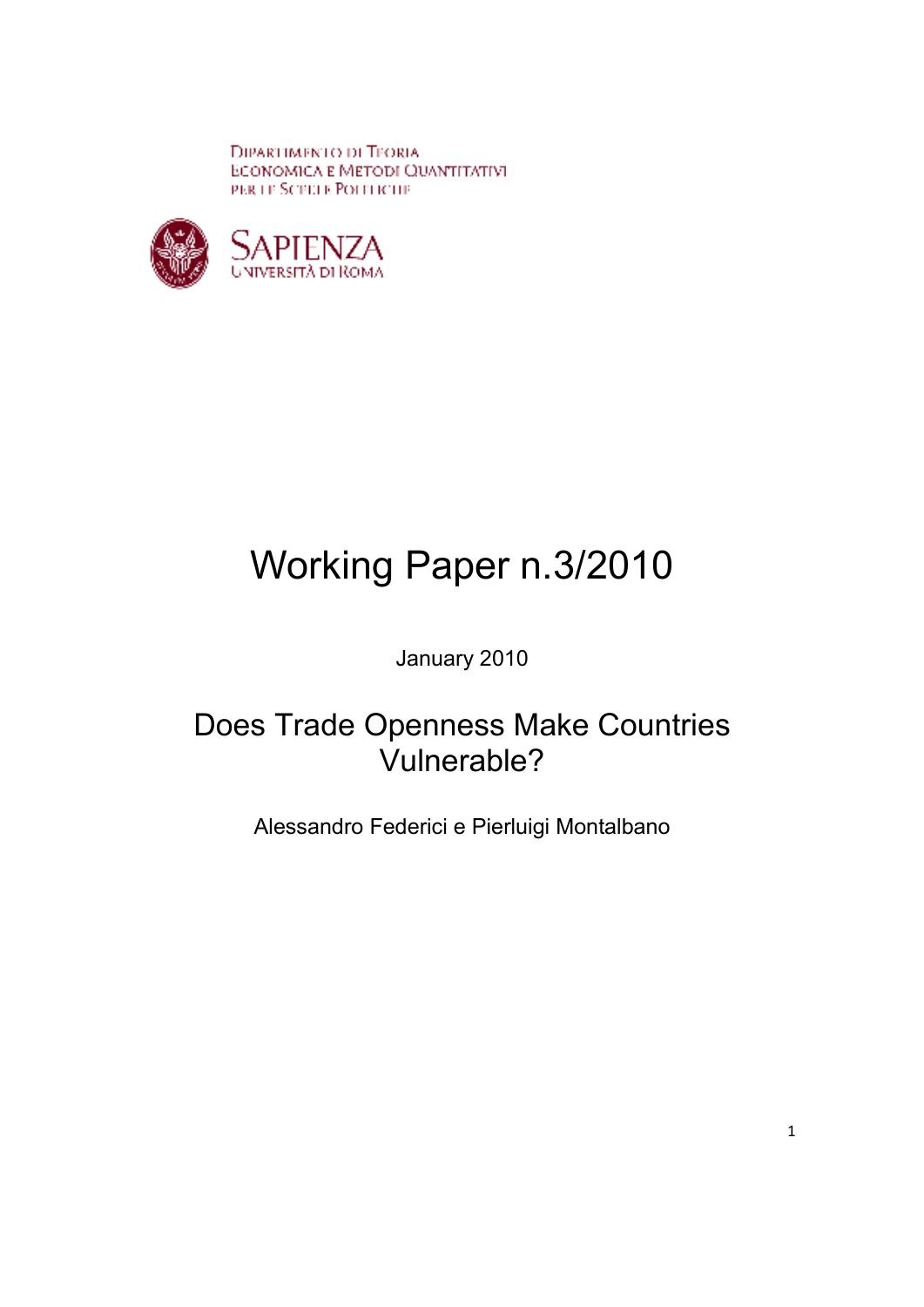# **Does Trade Openness Make Countries Vulnerable?**

## Alessandro Federici<sup>\*</sup> and Pierluigi Montalbano<sup>\*</sup>

### Abstract

*This paper focuses on the welfare costs of exposure to shocks linked to trade openness, an issue that is of main interest for international economic policy. It addresses the question as to whether the current process of trade liberalisation has a net destabilising effect on partner countries, increasing their vulnerability.* 

*Starting from a broader definition of vulnerability than simply vulnerability to poverty because of trade openness, this paper highlights, presenting both probit and 3SLS estimates, a robust and significant long term relationship (1960-2007), in a large sample of countries, between the "extreme volatility" of consumption (crisis and boom) - induced by trade openness - and the deviation of consumption growth from its expected path.* 

*The novelty of this paper lies in its ability to match two strands of the literature (volatility and vulnerability). It improves the existing literature on aggregate volatility by adding a forward looking lens; a feasible notion of benchmark and a counterfactual, all essential elements of a vulnerability framework.*

**Keywords:** trade openness, vulnerability, volatility, probit, 3SLS.

**JEL:** F40; F10; C82; E17; D60

<sup>♣</sup> ENEA, Italian National Agency for New technologies, Energy and Sustainable Economic Development, Energy Efficiency Technical Unit, email: alessandro.federici@enea.it

<sup>\*</sup> *Corresponding Author:* Department of Economic Theory, Sapienza-University of Rome and Department of Economics, University of Sussex, email: pierluigi.montalbano@uniroma1.it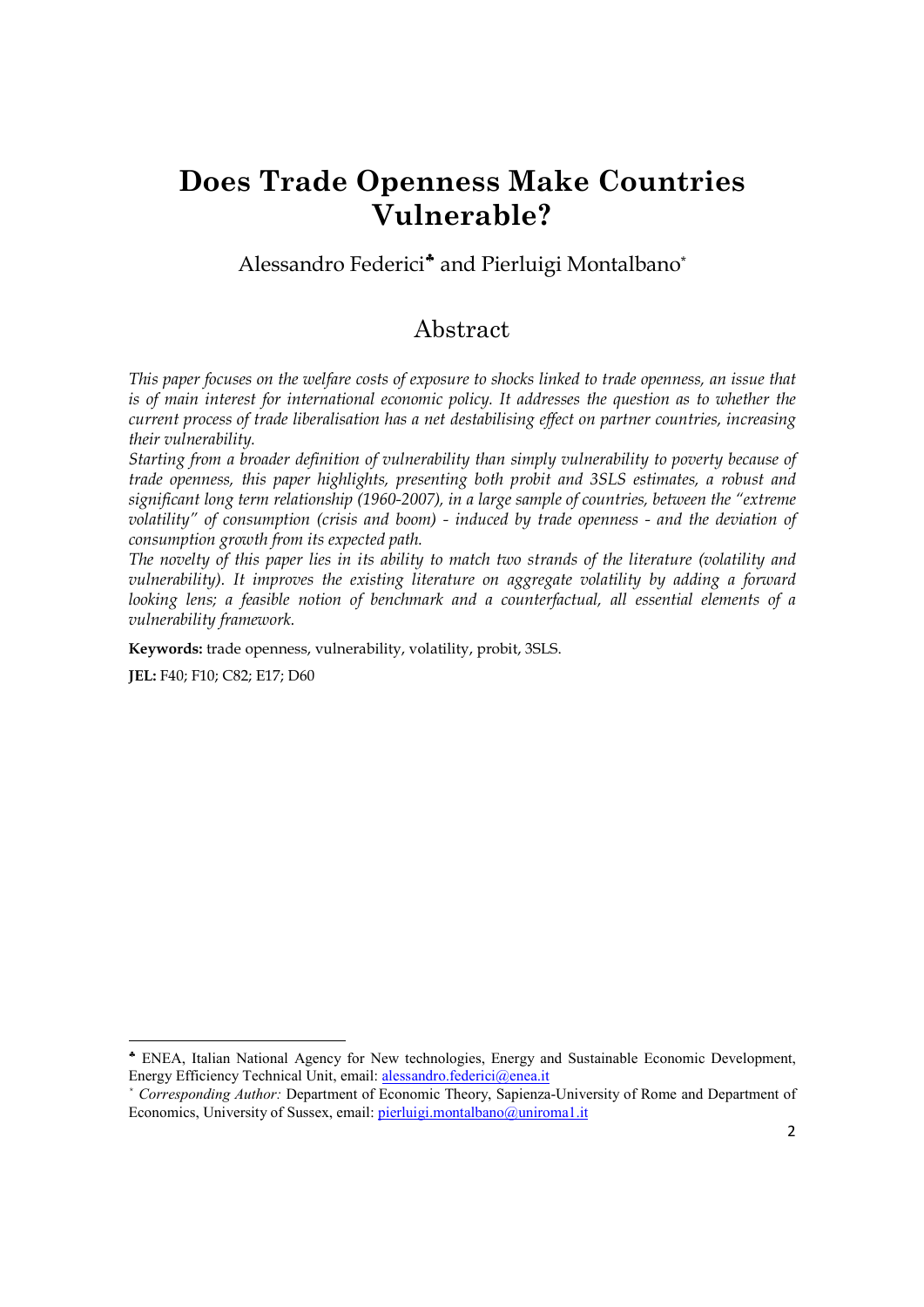#### **1. Introduction**

After the Asian crisis, the issue of vulnerability, i.e. the welfare costs of risks, has been gaining ground in trade analysis too. The open question is the following: does trade openness1 magnify the "risk exposure" of the open economy and/or increase uncertainty towards the future on certain domestic actors, with negative consequences on long term growth and welfare? This question has proven not to have a once-for-all answer (Montalbano, 2009). In dealing with the above topic, we should take into account two main constraints: i) the scattered nature of the empirical works on the effect of trade openness on developing countries' economic stability; ii) the limits of current vulnerability analyses, most of which are focussed on households, adopt a poverty line as a threshold, and are based on household surveys not designed to provide a full accounting of the actual impacts of shocks.

This paper aims at offering a substantive contribution to the debate on the effects of trade openness on developing countries' vulnerability. It presents empirical estimates grounded on a sound method of analysis and improves the existing literature on aggregate volatility by adding a forward looking lens; a feasible notion of benchmark and a counterfactual, all essential elements of a vulnerability framework.

The main result of this empirical test is to highlight a robust and significant statistical relationship between the "extreme volatility" of consumption - crisis and boom - and the likelihood and severity of the deviation of consumption growth from its expected path. This relation holds for a long time span (1960-2007) and a large sample of countries (147). The added value of this work is to highlight the relevance of this phenomenon, usually covered up in the standard analyses on trade, growth and poverty, and to demonstrate that phenomena of vulnerability to trade can co-exist with a positive trade and growth relationship.

#### **2. Vulnerability to trade: what we know?**

<u>.</u>

Provide a clear cut notion of vulnerability to trade openness is not straightforward. All individuals, households, communities and even countries face multiple risks, both natural and man-made, from different sources. However, a mere situation of risk exposure or a simple subjective feeling of vulnerability are not sufficient for policy targeting. Moreover, the link between vulnerability and trade openness remains ambiguous. If we take into account the redistributive nature of trade, it is certainly not possible to denounce any shock that may cause even a single individual to suffer a reduction in income. Furthermore, the simplest analysis of risk suggests that at low levels of trade (as typical in

<sup>&</sup>lt;sup>1</sup> This work will not specifically address the long standing debate on the relative measures of trade liberalisation and openness. It builds on McCulloch et al. (2001) views that the relative openness of countries depends largely on the extent to which international trade determines local prices, regardless of whether this depends mainly on deliberate policies or not. For a comprehensive list of standard measures of trade openness, see McCulloch at al. (2001).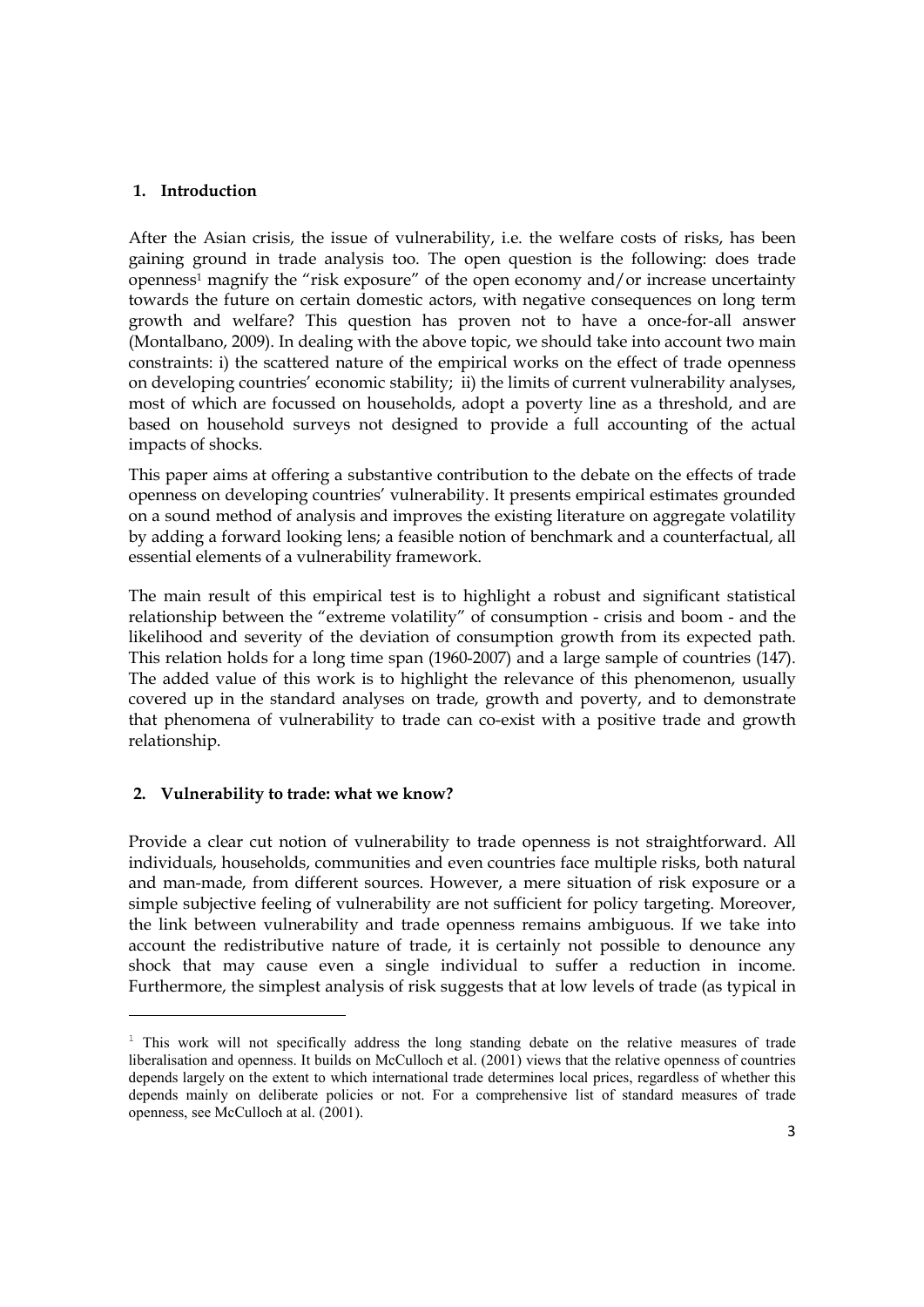developing economies), further trade liberalisation would tend to reduce risk exposure because (larger) world markets with many players are likely to be more stable than (smaller) domestic ones (Winters, 2002). However, if world markets are more variable than domestic ones we can get the opposite effects. At the same time, if external shocks are different in nature, foreign exposure brings a "*new set"* of shocks that may raise uncertainty, lower expected utility (Calvo and Dercon 2003 and 2007; Ligon and Schechter 2003 and 2004) and harm people's standard ability to cope (Dercon, 2001). Finally, people can be unwilling or unable to undertake new potentially profitable activities induced by trade liberalisation because of increasing uncertainty. In this case, they will suffer the adverse effects of trade reforms without the compensating benefits of higher average earnings (Winters, 2000; Winters et al., 2004).

Trade literature on the issue is fuzzy (Montalbano, 2009). It does not deal adequately with the issue of the likely vulnerability hazard to trade openness. While most of the empirical studies establish a consistent and significant positive correlation between trade reforms, growth and poverty reduction (Edwards, 1993; Frankel and Romer, 1999; Dollar and Kraay, 2001, 2002, Cline, 2004; Winters, 2004) examples of countries that enjoy a good socio-economic performance and a fair degree of stability, but remain highly vulnerable to external shocks and uncertainty linked to trade openness are increasing nowadays. It is also likely that episodes of trade liberalisation have increased the risks faced by the poor and in some cases, also their vulnerability. Despite the attention paid to the idiosyncratic shocks on individual agents, the existence of sizable covariate shocks have been largely overstated. Macroeconomic crises, for instance, have proven to hurt the poor, or those close to the poverty line, even if they has not affected local populations disproportionately (Lustig, 2000). This because during macroeconomic crises, as with most covariate shocks, self-insurance, informal insurance, and market-based smoothing mechanisms such as credit are likely to be less effective, particularly for poor people. With covariate shocks, both the value of assets held by the poor and the incomes of their associates in informal insurance arrangements fall, precluding the use of either as a safety net (Jalan and Ravallion 1999, Lustig, 2000).

The debate on the topic is intense, focusing on the options and strategies to help developing countries capture the benefits of trade integration minimising the risks of negative shocks. While a lot of significant and informative works have been carried out in recent years to assess the potentially destabilising effects of trade openness in developing countries, these works remain scattered in a vast array of methods and empirical instruments and separated in different, often non-communicating, fields of investigation and did not achieve a common stand on the issue. Generally speaking, according to these empirical works, the role of trade openness on countries' economic stability is twofold: it is a key determinant of aggregate volatility which is the more widely used proxy of "uncertainty"<sup>2</sup> (Mendoza 1995; Gavin and Hausmann, 1996; Prasad and Gable, 1998; Rodrik 1998; Kose 2002; Kose and Yi 2001 and 2006, Wolf, 2004a; Kose et al, 2005) and it is

<sup>&</sup>lt;sup>2</sup> Please note that for concentrated variables, the variance is the most widely accepted measure of the cost of risk.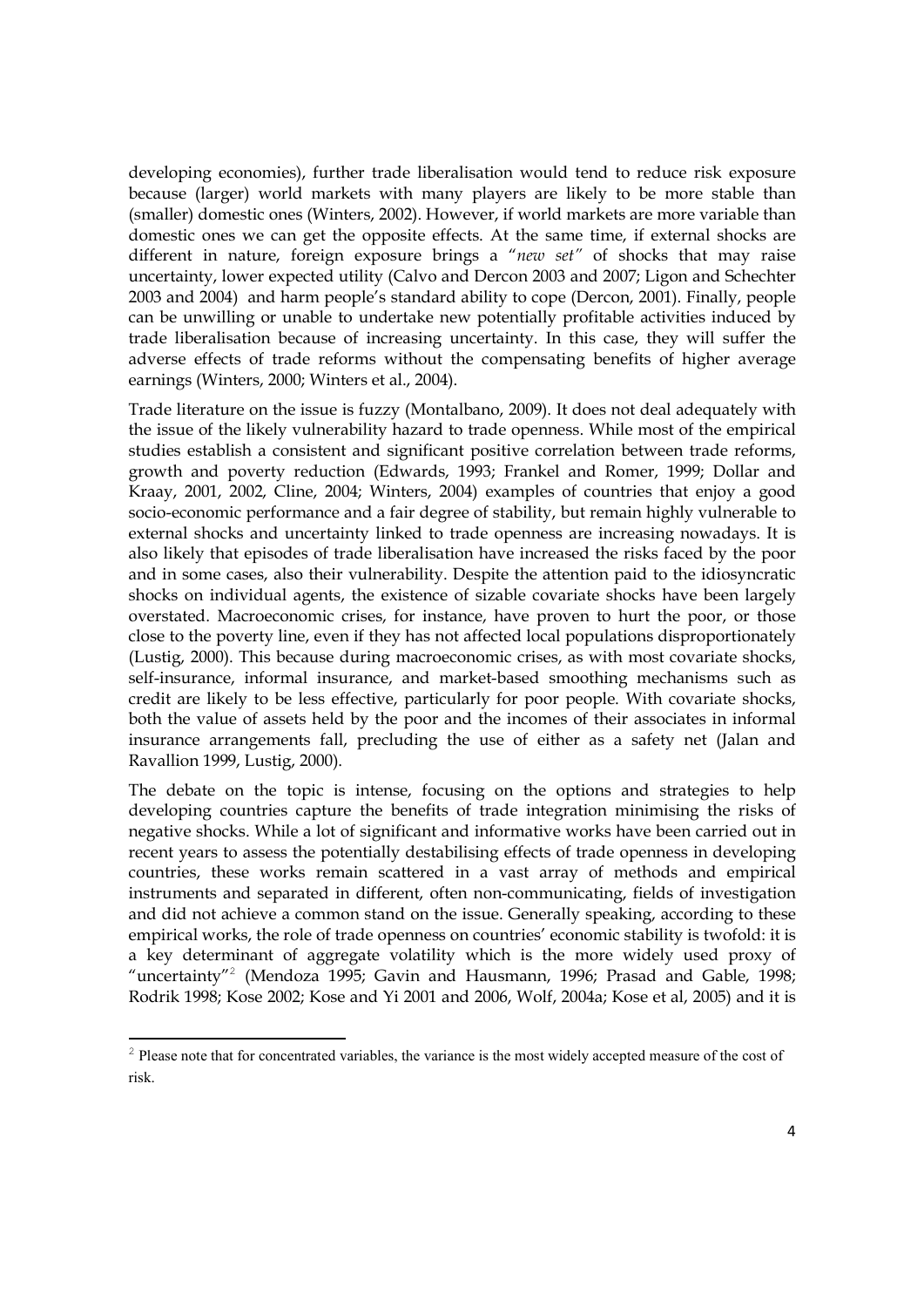a key transmission channel for crisis contagion (Milesi-Ferretti and Razin, 1998, 2000; Cavallo and Frankel , 2008), especially in regional contexts (Glick and Rose, 1999 and Easterly and Kraay, 1999; Forbes, 2001).

However, the empirical evidence is mixed. Regarding the trade and volatility link, some studies find that an increase in the degree of trade openness leads to higher output volatility, especially in developing countries (Easterly et al., 2001, Kose et al 2003; Loayza and Raddatz, 2007; Di Giovanni and Levchenko, 2006; Krishna and Levchenko, 2009); others find no significant relationship between an increased degree of trade interdependence and domestic macroeconomic volatility (Calderòn et al., 2005; Kose et al., 2006; Cavallo, 2007) or just a temporary one (Santos-Paulino, 2007). Concerning the analysis of the linkages between trade openness and economic crises, Cavallo and Frankel (2008), following closely the definition of Calvo et al. (2003), Frankel and Rose (1996) and Frankel and Wei (2004) find no evidence that trade openness makes countries vulnerable to sudden stops and currency crises. However, Eichengreen and Rose (1998), Glick and Rose (1999) and Forbes (2001) argue that - no matter who is the "first victim" of the speculative attack and what factors are behind it - there is a strong evidence that currency crises tend to spread regionally because of trade linkages.

The above empirical studies apply heterogeneous methods. Among the most recent exercises, Kose et al. (2003); Hnatkovska and Loayza (2004); Wolf (2004a); Calderòn et al. (2005) use panel data to measure the "external exposure" of a worldwide sample of countries by the sensitivity of first and second moments of economic growth (average rate and standard deviation) to openness and financial shocks. They also allow for the possibilities of non-linearities by assessing the dependence of the effects of trade and financial openness on the level of per capita income. On the same wake, Loayza and Raddatz (2007) apply semi-structural VAR to a panel of 90 countries with annual observations for the period 1974-2000 in order to isolate and standardise the shocks; estimate their impact on GDP and examine whether and to what extent this impact depends on the domestic conditions.3 Santos-Paolino (2007) too applies the same Panel VAR approach for a selection of SIDS from the Caribbean<sup>4</sup>. Malik and Temple (2006), in their effort to explain differences in output volatility across developing countries, use instead a bayesian method to highlight explanatory variables that are robust across a wide range of specifications.<sup>5</sup> They show the pervasive role of geography in determining aggregate volatility: since remoteness is associated with a lack of export diversification, a significant phenomenon of high volatility of terms-of-trade and output of the more remote

<sup>&</sup>lt;sup>3</sup> The Panel VAR methodology links the traditional VAR technique with panel-data methodology, which allows for individual (country) heterogeneity. The asymptotic properties and advantages of estimating VARs with panel data are discussed by Holtz-Eakin, Newey and Harvey (1988) and Gilchrist and Himmelberg (1998).

<sup>&</sup>lt;sup>4</sup> The Small Islands Development States (SIDS) are States characterised by a "natural and/or endogenous inability to face external shocks" . A presumptive "special status" of SIDS (Small Island Development States) has been affirmed at the first Global Conference on Sustainable Development of Small Island Developing States in Barbados in April 1994.

<sup>&</sup>lt;sup>5</sup> The use of a bayesian approach is justified by the fact that the number of candidate explanatory variables is large and theories about volatility are not mutually exclusive.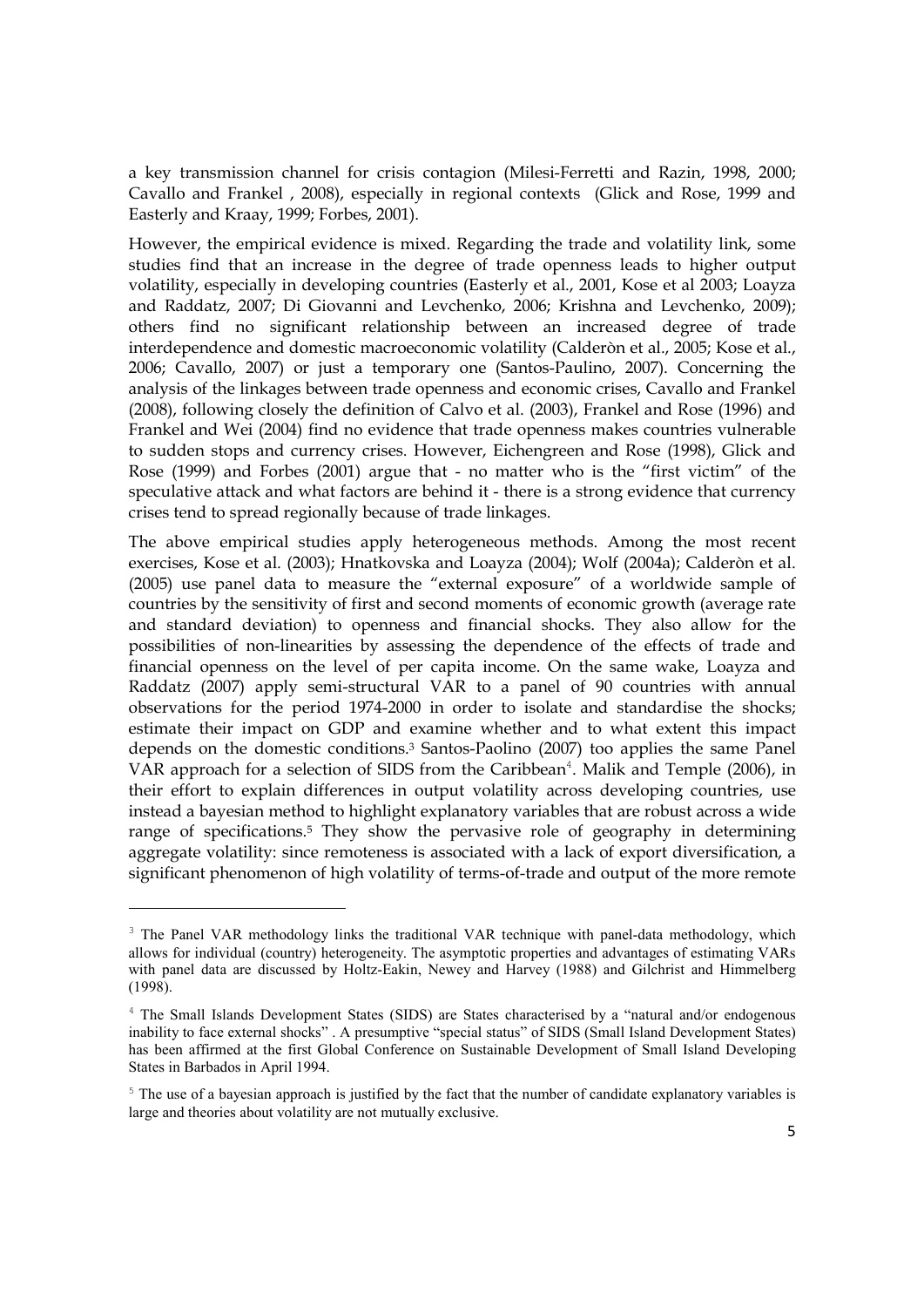countries is apparent. This result is not sensitive to the regression specification, nor it is driven by the contrasting geographies of low income and high income countries. An interesting exercise to assess the effects of trade liberalisation on poverty in a context of volatile commodity markets has been proposed also by Valenzuela (2006), who attempts to use an innovative application of a stochastic framework in combination with Global CGE model and a micro-household simulation.6 An extensive use of Probit models has been done, finally, to measure the probability of a sudden stop<sup>7</sup> (Cavallo and Frankel, 2007; Calvo et al., 2003; Frankel and Rose, 1996; Frankel and Wei, 2004; Glick and Rose, 1999).

It emerges from this brief review of the literature how current empirical analyses on the destabilising effects of trade openness remain basically ex post studies, mainly targeted to issues not directly linked to vulnerability. An additional effort is needed to build a sound methodology to assess vulnerability to trade openness. To this end, however, it is necessary to fulfil a number of pre-requisites and propose amendments to current literature. First of all, there is the need to move from ex post assessments, based on aggregate volatility or "crisis transmission", to an ex ante measure of the likelihood and magnitude of experiencing a reduction of well being induced by trade openness (or the process of opening up). Second, we ought to give an answer to the longstanding debate about the choice of a "*benchmark*" able to discern actual situation of vulnerability from normal variability (Alwang et al., 2001). Indeed, since everybody is, in principle, subject to a decline of well being in case of a negative shock occurs, without using a benchmark, the notion of vulnerability remains too imprecise for practical use. Hence, to get a true vulnerability measure, we should define a minimum social norm and a probability to fall below it. A minimum consumption level, usually linked to the poverty line, is normally applied by monetary vulnerability measures. Thirdly, since vulnerability is not directly observable, we should provide not only a factual analysis but a sound counterfactual too, i.e. a measure of the level of well being that would have prevailed in the absence of shocks. This is the most tricky issue to deal with vulnerability analysis since people are not able to estimate adequately the extent of the welfare cost loss of shocks (Tesliuc and Lindert, 2004). Finally, we should broaden our views on the vulnerability phenomenon as well as acknowledge the severe data limitations of existing household surveys which are not designed to provide a full accounting of the actual impacts of shocks and ignore a number of relevant policies' issues such, in a globalised world, "man-made" external shocks (Dercon, 2001).

 $6$  The issue of CGE validation emploving stochastic simulation is still under debate. Valenzuela et al. (2007) seek to validate the GTAP (Global Trade Analysis Project) model (Hertel 1997), by testing the model's capacity to replicate price volatility using shocks derived from a time-series model of wheat production. They conclude that the model performs relatively well for some regions of the world but it is still impossible to validate such models, as already noted by Gass (1983).The main weakness is related to the incomplete transmission of world price signals into the domestic markets of the major importing countries, an issue already highlighted by Winters (2000), who underlines a number of factors that can limit the extent of transmission between changes in border prices induced by external liberalisation and price changes actually experienced by producers and consumers at the local level.

<sup>&</sup>lt;sup>7</sup> The expression "sudden stops" as synonymous of crisis was first used by Dornbusch, Goldfajn and Valdés (1995).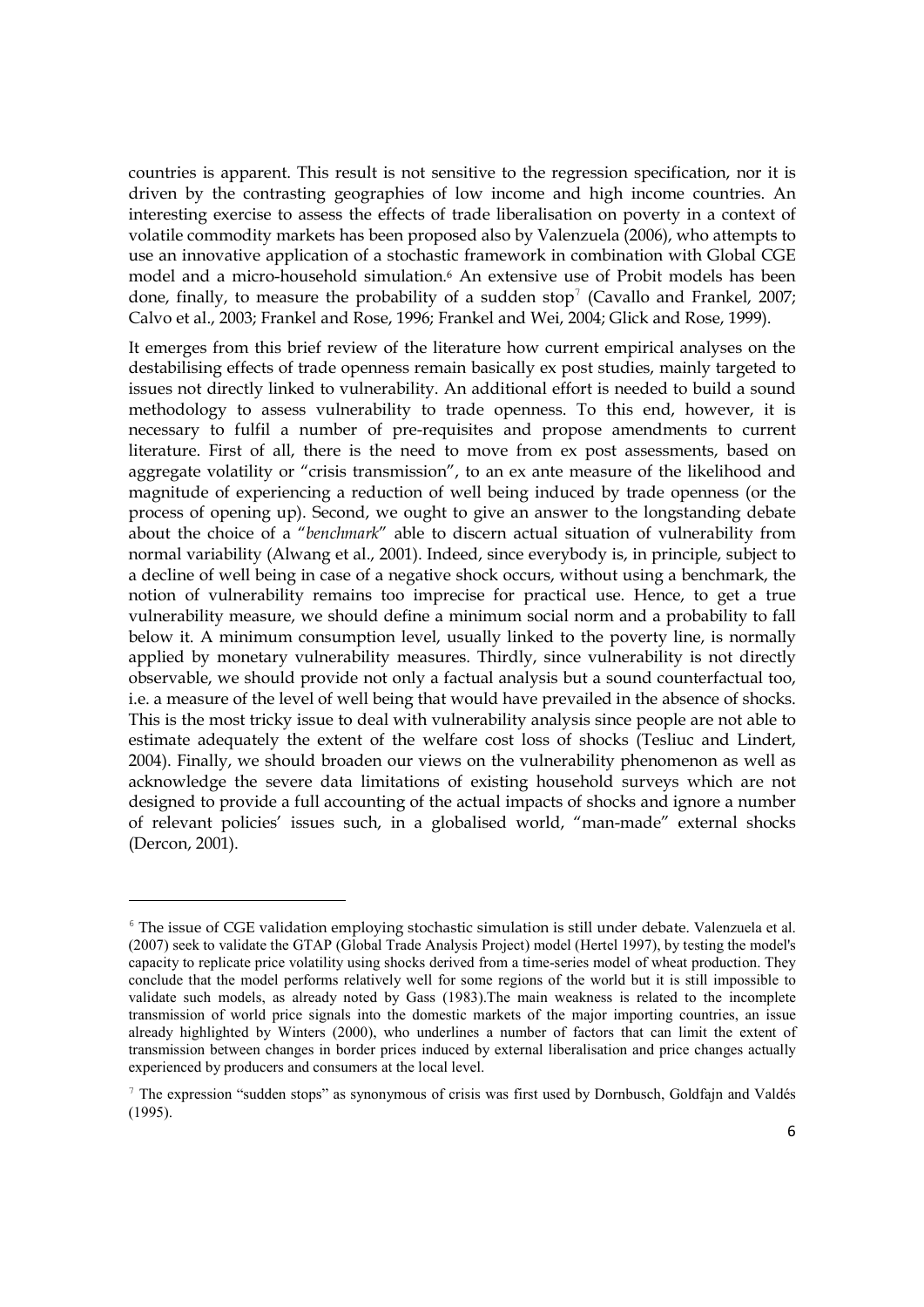Acknowledging the above limits, we do present a sound and innovative empirical approach to vulnerability to trade analysis. The main innovations are: the use of a broader definition of vulnerability; the adoption of a suitable benchmark and a true counterfactual; the use of consumption volatility instead of income as a measure of risk<sup>8</sup>.

#### **3. Assessing "vulnerability to trade": a cross-country empirical test**

While vulnerability to trade usually stands for vulnerability to poverty because of trade openness and embodies all the limits of standard poverty analyses (see Chaudhuri et al., 2002), we assume here, accordingly to Montalbano et al. (2006 and 2008); Guillaumont (2009); Naudé et al. (2009), a broader definition of vulnerability to trade as, overall, the likelihood that an economic system would undergo a negative outcome (below a certain norm or benchmark) because of a "perturbation". The above definition of vulnerability suits well to be applied to a broad range of welfare measures, benchmarks and shocks, enlarging our views on vulnerability from the simple notion of "expected poverty" as it has been traditionally locked in (Montalbano, 2009).

As already underlined, two issues are key in our approach to vulnerability: the choice of a suitable benchmark and an adequate proxy of "perturbation". To address the first one, we introduce in our analysis the notion of "consumption gap"; to address the latter that of "extreme volatility". "Consumption gap" is calculated as simply as the difference between the "expected level" of consumption growth and its observed level in presence of shock. If the observed level lies below the expected one (i.e the consumption gap is positive), the difference (i.e the gap level) measures the extent of the negative effect of shocks on consumption growth; if the observed level lies above (i.e. the consumption gap is negative) the difference measures the extent of the positive effect of shocks on consumption growth. The "expected level" of consumption growth is derived by extracting the smooth component from the observed consumption growth time series, using the Christiano-Fitzgerald (2003) band-pass filter<sup>9</sup>. Since this measure of "expected consumption" represents the path of consumption growth that each country would reach in the absence of shocks, it serves in our analysis as a suitable counterfactual. The adoption of this counterfactual permits us to overcome all the limits of simple specifications of vulnerability that risk to emphasise the impacts of shocks using shock dummies in consumption regressions (see Tesliuc and Lindert, 2001; Datt and Hoogeveen, 2000).

<sup>&</sup>lt;sup>8</sup> Consumption variability can be considered a better measure of risk than income volatility since the consumption of an optimising household changes only in response to unexpected changes in income, thus highlighting the presence of true risks.

<sup>&</sup>lt;sup>9</sup> Business cycle filters are used to decompose time series into a long-term trend, a short-term noise and a medium-term business cycle. There are virtually three kinds of time-series filters: the lowpass filter, which "passes" only the low frequencies; the highpass filter, which passes only the high frequencies; and the bandpass filter, which passes only the frequencies within a certain frequency band, i.e. they remove both short-term noise and long-term trends. The most common "bandpass filters" are the Baxter and King filter (BK) and the Christiano-Fitzgerald (2003) random Walk filter (CF). Indeed, the latter has proven to dominate in matching to the optimal bandpass filter even when the time series does not follow a random walk and, unlike the BK filter, has the advantage of not loosing observations. Moreover, our sample tests confirm that CF performs best when compared with other common time-series filters.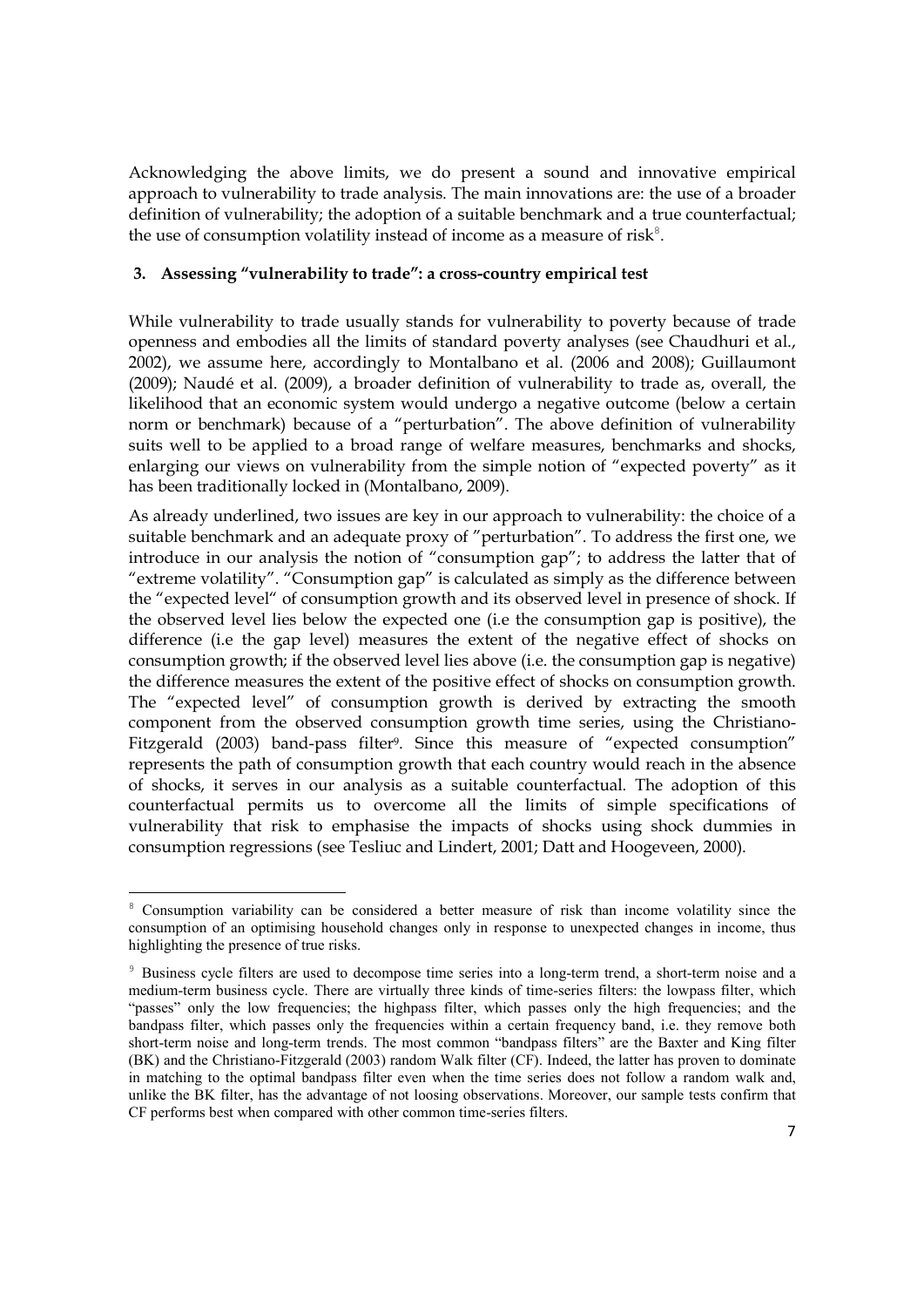Regarding the issue of "perturbation", we are aware that collecting data on ex-post total volatility may overestimate risk (Dehn, 2000; Hnatkovska and Loyaza, 2004; Aizenman and Pinto, 2005). Hence, we adopt the Hnatkovska and Loyaza (2004) method to decompose total variability into two separate components: "normal" and "extreme" variability<sup>10</sup> on the assumption that only the larger or extreme fluctuations, positive and negative ("boom" and "crisis" volatility), are somewhat unpredictable and suitable to be considered as proxy of a true "perturbation" to economic growth. It follows that our vulnerability analysis is grounded on the notions of "boom" and "crisis" volatility, computed as the portion of the standard deviation of consumption growth that corresponds respectively to upward and downward deviations from a certain threshold (see examples of volatility decomposition in the appendix, fig.  $1A$ )<sup>11</sup>.

A glance to the raw data on consumption volatility, consumption growth and consumption gap for the full sample of countries during the entire period 1960-2007 and by decades<sup>12</sup>, organised by income, level of openness and degree of fiscal policy procyclicality<sup>13</sup>, provides no clear evidence of a substantial phenomenon of vulnerability of specific categories of countries (Table 1). Actually, the richer and more open economies show a better path of consumption growth in the long run. The richer countries show a lower degree of volatility too, while, on the contrary, the countries characterised by high level of trade openness show higher volatility trends. The degree of fiscal policy procyclicality seems do not affect the structural trends. Moreover, the consumption gaps are, on average, negative, highlighting that, generally speaking, the observed paths of consumption growth tend to be higher than its expected trends. Moving to simple crosscountry correlations, as expected and largely confirmed by the empirical literature, it becomes more evident a negative correlation between volatility and consumption growth in the case of the poorer and less open countries in the sample (table 2). This relationships holds, on average, by decades. However, the phenomenon keeps to be uncorrelated with the economic policy behaviour, since the correlation between consumption volatility and growth is negative both in case of pro-cyclical and counter-cyclical policies. Surprisingly, however, consumption volatility is negatively correlated with our measure of "consumption gap" as well.

 $10$  See Hnatkovska and Lovaza (2004) for details on the decomposition method.

<sup>&</sup>lt;sup>11</sup> In this exercise, we adopt as threshold the standard deviation of consumption growth  $\sigma$  with respect to the average consumption growth  $\mu$ : observations with consumption growth greater than  $\mu + \sigma$  belong to "boom" volatility"; observations with consumption growth lower than  $\mu$ - $\sigma$  to "crisis volatility".

 $12$  Following Dehn (2000), to minimise the bias of potentially sensitivity to outliers, we calculate our aggregate variable as averages and standard deviations over a ten-years time span (a decade) starting from the last available observation. The adoption of longer time spans would be inconsistent with the stylized fact of a vulnerability phenomenon that changes over time (Aizenman and Pinto, 2004). It is worth noting that changing the composition of the decade moving backwards annually would have slight effects on the final outcomes.

<sup>&</sup>lt;sup>13</sup> Fiscal Policy Prociclicality is defined as the correlation between the annual rates of change of GDP and the annual rates of changes of general government final consumption expenditure over a given period.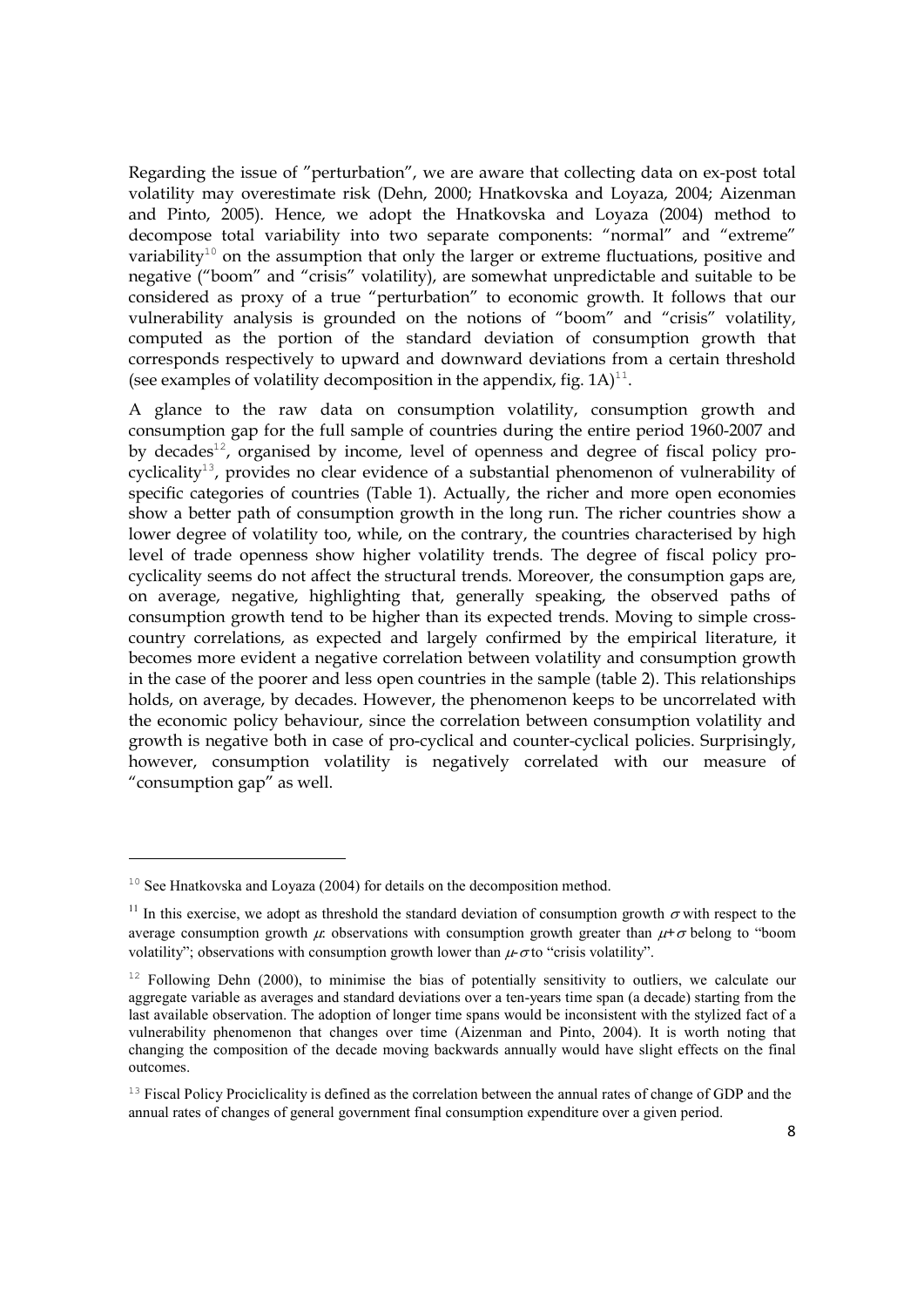| <b>Full sample</b><br><b>Subperiods</b><br><b>Full sample</b><br>Subperiods<br><b>Full sample</b><br><b>Subperiods</b><br>Sample / Subsample<br>60-07<br>78-87 88-97<br>60-07<br>68-77 78-87 88-97<br>60-67<br>68-77<br>98-07<br>60-67<br>68-77<br>78-87 88-97<br>98-07<br>60-07<br>60-67<br>98-07<br><b>Full Sample</b><br>2.3%<br>2.8%<br>3.0%<br>0.9%<br>1.6%<br>2.7%<br>$-0.2%$<br>$-0.3%$<br>$-0.1%$<br>$-0.2%$<br>0.07<br>005<br>0.05<br>0.06<br>0.06<br>0.05<br>0.0%<br>$-0.4%$<br>147<br>85<br>104<br>140<br>147<br>147<br>75<br>85<br>104<br>75<br>85<br>104<br>140<br>147<br>N. Obs<br>75<br>140<br>147<br>147<br>By Income:<br>3.0%<br>3.8%<br>2.0%<br>2.9%<br>$-0.1%$<br>0.02<br>00 <sup>3</sup><br>0.03<br>High Income<br>3.9%<br>2.3%<br>0.1%<br>$-0.1%$<br>$-0.1%$<br>$-0.1%$<br>$-0.1%$<br>0.04<br>0.03<br>0.04<br>39<br>27<br>39<br>40<br>40<br>25<br>27<br>29<br>40<br>40<br>25<br>27<br>29<br>39<br>25<br>29<br>(OECD countries+Israel)<br>N. Obs.<br>40<br>40<br>0.05<br>2.7%<br>2.6%<br>1.9%<br>$-0.2%$<br>$-0.5%$<br>$-0.3%$<br>$-0.2%$<br>$-0.2%$<br>0 <sub>0</sub><br>0.06<br>0.05<br>0.07<br>0.07<br>Middle Income<br>4.1%<br>1.1%<br>3.3%<br>$-0.1%$<br>36<br>67<br>67<br>(upper- and lower-middle income countries)<br>71<br>36<br>48<br>67<br>71<br>71<br>48<br>31<br>36<br>48<br>71<br>N. Obs.<br>31<br>31<br>71<br>71<br>0.5%<br>$-0.3%$<br>0.08<br>0.09<br>0.07<br>0.7%<br>1.6%<br>0.4%<br>$-1.0%$<br>0.0%<br>$-0.1%$<br>0.1%<br>$-1.0%$<br>$-0.2%$<br>nm<br>005<br>0.07<br>1.1%<br>Low Income<br>36<br>19<br>22<br>27<br>36<br>36<br>22<br>27<br>19<br>22<br>27<br>34<br>36<br>34<br>19<br>34<br>36<br>36<br>(low income countries)<br>N. Obs<br>By Trade Openness:<br>$-0.3%$<br>$-0.2%$<br>0.06<br><b>High Trade Openness</b><br>3.3%<br>3.5%<br>4.5%<br>1.8%<br>1.9%<br>3.7%<br>0.3%<br>$-0.4%$<br>$-0.7%$<br>$-0.3%$<br>008<br>0.05<br>0.04<br>0.08<br>0.08<br>50<br>(countries with trade volume/GDP >100%)<br>50<br>18<br>50<br>17<br>18<br>31<br>50<br>17<br>18<br>31<br>N. Obs.<br>17<br>31<br>49<br>50<br>49<br>50<br>49<br>Medium Trade Openness<br>0.06<br>1.6%<br>2.6%<br>2.1%<br>$-0.2%$<br>1.4%<br>2.1%<br>$-0.2%$<br>$-0.1%$<br>$-0.2%$<br>0.5%<br>$-0.6%$<br>$-0.2%$<br>007<br>0.05<br>0.06<br>0.06<br>0.07<br>(countries with trade volume/GDP >67% And <100%)<br>30<br>30<br>32<br>25<br>30<br>32<br>25<br>32<br>25<br>46<br>49<br>N. Obs.<br>49<br>46<br>49<br>49<br>46<br>49<br>49 |
|----------------------------------------------------------------------------------------------------------------------------------------------------------------------------------------------------------------------------------------------------------------------------------------------------------------------------------------------------------------------------------------------------------------------------------------------------------------------------------------------------------------------------------------------------------------------------------------------------------------------------------------------------------------------------------------------------------------------------------------------------------------------------------------------------------------------------------------------------------------------------------------------------------------------------------------------------------------------------------------------------------------------------------------------------------------------------------------------------------------------------------------------------------------------------------------------------------------------------------------------------------------------------------------------------------------------------------------------------------------------------------------------------------------------------------------------------------------------------------------------------------------------------------------------------------------------------------------------------------------------------------------------------------------------------------------------------------------------------------------------------------------------------------------------------------------------------------------------------------------------------------------------------------------------------------------------------------------------------------------------------------------------------------------------------------------------------------------------------------------------------------------------------------------------------------------------------------------------------------------------------------------------------------------------------------------------------------------------------------------------------------------------------------------------------------------|
|                                                                                                                                                                                                                                                                                                                                                                                                                                                                                                                                                                                                                                                                                                                                                                                                                                                                                                                                                                                                                                                                                                                                                                                                                                                                                                                                                                                                                                                                                                                                                                                                                                                                                                                                                                                                                                                                                                                                                                                                                                                                                                                                                                                                                                                                                                                                                                                                                                        |
|                                                                                                                                                                                                                                                                                                                                                                                                                                                                                                                                                                                                                                                                                                                                                                                                                                                                                                                                                                                                                                                                                                                                                                                                                                                                                                                                                                                                                                                                                                                                                                                                                                                                                                                                                                                                                                                                                                                                                                                                                                                                                                                                                                                                                                                                                                                                                                                                                                        |
|                                                                                                                                                                                                                                                                                                                                                                                                                                                                                                                                                                                                                                                                                                                                                                                                                                                                                                                                                                                                                                                                                                                                                                                                                                                                                                                                                                                                                                                                                                                                                                                                                                                                                                                                                                                                                                                                                                                                                                                                                                                                                                                                                                                                                                                                                                                                                                                                                                        |
|                                                                                                                                                                                                                                                                                                                                                                                                                                                                                                                                                                                                                                                                                                                                                                                                                                                                                                                                                                                                                                                                                                                                                                                                                                                                                                                                                                                                                                                                                                                                                                                                                                                                                                                                                                                                                                                                                                                                                                                                                                                                                                                                                                                                                                                                                                                                                                                                                                        |
|                                                                                                                                                                                                                                                                                                                                                                                                                                                                                                                                                                                                                                                                                                                                                                                                                                                                                                                                                                                                                                                                                                                                                                                                                                                                                                                                                                                                                                                                                                                                                                                                                                                                                                                                                                                                                                                                                                                                                                                                                                                                                                                                                                                                                                                                                                                                                                                                                                        |
|                                                                                                                                                                                                                                                                                                                                                                                                                                                                                                                                                                                                                                                                                                                                                                                                                                                                                                                                                                                                                                                                                                                                                                                                                                                                                                                                                                                                                                                                                                                                                                                                                                                                                                                                                                                                                                                                                                                                                                                                                                                                                                                                                                                                                                                                                                                                                                                                                                        |
|                                                                                                                                                                                                                                                                                                                                                                                                                                                                                                                                                                                                                                                                                                                                                                                                                                                                                                                                                                                                                                                                                                                                                                                                                                                                                                                                                                                                                                                                                                                                                                                                                                                                                                                                                                                                                                                                                                                                                                                                                                                                                                                                                                                                                                                                                                                                                                                                                                        |
|                                                                                                                                                                                                                                                                                                                                                                                                                                                                                                                                                                                                                                                                                                                                                                                                                                                                                                                                                                                                                                                                                                                                                                                                                                                                                                                                                                                                                                                                                                                                                                                                                                                                                                                                                                                                                                                                                                                                                                                                                                                                                                                                                                                                                                                                                                                                                                                                                                        |
|                                                                                                                                                                                                                                                                                                                                                                                                                                                                                                                                                                                                                                                                                                                                                                                                                                                                                                                                                                                                                                                                                                                                                                                                                                                                                                                                                                                                                                                                                                                                                                                                                                                                                                                                                                                                                                                                                                                                                                                                                                                                                                                                                                                                                                                                                                                                                                                                                                        |
|                                                                                                                                                                                                                                                                                                                                                                                                                                                                                                                                                                                                                                                                                                                                                                                                                                                                                                                                                                                                                                                                                                                                                                                                                                                                                                                                                                                                                                                                                                                                                                                                                                                                                                                                                                                                                                                                                                                                                                                                                                                                                                                                                                                                                                                                                                                                                                                                                                        |
|                                                                                                                                                                                                                                                                                                                                                                                                                                                                                                                                                                                                                                                                                                                                                                                                                                                                                                                                                                                                                                                                                                                                                                                                                                                                                                                                                                                                                                                                                                                                                                                                                                                                                                                                                                                                                                                                                                                                                                                                                                                                                                                                                                                                                                                                                                                                                                                                                                        |
|                                                                                                                                                                                                                                                                                                                                                                                                                                                                                                                                                                                                                                                                                                                                                                                                                                                                                                                                                                                                                                                                                                                                                                                                                                                                                                                                                                                                                                                                                                                                                                                                                                                                                                                                                                                                                                                                                                                                                                                                                                                                                                                                                                                                                                                                                                                                                                                                                                        |
|                                                                                                                                                                                                                                                                                                                                                                                                                                                                                                                                                                                                                                                                                                                                                                                                                                                                                                                                                                                                                                                                                                                                                                                                                                                                                                                                                                                                                                                                                                                                                                                                                                                                                                                                                                                                                                                                                                                                                                                                                                                                                                                                                                                                                                                                                                                                                                                                                                        |
|                                                                                                                                                                                                                                                                                                                                                                                                                                                                                                                                                                                                                                                                                                                                                                                                                                                                                                                                                                                                                                                                                                                                                                                                                                                                                                                                                                                                                                                                                                                                                                                                                                                                                                                                                                                                                                                                                                                                                                                                                                                                                                                                                                                                                                                                                                                                                                                                                                        |
|                                                                                                                                                                                                                                                                                                                                                                                                                                                                                                                                                                                                                                                                                                                                                                                                                                                                                                                                                                                                                                                                                                                                                                                                                                                                                                                                                                                                                                                                                                                                                                                                                                                                                                                                                                                                                                                                                                                                                                                                                                                                                                                                                                                                                                                                                                                                                                                                                                        |
|                                                                                                                                                                                                                                                                                                                                                                                                                                                                                                                                                                                                                                                                                                                                                                                                                                                                                                                                                                                                                                                                                                                                                                                                                                                                                                                                                                                                                                                                                                                                                                                                                                                                                                                                                                                                                                                                                                                                                                                                                                                                                                                                                                                                                                                                                                                                                                                                                                        |
|                                                                                                                                                                                                                                                                                                                                                                                                                                                                                                                                                                                                                                                                                                                                                                                                                                                                                                                                                                                                                                                                                                                                                                                                                                                                                                                                                                                                                                                                                                                                                                                                                                                                                                                                                                                                                                                                                                                                                                                                                                                                                                                                                                                                                                                                                                                                                                                                                                        |
|                                                                                                                                                                                                                                                                                                                                                                                                                                                                                                                                                                                                                                                                                                                                                                                                                                                                                                                                                                                                                                                                                                                                                                                                                                                                                                                                                                                                                                                                                                                                                                                                                                                                                                                                                                                                                                                                                                                                                                                                                                                                                                                                                                                                                                                                                                                                                                                                                                        |
|                                                                                                                                                                                                                                                                                                                                                                                                                                                                                                                                                                                                                                                                                                                                                                                                                                                                                                                                                                                                                                                                                                                                                                                                                                                                                                                                                                                                                                                                                                                                                                                                                                                                                                                                                                                                                                                                                                                                                                                                                                                                                                                                                                                                                                                                                                                                                                                                                                        |
|                                                                                                                                                                                                                                                                                                                                                                                                                                                                                                                                                                                                                                                                                                                                                                                                                                                                                                                                                                                                                                                                                                                                                                                                                                                                                                                                                                                                                                                                                                                                                                                                                                                                                                                                                                                                                                                                                                                                                                                                                                                                                                                                                                                                                                                                                                                                                                                                                                        |
|                                                                                                                                                                                                                                                                                                                                                                                                                                                                                                                                                                                                                                                                                                                                                                                                                                                                                                                                                                                                                                                                                                                                                                                                                                                                                                                                                                                                                                                                                                                                                                                                                                                                                                                                                                                                                                                                                                                                                                                                                                                                                                                                                                                                                                                                                                                                                                                                                                        |
| Low Trade Openness<br>1.9%<br>$-0.3%$<br>$-0.2%$<br>$-0.2%$<br>0.04<br>0.05<br>0.04<br>0.03<br>2.5%<br>3.1%<br>1.1%<br>1.4%<br>2.2%<br>$-0.1%$<br>0.0%<br>0.0%<br>0.05<br>0.04                                                                                                                                                                                                                                                                                                                                                                                                                                                                                                                                                                                                                                                                                                                                                                                                                                                                                                                                                                                                                                                                                                                                                                                                                                                                                                                                                                                                                                                                                                                                                                                                                                                                                                                                                                                                                                                                                                                                                                                                                                                                                                                                                                                                                                                         |
| 48<br>37<br>37<br>33<br>41<br>45<br>48<br>48<br>33<br>48<br>48<br>33<br>37<br>48<br>(countries with trade volume/GDP <67%)<br>N. Obs.<br>41<br>45<br>41<br>45                                                                                                                                                                                                                                                                                                                                                                                                                                                                                                                                                                                                                                                                                                                                                                                                                                                                                                                                                                                                                                                                                                                                                                                                                                                                                                                                                                                                                                                                                                                                                                                                                                                                                                                                                                                                                                                                                                                                                                                                                                                                                                                                                                                                                                                                          |
|                                                                                                                                                                                                                                                                                                                                                                                                                                                                                                                                                                                                                                                                                                                                                                                                                                                                                                                                                                                                                                                                                                                                                                                                                                                                                                                                                                                                                                                                                                                                                                                                                                                                                                                                                                                                                                                                                                                                                                                                                                                                                                                                                                                                                                                                                                                                                                                                                                        |
| By Degree of Fiscal Policy Procyclicality:                                                                                                                                                                                                                                                                                                                                                                                                                                                                                                                                                                                                                                                                                                                                                                                                                                                                                                                                                                                                                                                                                                                                                                                                                                                                                                                                                                                                                                                                                                                                                                                                                                                                                                                                                                                                                                                                                                                                                                                                                                                                                                                                                                                                                                                                                                                                                                                             |
| Highly Procyclical Fiscal Policy<br>0.05<br>2.3%<br>3.5%<br>0.7%<br>0.3%<br>3.5%<br>$-0.1%$<br>$-0.2%$<br>$-0.3%$<br>$-0.2%$<br>$-0.3%$<br>$-0.2%$<br>0.07<br>0.04<br>0.06<br>0.07<br>0.05<br>3.4%                                                                                                                                                                                                                                                                                                                                                                                                                                                                                                                                                                                                                                                                                                                                                                                                                                                                                                                                                                                                                                                                                                                                                                                                                                                                                                                                                                                                                                                                                                                                                                                                                                                                                                                                                                                                                                                                                                                                                                                                                                                                                                                                                                                                                                     |
| 49<br>(corr[D%Y, D%GC] >43%)<br>N. Obs<br>49<br>$\infty$<br>24<br>27<br>46<br>49<br>49<br>$\infty$<br>24<br>27<br>46<br>49<br>49<br>20<br>24<br>27<br>46                                                                                                                                                                                                                                                                                                                                                                                                                                                                                                                                                                                                                                                                                                                                                                                                                                                                                                                                                                                                                                                                                                                                                                                                                                                                                                                                                                                                                                                                                                                                                                                                                                                                                                                                                                                                                                                                                                                                                                                                                                                                                                                                                                                                                                                                               |
|                                                                                                                                                                                                                                                                                                                                                                                                                                                                                                                                                                                                                                                                                                                                                                                                                                                                                                                                                                                                                                                                                                                                                                                                                                                                                                                                                                                                                                                                                                                                                                                                                                                                                                                                                                                                                                                                                                                                                                                                                                                                                                                                                                                                                                                                                                                                                                                                                                        |
| 2.3%<br>1.2%<br>2.3%<br>2.3%<br>$-0.2%$<br>$-0.2%$<br>$-0.2%$<br>$-0.2%$<br>0.05<br>0.04<br>0.04<br>Medium Procyclical Fiscal Policy<br>3.0%<br>3.1%<br>$-0.1%$<br>$-0.1%$<br>0.06<br>0.05<br>0.06                                                                                                                                                                                                                                                                                                                                                                                                                                                                                                                                                                                                                                                                                                                                                                                                                                                                                                                                                                                                                                                                                                                                                                                                                                                                                                                                                                                                                                                                                                                                                                                                                                                                                                                                                                                                                                                                                                                                                                                                                                                                                                                                                                                                                                     |
| 50<br>36<br>50<br>36<br>33<br>36<br>48<br>50<br>(corr[D%Y, D%GC] 16%> And <43%)<br>33<br>48<br>50<br>33<br>48<br>50<br>50<br>N. Obs.<br>41<br>41<br>41                                                                                                                                                                                                                                                                                                                                                                                                                                                                                                                                                                                                                                                                                                                                                                                                                                                                                                                                                                                                                                                                                                                                                                                                                                                                                                                                                                                                                                                                                                                                                                                                                                                                                                                                                                                                                                                                                                                                                                                                                                                                                                                                                                                                                                                                                 |
| Counter-cyclical Fiscal Policy<br>2.2%<br>1.9%<br>2.5%<br>0.6%<br>2.1%<br>2.3%<br>$-0.3%$<br>0.3%<br>$-0.3%$<br>0.0%<br>$-0.7%$<br>$-0.1%$<br>0.07<br>0 <sub>0</sub><br>0.06<br>0.07<br>0.07<br>0.06                                                                                                                                                                                                                                                                                                                                                                                                                                                                                                                                                                                                                                                                                                                                                                                                                                                                                                                                                                                                                                                                                                                                                                                                                                                                                                                                                                                                                                                                                                                                                                                                                                                                                                                                                                                                                                                                                                                                                                                                                                                                                                                                                                                                                                   |
| 48<br>$\overline{22}$<br>25<br>48<br>48<br>22<br>25<br>48<br>48<br>22<br>25<br>36<br>46<br>48<br>(corr[D%Y, D%GC] <16%)<br>N. Obs.<br>36<br>46<br>36<br>46                                                                                                                                                                                                                                                                                                                                                                                                                                                                                                                                                                                                                                                                                                                                                                                                                                                                                                                                                                                                                                                                                                                                                                                                                                                                                                                                                                                                                                                                                                                                                                                                                                                                                                                                                                                                                                                                                                                                                                                                                                                                                                                                                                                                                                                                             |

**Table 1 - Consumption growth, consumption gap and volatility by decades** 

Source: authors' estimations

### **Table 2 - Simple Correlations Cross-Sectional Analysis**

|                                                                                    |                            |             |         | Average per capita consumption growth and           |            |         |         | Consumption gap and |         |                                                     |            |         |          |
|------------------------------------------------------------------------------------|----------------------------|-------------|---------|-----------------------------------------------------|------------|---------|---------|---------------------|---------|-----------------------------------------------------|------------|---------|----------|
|                                                                                    | Simple correlation between |             |         | Standard deviation of per capita consumption growth |            |         |         |                     |         | Standard deviation of per capita consumption growth |            |         |          |
|                                                                                    |                            |             |         | Period                                              |            |         |         |                     |         | Period                                              |            |         |          |
| Sample / Subsample                                                                 |                            | Full sample |         |                                                     | Subperiods |         |         | Full sample         |         |                                                     | Subperiods |         |          |
|                                                                                    |                            | 60-07       | 60-67   | 68-77                                               | 78-87      | 88-97   | 98-07   | 60-07               | 60-67   | 68-77                                               | 78-87      | 88-97   | 98-07    |
|                                                                                    |                            |             |         |                                                     |            |         |         |                     |         |                                                     |            |         |          |
| <b>Full Sample</b>                                                                 |                            | 0,01        | 0,11    | $-0,11$                                             | $-0,10$    | 0,02    | $-0,08$ | $-0,53$             | $-0,45$ | $-0,35$                                             | $-0,49$    | $-0,49$ | $-0,24$  |
|                                                                                    | N. Obs.                    | 147         | 75      | 85                                                  | 104        | 140     | 147     | 147                 | 75      | 85                                                  | 104        | 140     | 147      |
| By Income:                                                                         |                            |             |         |                                                     |            |         |         |                     |         |                                                     |            |         |          |
| High Income                                                                        |                            | 0,41        | 0,32    | 0,48                                                | 0,39       | 0,08    | 0,62    | $-0,30$             | $-0,02$ | $-0,61$                                             | $-0,37$    | $-0,27$ | $-0,36$  |
| (OECD countries+Israel)                                                            | N. Obs.                    | 40          | 25      | 27                                                  | 29         | 39      | 40      | 40                  | 25      | 27                                                  | 29         | 39      | 40       |
|                                                                                    |                            |             |         |                                                     |            |         |         |                     |         |                                                     |            |         |          |
| Middle Income                                                                      |                            | 0,22        | 0,18    | 0,21                                                | $-0,02$    | 0,19    | $-0,12$ | $-0,50$             | $-0,53$ | $-0,34$                                             | $-0,66$    | $-0,34$ | $-0, 14$ |
| (upper- and lower-middle income countries)                                         | N. Obs.                    | 71          | 31      | 36                                                  | 48         | 67      | 71      | 71                  | 31      | 36                                                  | 48         | 67      | 71       |
|                                                                                    |                            |             |         |                                                     |            |         |         |                     |         |                                                     |            |         |          |
| Low Income                                                                         |                            | $-0.25$     | 0.46    | 0.01                                                | $-0,11$    | $-0,25$ | $-0,21$ | $-0,59$             | $-0.57$ | $-0.60$                                             | $-0,29$    | $-0.69$ | $-0,27$  |
| (low income countries)                                                             | N. Obs.                    | 36          | 19      | 22                                                  | 27         | 34      | 36      | 36                  | 19      | 22                                                  | 27         | 34      | 36       |
| <b>By Trade Openness:</b>                                                          |                            |             |         |                                                     |            |         |         |                     |         |                                                     |            |         |          |
| <b>High Trade Openness</b>                                                         |                            | 0.16        | 0.28    | $-0.22$                                             | $-0,13$    | $-0,07$ | $-0,12$ | $-0.61$             | $-0.71$ | $-0.09$                                             | $-0,85$    | $-0.43$ | $-0,38$  |
| (countries with trade volume/GDP >100%)                                            | N. Obs.                    | 50          | 17      | 18                                                  | 31         | 49      | 50      | 50                  | 17      | 18                                                  | 31         | 49      | 50       |
|                                                                                    |                            |             |         |                                                     |            |         |         |                     |         |                                                     |            |         |          |
| <b>Medium Trade Openness</b>                                                       |                            | $-0,31$     | 0,46    | $-0,34$                                             | $-0,26$    | 0, 15   | $-0,09$ | $-0,36$             | $-0.62$ | $-0,58$                                             | $-0,25$    | $-0,58$ | $-0, 19$ |
| (countries with trade volume/GDP >67% And <100%)                                   | N. Obs.                    | 49          | 25      | 30                                                  | 32         | 46      | 49      | 49                  | 25      | 30                                                  | 32         | 46      | 49       |
|                                                                                    |                            |             |         |                                                     |            |         |         |                     |         |                                                     |            |         |          |
| Low Trade Openness                                                                 |                            | $-0,03$     | $-0,25$ | 0,22                                                | 0,04       | 0,00    | $-0,09$ | $-0,48$             | $-0,06$ | $-0,35$                                             | $-0,48$    | $-0,57$ | 0,12     |
| (countries with trade volume/GDP <67%)                                             | N. Obs.                    | 48          | 33      | 37                                                  | 41         | 45      | 48      | 48                  | 33      | 37                                                  | 41         | 45      | 48       |
| By Degree of Fiscal Policy Procyclicality:                                         |                            |             |         |                                                     |            |         |         |                     |         |                                                     |            |         |          |
| <b>Highly Procyclical Fiscal Policy</b>                                            |                            | $-0,04$     | $-0,06$ | 0,35                                                | $-0,23$    | $-0,30$ | $-0,09$ | $-0,07$             | $-0,14$ | $-0,44$                                             | $-0,42$    | $-0,54$ | $-0,26$  |
| (corr[A%GDP, A%Government Consumption Expenditure] >43%)                           | N. Obs.                    | 49          | 20      | 24                                                  | 27         | 46      | 49      | 49                  | 20      | 24                                                  | 27         | 46      | 49       |
|                                                                                    |                            |             |         |                                                     |            |         |         |                     |         |                                                     |            |         |          |
| Medium Procyclical Fiscal Policy                                                   |                            | 0,16        | 0, 19   | $-0,30$                                             | $-0,10$    | 0,17    | 0,24    | $-0,77$             | $-0,81$ | 0,03                                                | $-0,40$    | $-0,20$ | $-0,47$  |
| (corr[ $\Delta$ %GDP, $\Delta$ %Government Consumption Expenditure] >16% And <43%) | N. Obs.                    | 50          | 33      | 36                                                  | 41         | 48      | 50      | 50                  | 33      | 36                                                  | 41         | 48      | 50       |
|                                                                                    |                            |             |         |                                                     |            |         |         |                     |         |                                                     |            |         |          |
| Counter-cyclical Fiscal Policy                                                     |                            | $-0,06$     | 0,26    | $-0,21$                                             | $-0,03$    | 0,38    | $-0,24$ | $-0,79$             | $-0,49$ | $-0,68$                                             | $-0,63$    | $-0,59$ | $-0,13$  |
| (corr[Δ%GDP, Δ%Government Consumption Expenditure] <16%)                           | N. Obs.                    | 48          | 22      | 25                                                  | 36         | 46      | 48      | 48                  | 22      | 25                                                  | 36         | 46      | 48       |

Source: authors' estimations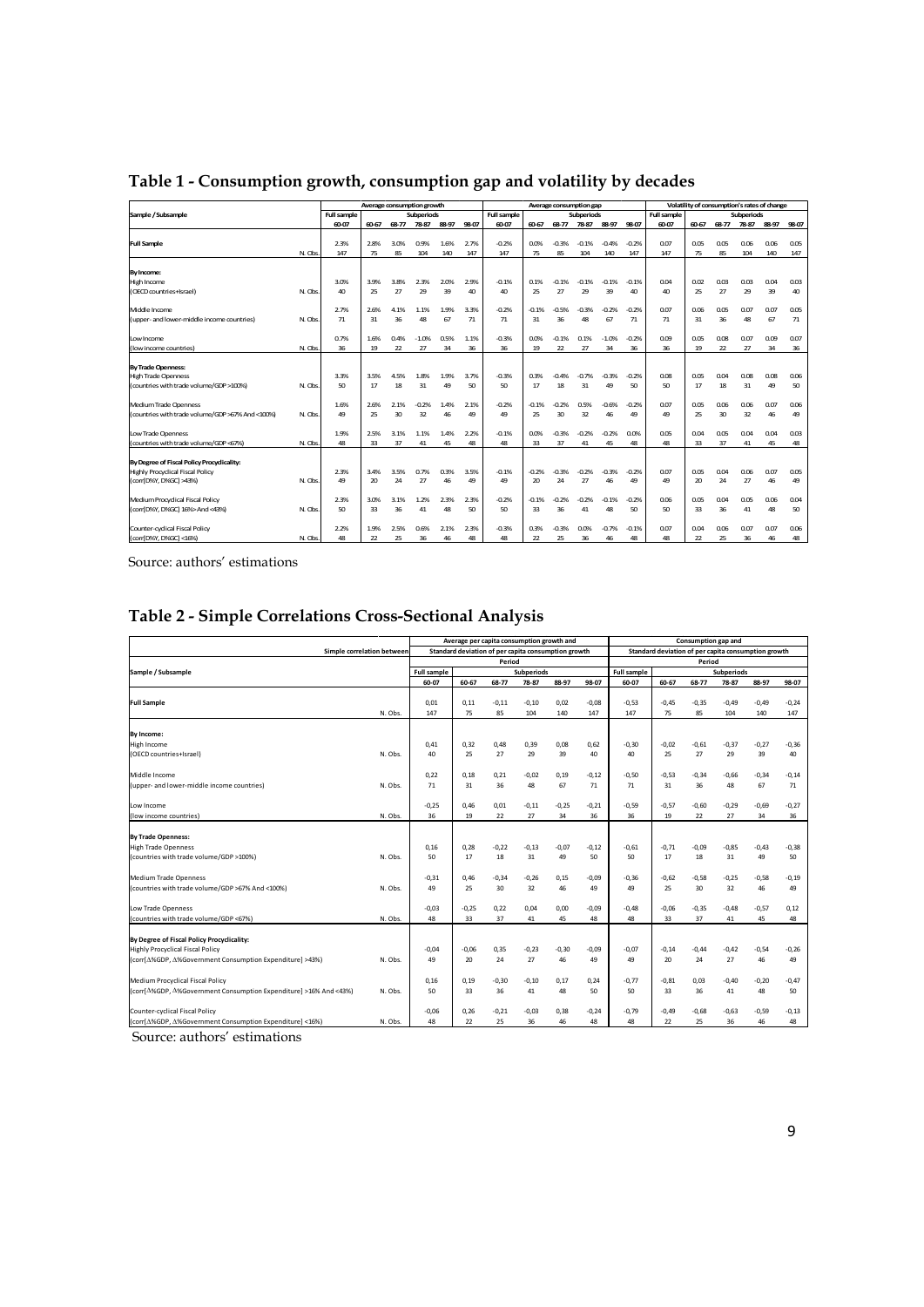This implies that the more volatile countries show, ceteris paribus, lower consumption gaps. In this case, however, the ability to maintain a counter-cyclical fiscal policy seems to be much strongly negatively correlated with a positive consumption gap (Table 2).

Raw data and simple cross-country correlations actually give no insights about the key issues of the interdependence and causality among the observed variables as well as on the statistical and economic significance of the above relationships. In order to provide more robust estimates, we thus run a sound empirical test of vulnerability to trade openness. In this exercise, vulnerability to trade is defined as the probability that large or extreme fluctuations of consumption growth – above a certain cut off point in magnitude – (i.e. extreme volatility), induced by the volatility of trade variables, will cause a reduction of consumption growth below its expected path (i.e. a positive consumption gap). The intuition behind this empirical test is that vulnerable countries are supposed to be characterised, *ceteris paribus*, by a higher probability to be harmed by negative shocks on consumption (i.e. a positive consumption gap) as a result of covariate shocks in an open environment. This can be explained by the fact that trade openness brings a new set of shocks that can harm people's standard ability to cope (Dercon, 2001) or that it simply increases uncertainty, harming the capacity of people to undertake profitable activities by both increasing the riskiness of existing activities and/or haltering their optimal portfolio, changing the weight of foreign relative to domestic shocks (McCulloch et al., 2001; Winters, 2002; Winters et al., 2004). It goes beyond the scope of the present empirical work going into details to the different approaches to vulnerability analysis at the household level (see Montalbano, 2009). Similarly, we do not provide here any additional taxonomy about the most common covariate trade shocks as well as their transmission channels, at the country level (see Winters, 2000). Our aim here is to present a sound empirical method to look at the vulnerability issue of open economies, overcoming simple positive relationships between trade liberalisation and growth or volatility and growth, which are common in the literature. The novelty of this work concerns specifically its ability to match two strands of the literature (volatility and vulnerability) adding a forward looking approach to standard cross-country analyses on the destabilising effects of trade openness. It also addresses the key issue of the benchmark of the vulnerability measure - able to distinguish true situations of vulnerability from standard economic downturns - as well as the counterfactual in a feasible way.

To run our empirical test, we firstly apply a probit regression. It assesses the actual probability of registering a positive consumption gap induced by the "extreme volatility" of consumption (boom and crisis) linked to trade openness. Since there are strong reasons to believe there is a problem of endogeneity<sup>14</sup> and this presumption seems to be confirmed by our tests, we do apply a two steps probit model with instrumental variables (2SIVProbit) for both boom and crisis consumption volatility. The model controls also for unobserved time- and country-specific effects. The estimated probit regression is thus the following:

<sup>&</sup>lt;sup>14</sup> Endogeneity induces a correlation between the explanatory variable and the true (unobserved) error term, which violates the OLS assumptions and leads to biased estimation.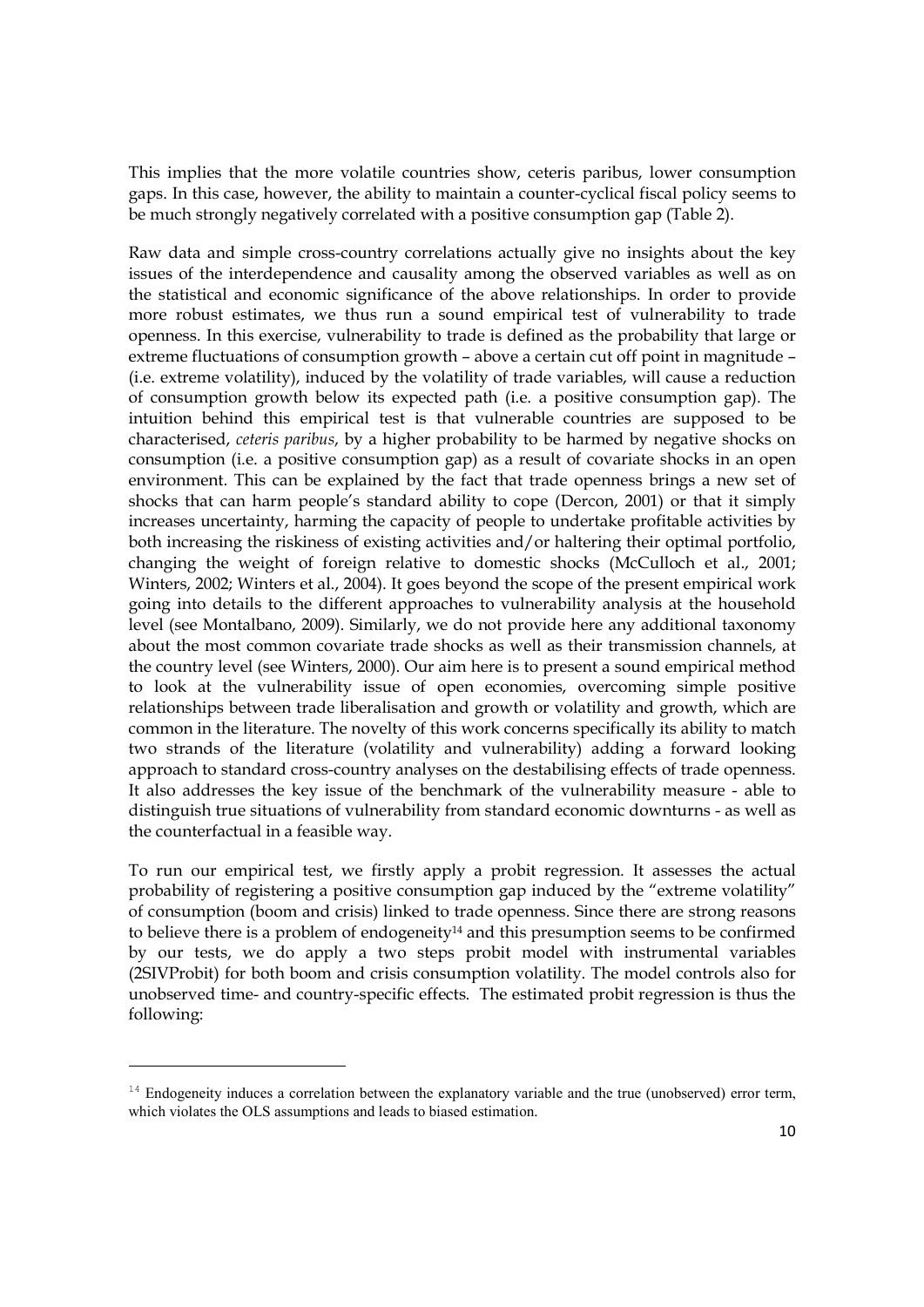$P(cg_{it} > 0) = \beta_0 + \beta_1 boom\_vol_{it} + \beta_2 crisis\_vol_{it} + \beta_3 avcgr_{it} + \beta_4 dd_i + \varepsilon_{it}$ 

#### where:

 $c g_{it} = ln c g r_{it}^* - ln c g r_{it}$ *lncgrit\* is the natural log of the smooth component of consumption growth lncgrit is the natural log of the observed consumption growth crisis\_volit and boom\_volit are, respectively, the instrumented variables for boom and crisis components of the volatility of the rates of changes of per capita consumption. They are calculated as: crisis*  $vol_{it} = \gamma V_{it} + u_{it}$ ; *boom\_vol*<sub>*it*</sub> =  $\rho IV_{it} + w_{it}$ *; where:*   $IV_{it} = \lambda voltot_{it} + wvolto_{it} + \omega f_{iv}$ *i* $t_{i} + \nu d_{ci}$ and voltot<sub>*it*</sub> is the volatility of the rates of change of terms of trade; voltop<sub>it</sub> is the volatility of the rates of *change of trade openness; fppit is our measure of fiscal policy procyclicality<sup>15</sup>; dci are dummies for unobserved time-invariant countries' fixed effects. It holds that E(crisis\_vol<sub>it</sub></sub> \**  $\varepsilon_i$ *)*  $\neq 0$  *and E(boom\_vol<sub>it</sub> \**  $\varepsilon_i$ *)*  $\neq 0$  *but E(IV<sub>it</sub> \**  $\varepsilon_i$ *) = 0 avcgrit is the average consumption growth of country i in period t. ddt is a dummy for unobserved time-varying fixed effects for each decade (it introduces a period specific intercept).* 

 $\varepsilon_i$  are the regression residuals that are assumed to be uncorrelated with zero mean and Var( $\varepsilon_i$ ) =  $\sigma^2$ ; *i = country*

*t = 1, 2, …, 5 decades (1960-67; 1968-77, 1978-87; 1988-97; 1998-2007)*

The above probit regression has been applied to the full sample of 147 countries over the entire time span (1960-2007). Data source is World Bank, World Development Indicators.

Table 3 shows our IVProbit results. It highlights, overall, that countries that register phenomena of crisis consumption volatility (i.e. the downward side of extreme volatility), present, ceteris paribus, a robust and highly significant probability to get a positive consumption gap, while the opposite happens in the case of boom volatility (i.e. the upward side of extreme volatility). Moreover, the model shows, as largely expected, that the average level of consumption growth do matter: countries characterised by faster growth are, ceteris paribus, more likely to register a consumption path above its expected level. We tested also (model 2, table 3), the possibility of non linearity by allowing the above relationship to vary accordingly to the level of economic development. Indeed, the model shows that economic development matters: low income countries register, ceteris paribus, higher probability of positive consumption gaps even in a context of faster growth, while low and high income countries' average growth is strongly associated to a negative probability of a positive consumption gap. Furthermore, table 3 shows that time variant effects matter as well, and that period specific intercepts are significant and relevant for the more recent decades<sup>16</sup>. As above specified, our probit model does not include the observed values of "boom" and "crisis" volatility but their respective

<sup>&</sup>lt;sup>15</sup> See footnote 11.

<sup>&</sup>lt;sup>16</sup> The use of time varying fixed effects removes from the model the so-called "time series bias" (Baldwin and Taglioni, 2007), i.e. it permits to take into account of all the omitted terms and factors that vary across decades. The last decade does not appear in the model since it acts as the reference value for the entire set of time varying dummies.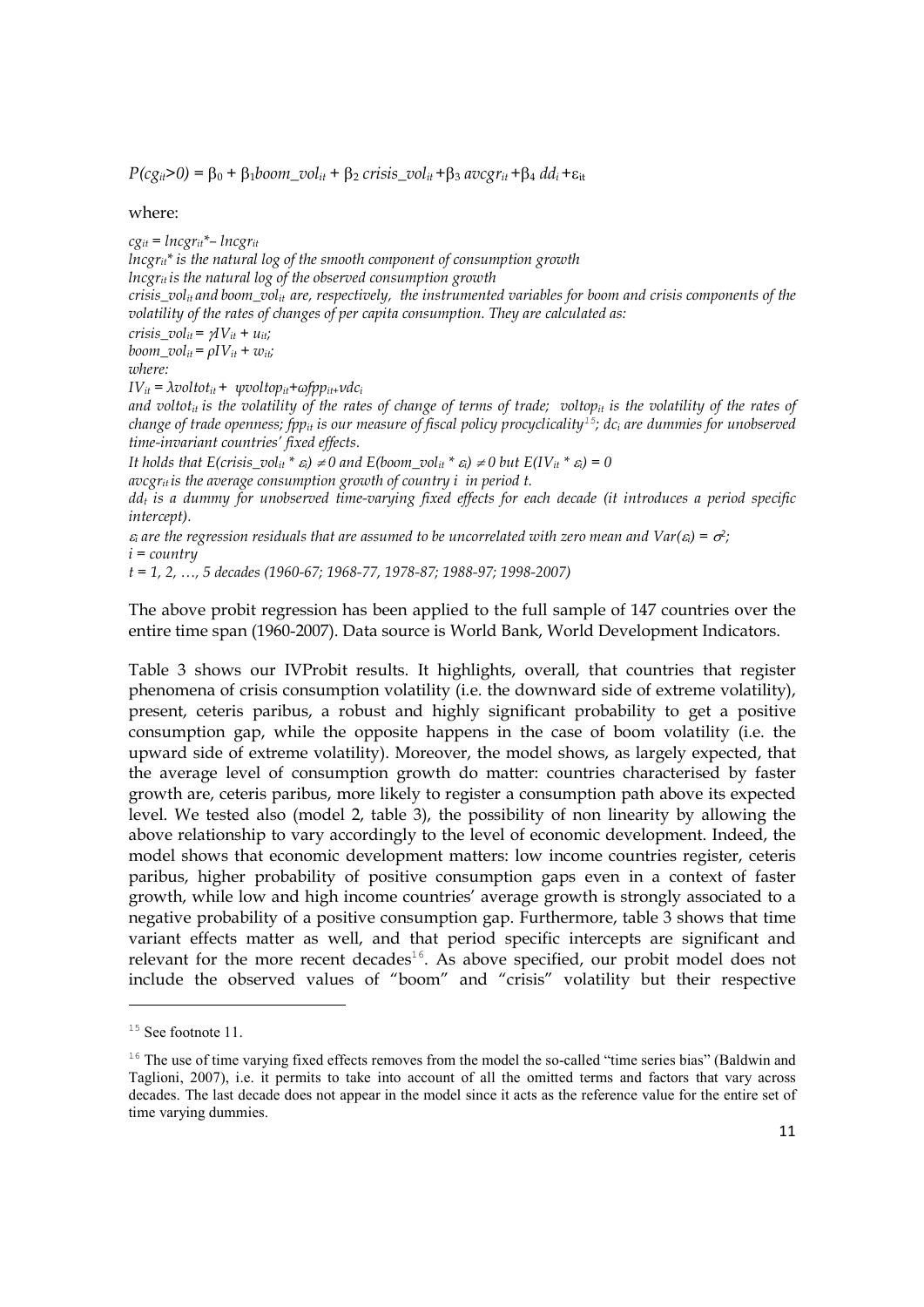instrumental variables. Instruments include the most common covariant trade shocks (volatility of terms of trade and volatility of trade openness); the role of policy (the fiscal policy pro-cyclicality) and control also for the unobserved time-invariant countries' fixed effects (by adding a set of countries' dummy variables). The F-tests prove the relevance of the instruments applied (we can reject the null hypothesis of irrelevance), while the Wald chi-square test prove their validity (we cannot reject the null hypothesis of exogeneity) i.e., they are uncorrelated with the error term in the structural equation.

|                             |                                                                                                  | Dependent variable       |
|-----------------------------|--------------------------------------------------------------------------------------------------|--------------------------|
|                             | 1                                                                                                | 2                        |
| <b>Regressors</b>           | Consumption Gap (0/1)                                                                            | Consumption Gap (0/1)    |
| IV boom vol                 | $-632.7339$ ***                                                                                  | $-687.1208$ ***          |
|                             | (12.06197)                                                                                       | (11.97231)               |
| IV crisis vol               | 212.0118 ***                                                                                     | 200.8983 ***             |
|                             | (13.20615)                                                                                       | (12.36154)               |
| avcar                       | $-35.52298$ ***                                                                                  |                          |
|                             | (6.233255)                                                                                       |                          |
| avcgr high                  |                                                                                                  | $-198.5096$ ***          |
|                             |                                                                                                  | (12.13665)               |
| avcgr middle                |                                                                                                  | $-36.68579$ ***          |
|                             |                                                                                                  | (7.072175)               |
| avcgr low                   |                                                                                                  | 90.42322 ***             |
|                             |                                                                                                  | (12.08923)               |
| dd3                         | 5.663635 ***                                                                                     | 6.912225 ***             |
|                             | (0.3237681)                                                                                      | (0.3288467)              |
| dd4                         | 4.200458 ***                                                                                     | 4.813049 ***             |
|                             | (0.2938246)                                                                                      | (0.2914171)              |
| constant                    | 2.726721 ***                                                                                     | 4.023952 ***             |
|                             | (0.2935767)                                                                                      | (0.3105949)              |
| F - test boom vol           | $F(80, 130) = 3.07$                                                                              | $F(82, 128) = 4.30$      |
|                             | $Prob > F = 0.0000$                                                                              | $Prob > F = 0.0000$      |
| F - test crisis vol         | $F(80, 130) = 3.31$                                                                              | $F(82, 128) = 3.02$      |
|                             | $Prob > F = 0.0000$                                                                              | $Prob > F = 0.0000$      |
| Wald Test of exogeneity     | $\chi^2$ (2) = 1.53                                                                              | $\chi^2(2) = 1.03$       |
|                             | Prob > $\chi^2$ = 0.4646                                                                         | Prob > $\chi^2$ = 0.5961 |
| Number of Observations      | 211                                                                                              | 211                      |
| Notes:                      | Standard errors are reported below the corresponding coefficients.                               |                          |
|                             | *** significant at the 1% level; ** significant at the 5% level; * significant at the 10% level. |                          |
| Source: Authors' estimation |                                                                                                  |                          |

| Table 3 - Empirical results - 2S Probit with instrumental variables |  |  |  |  |
|---------------------------------------------------------------------|--|--|--|--|
|---------------------------------------------------------------------|--|--|--|--|

Since the probit coefficients are expressed in terms of a standard deviation or *z*-metric, a transformation is usually required to transform them into something meaningful. We thus derive the associated probabilities of registering a positive consumption gap from the following standardised normal probability function:

 $P(cg = 1 | X = x) = \Phi(\beta 0 + \beta_1 boom\_vol_{it} + \beta_2 crisis\_vol_{it} + \beta_3 avogr_{it} + \beta_4 dd_i)$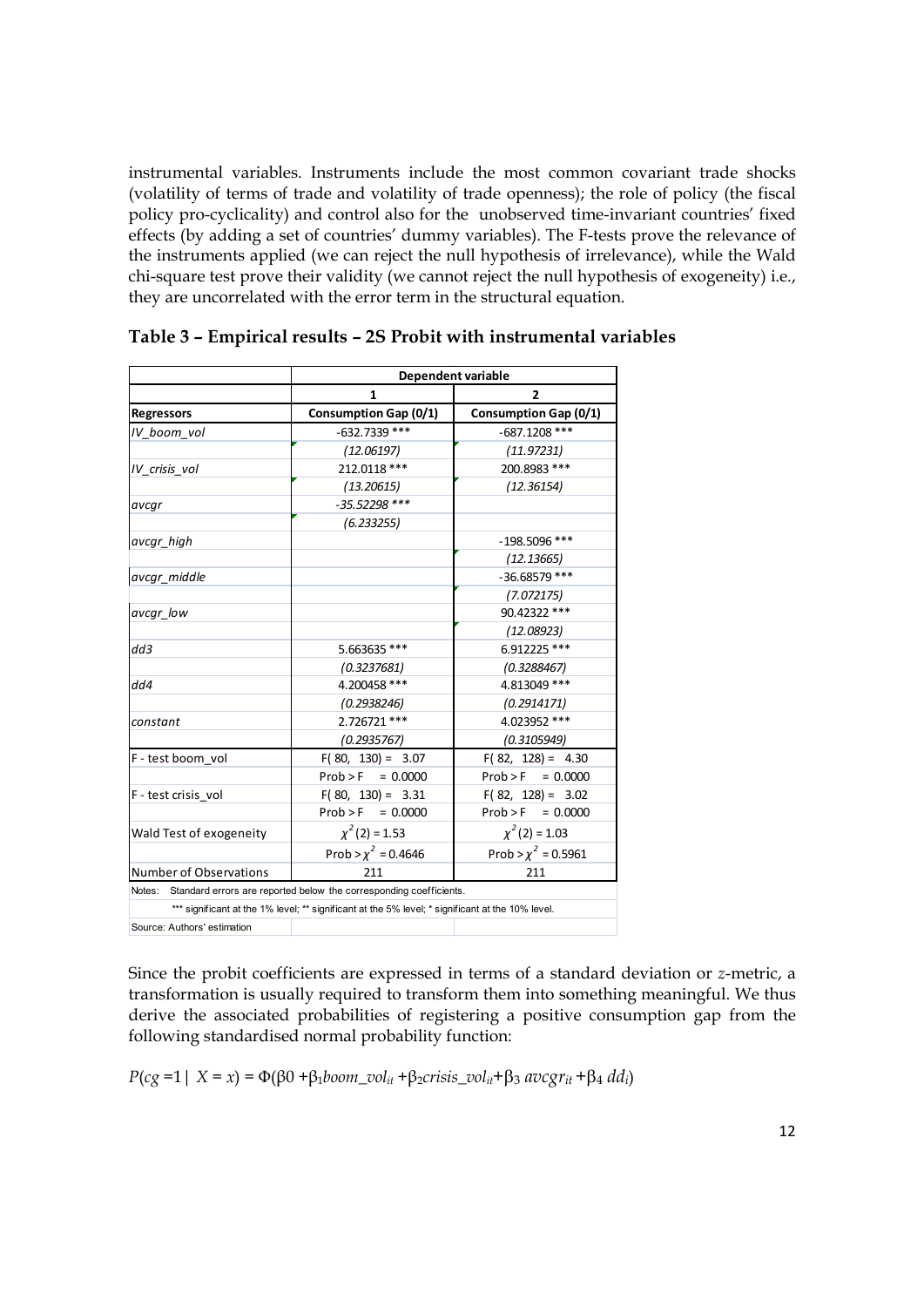|                           |            |            | <b>Subperiod</b> |                |              |                                |             |            | Subperiod   |              |                 |
|---------------------------|------------|------------|------------------|----------------|--------------|--------------------------------|-------------|------------|-------------|--------------|-----------------|
| Country                   | 1960-1967  | 1968-1977  | 1978-1987        | 1988-1997      | 1998-2007    | Country                        | 1960-1967   | 1968-1977  | 1978-1987   | 1988-1997    | 1998-2007       |
| Albania                   | na         | na         | na               | 0,0%           | 95,2%        | Kuw ait                        | na          | na         | na          | na           | 0,0%            |
| Algeria                   | 0,0%       | 0,0%       | 100,0%           | 0,0%           | 0,0%         | Kyrgyz Republic                | na          | na         | na          | 0,0%         | 0,0%            |
| Antigua and Barbuda       | na         | na         | 0,0%             | 0,0%           | 0,0%         | Lao PDR                        | na          | na         | na          | na           | 0,0%            |
| Argentina                 | 0,0%       | 97,5%      | na               | 100,0%         | 100,0%       | Latvia                         | na          | na         | 100,0%      | 100,0%       | 0,0%            |
| Armenia                   | na         | na         | na               | 100,0%         | 99,9%        | Lebanon                        | na          | na         | na          | 100,0%       | 0,0%            |
| Australia                 | 53,3%      | 99,4%      | 100,0%           | 99,5%          | 70,7%        | Lesotho                        | 0.0%        | 0,0%       | 100,0%      | 0,0%         | 92,7%           |
| Austria                   | 39,9%      | 11,4%      | 100,0%           | 100,0%         | 12,5%        | Lithuania                      | na          | na         | na          | na           | 0,0%            |
| Azerbaijan                | na         | na         | na               | 99,5%          | 0,0%         | Luxembourg                     | 0.0%        | 46,6%      | 100,0%      | 99,9%        | 3,8%            |
| Bangladesh                | 0.0%       | 0,0%       | 0.0%             | 100,0%         | 99,6%        | Macao, China                   | na          | na         | 100,0%      | 100,0%       | 0,0%            |
| Barbados                  | na         | na         | na               | 0,0%           | 98,5%        | Macedonia, FYR                 | na          | na         | na          | 0,0%         | 11,0%           |
| Belarus                   | na         | na         | na               | 0,0%           | 17,3%        | Madagascar                     | 99,8%       | 0,1%       | 31,2%       | 44,6%        | 0,0%            |
| Belgium                   | 84,9%      | 6,1%       | 100.0%           | 100,0%         | 13,5%        | Malaw i                        | 0,0%        | 0.0%       | 100,0%      | 0,0%         | 0,0%            |
| Belize                    | na         | na         | 0,0%             | 0,0%           | 95,6%        | Malaysia                       | 97,4%       | 7,5%       | 100,0%      | 100,0%       | 100,0%          |
| Benin                     | 40,7%      | 0,0%       | 100,0%           | 100,0%         | 100,0%       | Maldives                       | na          | na         | na          | na           | 66,6%           |
| Bhutan                    | na         | na         | na               | na             | 100,0%       | Mali                           | na          | 0,1%       | 0,0%        | 100,0%       | 100,0%          |
| Bolivia                   | na         | 0,0%       | 100,0%           | 100,0%         | 1,5%         | Mauritania                     | 0,0%        | 0,0%       | 0,0%        | 0,0%         | 0,0%            |
| Botsw ana                 | na         | na         | 0,0%             | 0,0%           | 3,6%         | Mauritius                      | na          | na         | 0,0%        | 0,0%         | 1,0%            |
| Brazil                    | 0.0%       | 46,3%      | 0,0%             | 97,3%          | 4,9%         | Mexico                         | 0,0%        | 83,5%      | 99,9%       | 100,0%       | 0,0%            |
| Brunei Darussalam         | na         | na         | na               | 0,0%           | 0,0%         | Moldova                        | na          | na         | na          | 0,0%         | 0,0%            |
| Bulgaria                  | na         | na         | 100,0%           | 90,3%          | 0,0%         | Morocco                        | 0.0%        | 0.0%       | 100,0%      | 0,0%         | 0,0%            |
| Burkina Faso              | 100,0%     | 3,5%       | 9,5%             | 0.0%           | 0,0%         | Mozambique                     | na          | na         | 0,0%        | 0,0%         | 100,0%          |
| Cambodia                  | na         | na         | na               | 100,0%         | 0,0%         | Namibia                        | na          | na         | 0,0%        | 98,4%        | 60,0%           |
| Cameroon                  | 100,0%     | 0,0%       | 0,0%             | 100,0%         | 0,0%         | Netherlands                    | 0,0%        | 0,9%       | 100,0%      | 100,0%       | 0,0%            |
| Canada                    | 97,0%      | 49,0%      | 100,0%           | 100,0%         | 95,8%        | New Zealand                    | 99,8%       | 2,4%       | 100,0%      | 100,0%       | 46,1%           |
| Cape Verde                | na         | na         | na               | 0,0%           | 0,0%         | Nicaragua                      | 0,0%        | 0,9%       | 0,0%        | 0,0%         | 88,1%           |
| Central African Republic  | na         | na         | na               | na             | 0,0%         | Norw ay                        | 2,4%        | 17,8%      | 48,4%       | 100,0%       | 15,3%           |
| Chad                      | 0,0%       | 0,0%       | 0,0%             | 0,0%           | 0,0%         | Oman                           | na          | na         | na          | 0,1%         | 0,0%            |
| Chile                     | 0,0%       | 100,0%     | 100,0%           | 85,3%          | 0,0%         | Pakistan                       | 35,8%       | 0,0%       | 100,0%      | 0,0%         | 0,0%            |
| China                     | 0,6%       | 79,3%      | 54,7%            | 7,1%           | 0,0%         | Panama                         | na          | na         | 0,0%        | 84,7%        | 0,0%            |
| Colombia                  | 6,1%       | 89,5%      | 94,9%            | 0,0%           | 45,6%        | Papua New Guinea               | 0,1%        | 1,0%       | 3,6%        | 0,0%         | 0,0%            |
| Comoros                   | na         | na         | 100.0%           | 0,0%           | 99,0%        | Paraguay                       | 0.0%        | 0.0%       | 0,0%        | 20,7%        | 0.0%            |
| Congo, Dem. Rep.          | 0,0%       | 0,0%       | 0,0%             | 100,0%         | 0,0%         | Peru                           | 0,0%        | 0,0%       | 99,8%       | 91,1%        | 50,3%           |
| Costa Rica                | 19,9%      | 0,0%       | 100,0%           | 0,0%           | 0,0%         | Philippines                    | 94,0%       | 90,1%      | 100,0%      | 100,0%       | 43,7%           |
| Cote d'Ivoire<br>Croatia  | 77,2%      | 29,4%      | 100,0%           | 82,7%          | 41,2%        | Poland<br>Portugal             | na          | na         | na          | 83,3%        | 23,7%           |
|                           | na         | na         | na               | na             | 99,2%        | Romania                        | 64,3%       | 0,0%       | 93,1%       | 73,2%        | 0,1%            |
| Czech Republic<br>Denmark | na         | na         | na               | 100,0%         | 11,6%        | Russian Federation             | na          | na         | na          | 4,0%         | 0,0%            |
| Djibouti                  | 0,1%       | 0,0%       | 100,0%           | 81,5%          | 2,3%<br>1,1% | Rw anda                        | na          | na<br>0,0% | na          | 31,2%        | 100,0%<br>84,9% |
| Dominica                  | na         | na         | na<br>0,0%       | 17,4%<br>98,8% | 0,0%         | Saudi Arabia                   | 0,0%        |            | 18,9%<br>na | 94,9%        | 99,9%           |
| Dominican Republic        | na<br>0,0% | na<br>0,0% | 0,0%             | 100,0%         | 54,0%        | Senegal                        | na<br>45,6% | na<br>0,2% | 0,0%        | na<br>100,0% | 1,6%            |
| Ecuador                   | 0.0%       | 0,0%       | 100,0%           | 100,0%         | 100,0%       | Serbia                         | na          | na         | na          | na           | 0.0%            |
| Egypt, Arab Rep.          | na         | 0,0%       | 0,0%             | 99,6%          | 8,3%         | Seychelles                     | na          | na         | 0,0%        | 0,0%         | 0,0%            |
| <b>E</b> Salvador         | 95,7%      | 0,0%       | 100,0%           | 0,0%           | 32,5%        | Slovak Republic                | na          | na         | na          | 0,0%         | 97,7%           |
| <b>Equatorial Guinea</b>  | na         | na         | na               | na             | 0,0%         | Slovenia                       | na          | na         | na          | 0,0%         | 3,4%            |
| Eritrea                   | na         | na         | na               | 0,0%           | 0,0%         | South Africa                   | 1,4%        | 91,3%      | 93,0%       | 100,0%       | 0,1%            |
| Estonia                   | na         | na         | na               | 100,0%         | 0,0%         | Spain                          | 0,0%        | 15,2%      | 68,6%       | 100,0%       | 2,3%            |
| Ethiopia                  | na         | na         | 0,0%             | 0,0%           | 0,0%         | Sri Lanka                      | na          | na         | na          | 100,0%       | 1,5%            |
| Finland                   | 36,1%      | 0.0%       | 100,0%           | 100,0%         | 17,8%        | St. Kitts and Nevis            | na          | na         | 0,0%        | 100,0%       | 0,0%            |
| France                    | 89,5%      | 38,1%      | 100,0%           | 100,0%         | 24,8%        | St. Vincent and the Grenadines | na          | na         | 0,0%        | 0,0%         | 0,0%            |
| Gabon                     | 0.0%       | 32,2%      | 0,0%             | 0,0%           | 0,0%         | Sudan                          | 21,5%       | 0.0%       | 0,0%        | 100,0%       | 0,0%            |
| Gambia, The               | na         | 0,0%       | 0,0%             | 100,0%         | 100,0%       | Sw aziland                     | na          | na         | 47,2%       | 0,0%         | 100,0%          |
| Georgia                   | na         | na         | na               | 0,0%           | 0,0%         | Sw eden                        | 70,7%       | 100,0%     | 96,5%       | 100,0%       | 1,7%            |
| Germany                   | na         | 100,0%     | 100,0%           | 100,0%         | 41,7%        | Sw itzerland                   | 0,7%        | 100,0%     | 100,0%      | 100,0%       | 99,3%           |
| Ghana                     | 0.0%       | 0,0%       | 0,0%             | 0,0%           | 0,0%         | Syrian Arab Republic           | na          | na         | 0,0%        | 0,0%         | 0,0%            |
| Greece                    | 0,7%       | 98,2%      | 66,0%            | 48,7%          | 61,2%        | Tajikistan                     | na          | na         | na          | 0,0%         | 23,5%           |
| Guatemala                 | 80,0%      | 50,2%      | 100,0%           | 100,0%         | 83,8%        | Tanzania                       | na          | na         | na          | 0,0%         | 0,0%            |
| Guinea-Bissau             | na         | 0,0%       | 100,0%           | 0,0%           | 100,0%       | Thailand                       | 0,0%        | 10,4%      | 99,9%       | 100,0%       | 100,0%          |
| Guinea                    | na         | na         | na               | 0,0%           | 0,0%         | Togo                           | 0,0%        | 0,0%       | 0,3%        | 0,0%         | 0,5%            |
| Guyana                    | 0,0%       | 0,0%       | 0,0%             | 100,0%         | 79,7%        | Trinidad and Tobago            | 0,0%        | 0,0%       | 57,1%       | 0,0%         | 0,0%            |
| Honduras                  | 0,2%       | 0,0%       | 10,2%            | 100,0%         | 81,5%        | Tunisia                        | 0,0%        | 0,0%       | 0,2%        | 62,4%        | 91,2%           |
| Hong Kong, China          | 0,0%       | 0,0%       | 0,0%             | 99,9%          | 1,5%         | Turkey                         | na          | na         | na          | na           | 0,1%            |
| Hungary                   | na         | 20,0%      | 100,0%           | 23,0%          | 0,0%         | Uganda                         | na          | na         | 0,0%        | 0,0%         | 0,3%            |
| Iceland                   | na         | 99,8%      | 1,5%             | 73,4%          | 0,0%         | Ukraine                        | na          | na         | na          | 100,0%       | 0,0%            |
| India                     | 0.0%       | 0.0%       | 98,0%            | 99,8%          | 65,0%        | United Arab Emirates           | na          | na         | na          | 100,0%       | 0,0%            |
| Indonesia                 | 0,0%       | 0,0%       | 0,0%             | 100,0%         | 100,0%       | United Kingdom                 | 16,3%       | 0,0%       | 100,0%      | 71,8%        | 69,3%           |
| Iran, Islamic Rep.        | na         | 0,0%       | 64,3%            | 17,0%          | 0,0%         | <b>United States</b>           | 89,7%       | 98,5%      | 100,0%      | 100,0%       | 54,9%           |
| Ireland                   | 100,0%     | 1,1%       | 100,0%           | 89,7%          | 0,8%         | Uruguay                        | 0,0%        | 0,0%       | 0,4%        | 6,0%         | 0,2%            |
| Israel                    | na         | na         | na               | 100,0%         | 2,3%         | Venezuela, RB                  | na          | 0,0%       | 71,6%       | 66,0%        | 0,0%            |
| Italy                     | 58,7%      | 2,3%       | 99,6%            | 100,0%         | 5,6%         | Vietnam                        | na          | na         | na          | 94,0%        | 73,1%           |
| Japan                     | 97,1%      | 35,6%      | 100,0%           | 99,3%          | 99,8%        | West Bank and Gaza             | na          | na         | na          | 0,0%         | 47,0%           |
| Jordan                    | na         | na         | 0,0%             | 0,0%           | 0,0%         | Yemen, Rep.                    | na          | na         | na          | 0,0%         | 0,0%            |
| Kazakhstan                | na         | na         | na               | 100,0%         | 0,1%         | Zambia                         | 0,0%        | 0,0%       | 0,0%        | 0,0%         | 0,0%            |
| Kenya                     | 100,0%     | 0,0%       | 0,0%             | 0,0%           | 8,9%         | Zimbabw e                      | na          | 0,0%       | 0,0%        | 0,0%         | 0,0%            |
| Korea, Rep                | 0,0%       | 0,0%       | 100,0%           | 100,0%         | 100,0%       | Sample Average                 | 28,4%       | 21,4%      | 51,8%       | 53,9%        | 29,5%           |

**Table 4 – Probability of negative shocks on consumption growth induced by trade openness (full sample of countries, period 1960-2007 and by decades)** 

Source: authors' estimations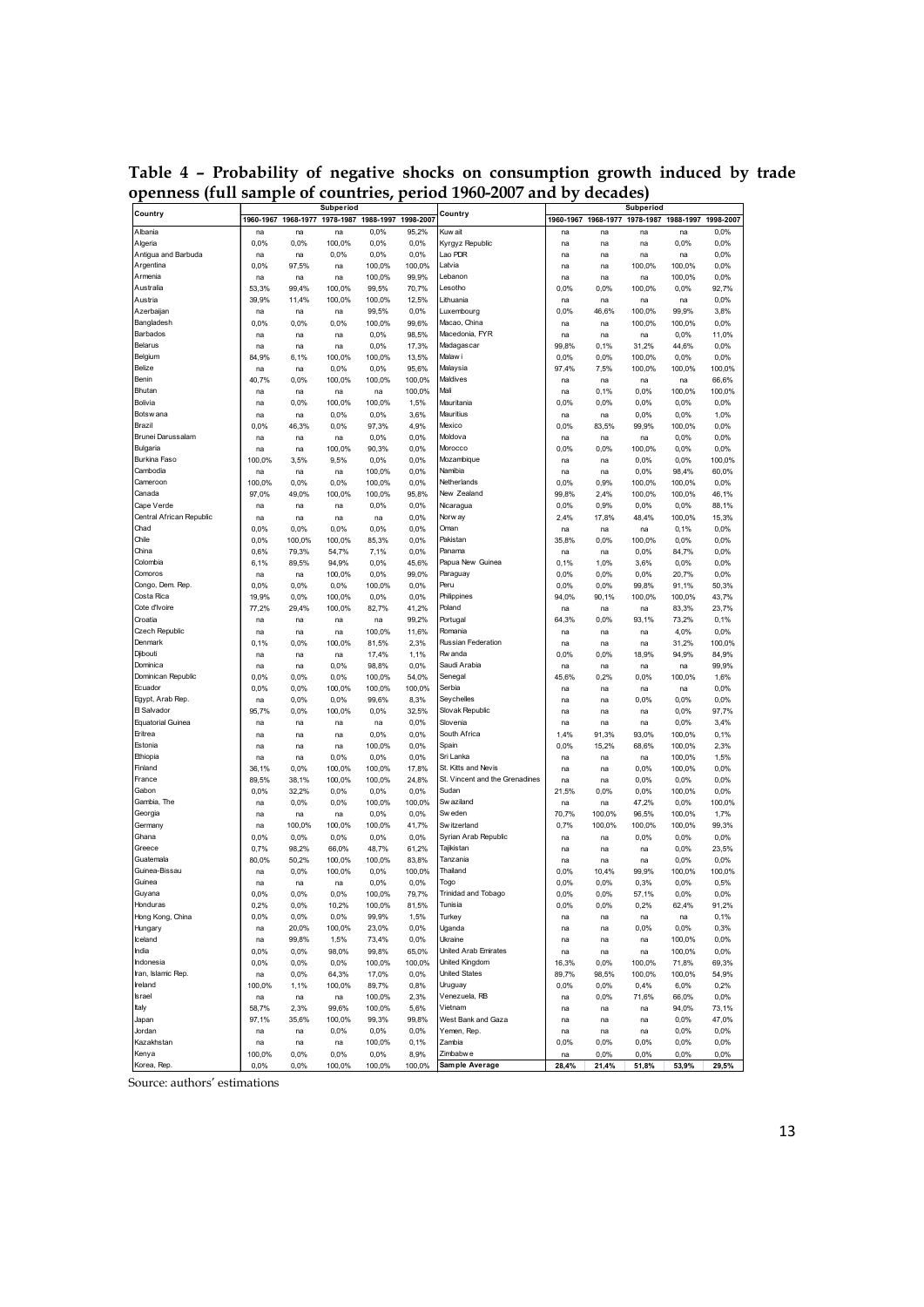Table 4 shows the associated probabilities of registering a positive consumption gap (i.e. the probability to register a lower path of consumption growth than the expected one) linked to crisis and boom consumption growth volatility for the full sample of countries and the five decades of the period 1960-2007. The main outcome of Table 4 is to highlight that a phenomenon of a positive probability to be worse off from the "expected path" of consumption growth is widespread and not limited to developing countries. The average probability level for the countries in the sample is around 30% (over 50% in the decades 1978-1987 and 1988-1997) but probabilities of 100% are not infrequent along the full sample of countries.

It is worth noting that our probit estimates do represent a good approximation of the stark reality of countries' performance in a long term perspective. We ran a test of model fitting to out-of-sample observations<sup>17</sup>. Fitting values appear to be never lower than 70% of total observations (59% with probability levels under 1%, see table 1A; 2A and Fig. 2A in the appendix for additional details). This is indeed a very good result, considering that our latent independent variable is actually a continuous variable that has been transformed into an observable binary dependent variable by a threshold model. Hence, it can be unfit to assess properly the observations that lie around our subjective threshold.

Probit estimates do not provide neither clues about the severity of the phenomenon nor an appropriate picture of the statistical relationships between instrumented and instrumental variables. To specify better the statistical links between the volatility of trade variables and the "extreme volatility" of consumption and its impact on the level of the observed consumption gap we thus provide a second estimation using a "three stages least square"  $(3SLS)$  regression<sup>18</sup>.

Table 5 shows our 3SLS estimates. The coefficients of boom and crisis volatility are still robust and statistically significant and show the expected sign, i.e. while boom volatility is negatively associated with a positive consumption gap, crisis volatility is positively associated with it. The average level of consumption growth still matters: higher consumption growth rates are negatively correlated with positive consumption gaps (independently from the actual level of development, see model 2 of Table 5). The constant is, as expected, not statistically significant. This is consistent with the fact that the expected value of our dependent variable (the consumption gap) is, ceteris paribus, zero (i.e. since the gap is a variation from trend, the observed consumption growth, without shocks, is not supposed to be, on average, different from its potential level).

 $17$  While our probit estimates include 211 observations, the fitting test has been applied to additional 71 observations.

<sup>&</sup>lt;sup>18</sup> A 3SLS estimates systems of structural equations where some equations contain endogenous variables among the explanatory variables. Generally, these endogenous variables are the dependent variables of other equations in the system, though not always. The disturbance is correlated with the endogenous variables violating the assumptions of OLS. Further, because some of the explanatory variables are the dependent variables of other equations in the system, the error terms among the equations are expected to be correlated. General references on the three-stage estimation are Davidson and MacKinnon (1993, 651–661) and Greene (2008, 381–383).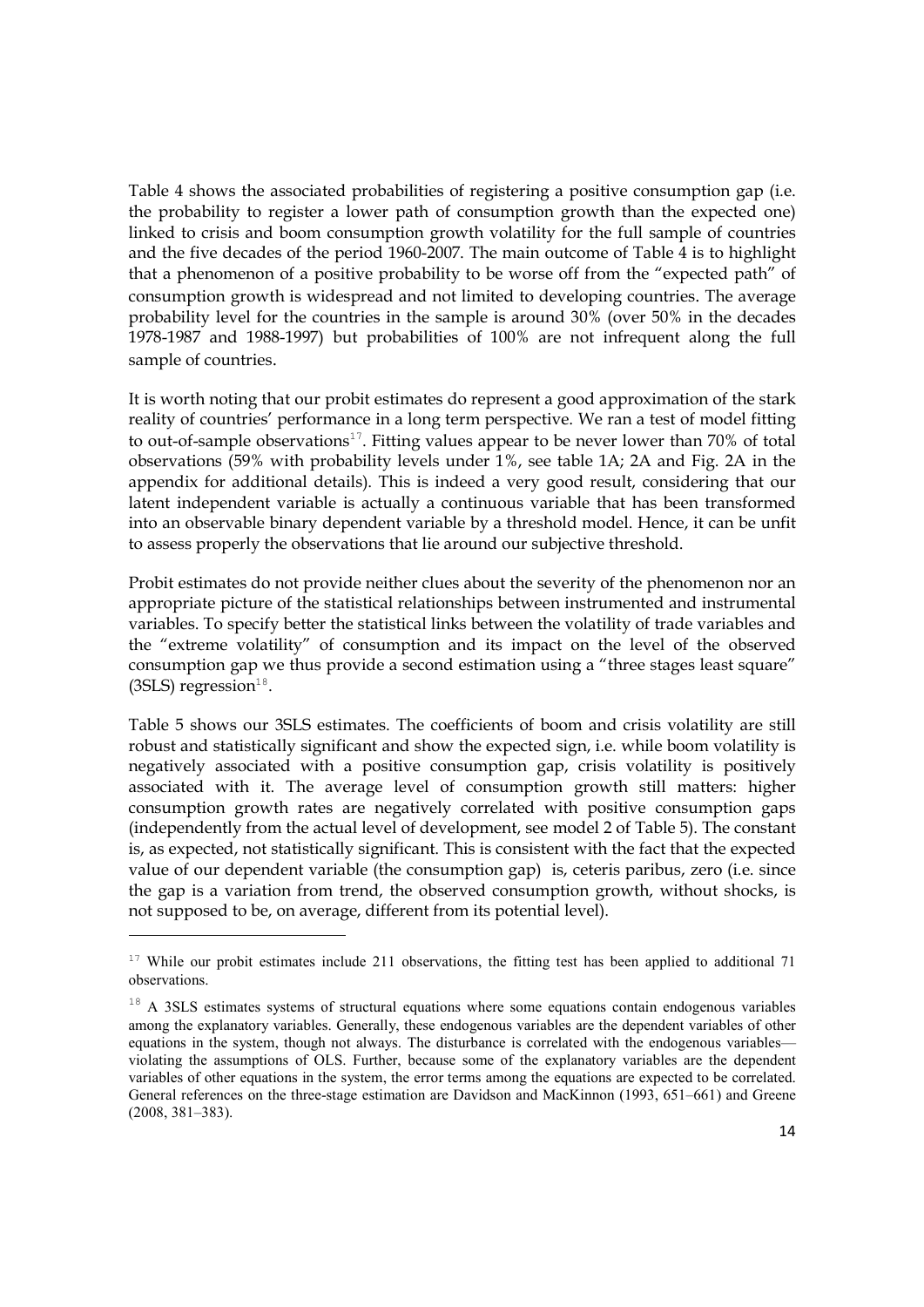|                              |                                                                                                  | Dependent variable       |
|------------------------------|--------------------------------------------------------------------------------------------------|--------------------------|
|                              | 1                                                                                                | 2                        |
| <b>Regressors</b>            |                                                                                                  | <b>Consumption Gap</b>   |
| boom_vol                     | $-0.522877$ ***                                                                                  | $-0.4842202$ ***         |
|                              | (0.1685018)                                                                                      | (0.1393124)              |
| crisis_vol                   | 0.4437139 *                                                                                      | 0.3736087 *              |
|                              | (0.2462467)                                                                                      | (0.1939976)              |
| avcgr                        | $-0.1121083$ ***                                                                                 |                          |
|                              | (0.0259287)                                                                                      |                          |
| avcgr_high                   |                                                                                                  | $-0.1202463$ **          |
|                              |                                                                                                  | (0.0524948)              |
| avcgr_middle                 |                                                                                                  | $-0.0916096$ ***         |
|                              |                                                                                                  | (0.0288874)              |
| avcgr_low                    |                                                                                                  | $-0.1494904$ ***         |
|                              |                                                                                                  | (0.0320556)              |
| constant                     | 0.0017169                                                                                        | 0.0021981                |
|                              | (0.0024852)                                                                                      | (0.0023203)              |
| <b>Regressors</b>            |                                                                                                  | boom vol                 |
| tot vol                      | 0.0799272 ***                                                                                    | $0.080143$ ***           |
|                              | (0.0214689)                                                                                      | (0.0214117)              |
| to_vol                       | 0.0432199 ***                                                                                    | 0.0439041 ***            |
|                              | (0.015099)                                                                                       | (0.0150462)              |
| fpp                          | $-0.0064011*$                                                                                    | $-0.0063058*$            |
|                              | (0.0035602)                                                                                      | (0.0035568)              |
| avcgr_Sids                   | 0.5006334 ***                                                                                    | 0.5016561 ***            |
|                              | (0.1212333)                                                                                      | (0.1212966)              |
| constant                     | $0.0108283$ ***                                                                                  | $0.0107167$ ***          |
|                              | (0.0024175)                                                                                      | (0.0024119)              |
| <b>Regressors</b>            |                                                                                                  | crisis_vol               |
| tot_vol                      | 0.0406126 **                                                                                     | 0.0413293 **             |
|                              | (0.0170087)                                                                                      | (0.017552)               |
| to_vol                       | $0.0236344**$                                                                                    | $0.0229391*$             |
|                              | (0.0116108)                                                                                      | (0.0120941)              |
| fpp                          | $-0.0007036$                                                                                     | $-0.0005591$             |
|                              | (0.0029911)                                                                                      | (0.0030314)              |
| avcgr_Sids                   | 0.430469 ***                                                                                     | 0.4176732 ***            |
|                              | (0.1028826)                                                                                      | (0.1047693)              |
| constant                     | $0.0137631$ ***                                                                                  | $0.0137627$ ***          |
|                              | (0.0020288)                                                                                      | (0.0020387)              |
| Hansen-Sargan overid statist | $\chi^2(4) = 6.968$                                                                              | $\chi^2(8) = 23.726$     |
|                              | Prob > $\chi^2$ = 0.1376                                                                         | Prob > $\chi^2$ = 0.0025 |
| Number of Observations       | 272                                                                                              | 272                      |
| Notes:                       | Standard errors are reported below the corresponding coefficients.                               |                          |
|                              | *** significant at the 1% level; ** significant at the 5% level; * significant at the 10% level. |                          |
| Source: Authors' estimation  |                                                                                                  |                          |
|                              |                                                                                                  |                          |

# **Table 5 – 3SLS - Empirical results**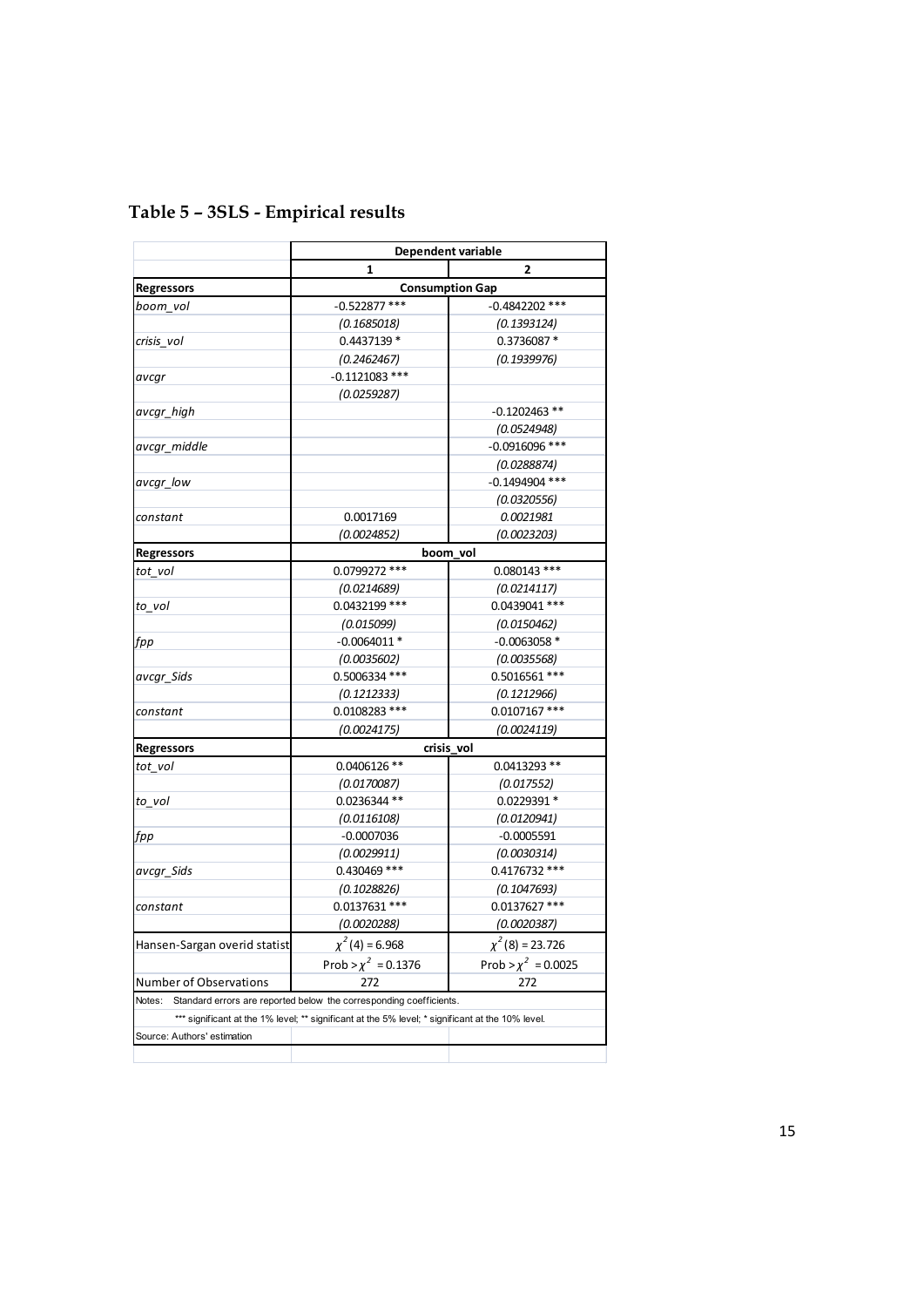All the coefficients of the instruments for the estimated boom and crisis consumption volatility are highly robust and statistically significant too, with the exception of the fiscal policy pro-cyclicality in the case of crisis volatility. This is to a certain extent surprisingly, but consistently with the results of our descriptive statistics. Conversely, being SIDS, as strongly emphasised by the literature<sup>19</sup>, improves the probability of both crisis and boom volatility. This result can be highlighted to some extent as a positive net impact on vulnerability of endogenous resilience towards the exogenous responsiveness linked to the availability of coping mechanisms (see Montalbano, 2009) but it clearly needs further investigations. The estimates show overall that the volatility of terms of trade and trade openness have, ceteris paribus, an impact to consumption gaps via "boom" and "crisis" volatility. It is worth noting here that they impact positively both crisis and boom consumption growth volatility. Hence, the net effect on the probability of a positive consumption gap will depend strongly from the observed extreme volatility (crisis and boom). The Hansen-Sargan test shows that we cannot reject the null hypothesis of exogeneity, at least for one of the two models, thus confirming the validity of instruments applied<sup>20</sup>.

The above probability are calculated ex post. Since vulnerability is intrinsically a forward looking approach, to get a feasible measure of vulnerability to trade openness we should calculate, for each country in the sample, whether and how a shock in the volatility of the rates of change of terms of trade and/or trade openness, through boom and crisis volatility of the consumption growth, affects, ceteris paribus, the probability of a positive consumption gap in a long term perspective<sup>21</sup>. To this aim, we adopt a transformation of the observed volatility of the rates of change of trade openness and terms-of-trade such as *ln(Vol\_TOT-k)* and *ln(Vol\_TRADE-k')* where *k* and *k*' are chosen so that the resulting skewness is zero and the output distributions are symmetric like the bell-shaped normal curve22. Thus, we can easily compute, for each country in the sample, the probability of a change of the probability to get a positive consumption gap due to an improvement of the volatility of the rates of change of trade openness and terms of trade. This probability is a measure of our countries' vulnerability hazard.

<sup>&</sup>lt;sup>19</sup> Montalbano and Triulzi, 2009; UNU-Wider, 2008a; Briguglio 1995; Atkins and Mazzi, 1999; Easterly and Kraay, 2000; Winters and Martins, 2004; UN, 2006; Briguglio et al. 2007.

<sup>&</sup>lt;sup>20</sup> As Davidson and MacKinnon (2004, p.532) indicate, a Hansen-Sargan test of the overidentifying restrictions is based on the 3SLS criterion function evaluated at the 3SLS point and interval parameter estimates. Under the null hypothesis, the statistic is distributed Chi-squared with (G\*L - K) degrees of freedom, where G is the number of simultaneous equations. The procedure will take proper account of linear constraints on the parameter vector imposed during estimation.

<sup>&</sup>lt;sup>21</sup> As above underlined, we keep adopting a ten years time span (a decade).

<sup>22</sup> According to Shapiro–Wilk test for normality we could reject the hypothesis that *Vol\_TOT* and *Vol\_TRADE* variables are normally distributed. However, we could not reject the hypotheses that *ln(Vol\_TOT-0.0020728)* and *ln(Vol\_TRADE-0.0141817)* are normally distributed.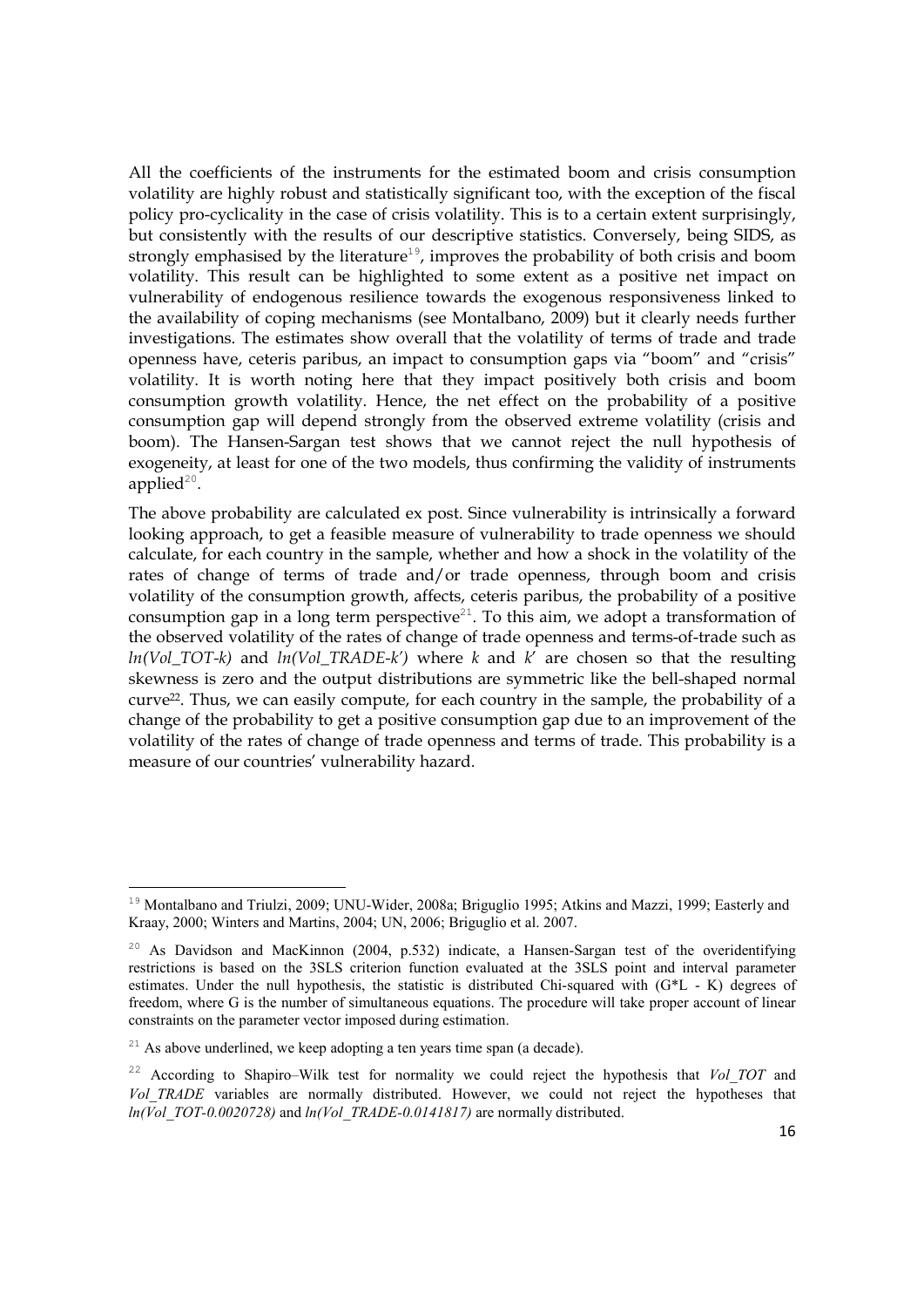| Country                  | A Probability<br>Consumption<br>Gap > 0 | <b>A Consumption</b><br>Gap | <b>Shock Probability Country</b> |                    | A Probability<br>Consumption<br>Gao > 0 | A Consumption<br>Gap | Shock Probability Country |                  | A Probability<br>Consumption<br>Gap > 0 | A Consumption<br>Gap | <b>Shock Probability Country</b> |                                | A Probability<br><b>Consumption</b><br>Gap > 0 | A Consumption<br>Gap | <b>Shock Probability</b> |
|--------------------------|-----------------------------------------|-----------------------------|----------------------------------|--------------------|-----------------------------------------|----------------------|---------------------------|------------------|-----------------------------------------|----------------------|----------------------------------|--------------------------------|------------------------------------------------|----------------------|--------------------------|
| Algeria                  | 0.0%                                    | 53.0%                       | 9.1%                             | El Salvador        | 66.0%                                   | 1944.3%              | 50.6%                     | Lesotho          | 7.3%                                    | $-15154.0%$          | 46.8%                            | Senegal                        | 43.8%                                          | 120.8%               | 31.3%                    |
| Argentina                | 0,0%                                    | $-1181.8%$                  | 33.5%                            | Equatorial Guinea  | 0.0%                                    | $-21.8%$             | 7.0%                      | Macao, China     | 0,0%                                    | 85,9%                | 56,3%                            | Seychelles                     | 0,0%                                           | 240.8%               | 28,7%                    |
| Australia                | 23.5%                                   | $-17.3%$                    | 31.5%                            | Ethiopia           | 0.0%                                    | $-157.6%$            | 19.2%                     | Madagascar       | 0,0%                                    | $-39,3%$             | 26.7%                            | South Africa                   | 0.0%                                           | 211.9%               | 36.3%                    |
| Bangladesh               | 0.4%                                    | $-186.7%$                   | 38.7%                            | France             | 71.4%                                   | $-11.6%$             | 56.4%                     | Malaw i          | 0,0%                                    | 2903.0%              | 33.7%                            | Spain                          | 19.2%                                          | 5.1%                 | 49.5%                    |
| Barbados                 | $-95.6%$                                | $-488.7%$                   | 46,5%                            | Gabon              | 0.0%                                    | 208.0%               | 14.1%                     | Malaysia         | 0,0%                                    | $-911,6%$            | 51,9%                            | Sri Lanka                      | $-1.4%$                                        | 42.1%                | 48,2%                    |
| Belgium                  | 85,6%                                   | $-350.7%$                   | 63.9%                            | Gambia, The        | 0.0%                                    | $-2306.0%$           | 36.4%                     | Maldives         | 31,8%                                   | $-132,3%$            | 34,5%                            | St. Kitts and Nevis            | 100.0%                                         | $-114.4%$            | 43.6%                    |
| Belize                   | 4 4%                                    | $-278.4%$                   | 23.9%                            | Germany            | 58.3%                                   | $-348.7%$            | 39.9%                     | Mali             | 0.0%                                    | $-1090.2%$           | 24.4%                            | St. Vincent and the Grenadines | 0.0%                                           | 82.4%                | 22.4%                    |
| Benin                    | 0,0%                                    | 521,1%                      | 25,7%                            | Ghana              | 0,0%                                    | $-33.6%$             | 19,3%                     | Mauritania       | 0,0%                                    | 50,1%                | 15,6%                            | Sudan                          | 0,0%                                           | $-80.9%$             | 18,2%                    |
| Bolivia                  | 93.4%                                   | 84,3%                       | 26.7%                            | Greece             | 18.3%                                   | $-49.2%$             | 38,3%                     | Mauritius        | $-1,0%$                                 | $-50.4%$             | 23,5%                            | Sw aziland                     | 0.0%                                           | 532.1%               | 62.1%                    |
| Botswana                 | 8.1%                                    | 11.8%                       | 51.3%                            | Guatemala          | 16.2%                                   | 131.7%               | 54.4%                     | Mexico           | 0.0%                                    | 1122,6%              | 50.0%                            | Sw eden                        | 50.6%                                          | 108.2%               | 63.9%                    |
| Brazil                   | 95.1%                                   | $-81.5%$                    | 40.3%                            | Guinea             | 0.0%                                    | 8.0%                 | 14.0%                     | Morocco          | 1.6%                                    | 66.5%                | 34.2%                            | Syrian Arab Republic           | 0.0%                                           | $-54.0%$             | 22.9%                    |
| Brunei Darussalam        | 0,0%                                    | 376.3%                      | 15.4%                            | Guyana             | 16.6%                                   | $-183.6%$            | 33,0%                     | Mozambique       | 0,0%                                    | $-820,0%$            | 22.4%                            | Tanzania                       | 0,0%                                           | 81.4%                | 34.4%                    |
| Burkina Faso             | 0.0%                                    | $-44.1%$                    | 23.6%                            | Honduras           | 16.4%                                   | $-152.3%$            | 46.5%                     | Namibia          | 39,9%                                   | $-329.2%$            | 27.2%                            | Thailand                       | 0.0%                                           | $-888.0%$            | 39.7%                    |
| Cambodia                 | 0.0%                                    | 39.4%                       | 40.7%                            | Hong Kong, China   | 75.8%                                   | $-135.9%$            | 68.2%                     | Netherlands      | 29.6%                                   | 867.7%               | 56.5%                            | Togo                           | 99.5%                                          | $-961.2%$            | 26.1%                    |
| Cameroon                 | 0,0%                                    | 181.9%                      | 15,3%                            | Hungary            | 0,0%                                    | 51.2%                | 66,2%                     | New Zealand      | 34,0%                                   | 39,9%                | 42,3%                            | Trinidad and Tobago            | 0,0%                                           | $-14.5%$             | 26,9%                    |
| Canada                   | 4.2%                                    | $-91.7%$                    | 40.4%                            | India              | $-50.2%$                                | $-82.0%$             | 20.3%                     | Nicaragua        | 11,2%                                   | $-110,1%$            | 37.9%                            | Tunisia                        | $-16.8%$                                       | $-52.3%$             | 58.7%                    |
| Cape Verde               | 0.0%                                    | 20.3%                       | 29,2%                            | Indonesia          | 0.0%                                    | $-268.1%$            | 12.5%                     | Norw av          | 10,5%                                   | $-60,2%$             | 15,2%                            | Turkey                         | $-0.1%$                                        | $-176.4%$            | 43.0%                    |
| Central African Republic | 99.7%                                   | $-75.6%$                    | 28.7%                            | Iran, Islamic Rep. | 0.0%                                    | 61.1%                | 20.0%                     | Oman             | 0.0%                                    | 57.0%                | 15.6%                            | Uganda                         | 1.4%                                           | $-55.8%$             | 26.2%                    |
| Chile                    | 0,0%                                    | $-28.7%$                    | 17.5%                            | Ireland            | $-0.7%$                                 | $-13.1%$             | 43,2%                     | Pakistan         | 0,0%                                    | 311,2%               | 23,7%                            | United Arab Emirates           | 0.0%                                           | 518.9%               | 21,7%                    |
| China                    | 0.0%                                    | 17.4%                       | 43.9%                            | Israel             | 80.3%                                   | $-32.9%$             | 51.4%                     | Panama           | 0.0%                                    | 81.2%                | 46.4%                            | <b>United Kingdom</b>          | 27.6%                                          | $-68.7%$             | 62.7%                    |
| Colombia                 | 54.4%                                   | $-642.9%$                   | 28.5%                            | Italy              | 93.4%                                   | 185.3%               | 42.8%                     | Papua New Guinea | 0.0%                                    | 6769.0%              | 25.3%                            | <b>United States</b>           | 40.5%                                          | $-55.9%$             | 48.5%                    |
| Congo, Dem Rep.          | 0,0%                                    | 48,8%                       | 12,7%                            | Japan              | 0,2%                                    | $-450.2%$            | 33,6%                     | Paraguay         | 0,0%                                    | $-449.9%$            | 38,8%                            | Uruguay                        | 4,2%                                           | 1309.7%              | 32,2%                    |
| Costa Rica               | 37.1%                                   | 62.5%                       | 49.4%                            | Jordan             | 0.0%                                    | 630.2%               | 43.5%                     | Peru             | 40,6%                                   | $-169, 1%$           | 20.1%                            | Venezuela, RB                  | 0.0%                                           | $-56.9%$             | 10.6%                    |
| Cote d'Ivoire            | 58.8%                                   | $-257.7%$                   | 19.2%                            | Kenya              | 89.3%                                   | $-126.2%$            | 38.3%                     | Philippines      | 52,2%                                   | 24.4%                | 27.5%                            | Vietnam                        | $-64.1%$                                       | 72.9%                | 59.2%                    |
| <b>Denmark</b>           | 84.8%                                   | 215.9%                      | 56.1%                            | Korea, Rep.        | 0.0%                                    | $-587.2%$            | 41.9%                     | Poland           | $-15.9%$                                | $-35.3%$             | 44.5%                            | Yemen, Rep.                    | 0.0%                                           | $-212.2%$            | 20.0%                    |
| Dominican Republic       | $-54,0%$                                | $-192.9%$                   | 61,2%                            | Kuw ait            | 0,0%                                    | 238,2%               | 15,3%                     | Portugal         | 5,8%                                    | $-632,4%$            | 43,4%                            | Zambia                         | 0,0%                                           | $-60,0%$             | 10,9%                    |
| Ecuador                  | 0.0%                                    | $-353.8%$                   | 22.0%                            | Lao PDR            | 0.0%                                    | $-232.3%$            | 22.3%                     | Rw anda          | 14.7%                                   | $-185.5%$            | 15,1%                            | Zimbabw e                      | 3.4%                                           | 90.0%                | 41.6%                    |
| Egypt, Arab Rep.         | 43.2%                                   | $-28.6%$                    | 26.8%                            | Lebanon            | 85.7%                                   | $-9.3%$              | 47.7%                     | Saudi Arabia     | 0.1%                                    | $-707.7%$            | 18,5%                            |                                |                                                |                      |                          |

**Table 6 – Vulnerability to terms-of trade** *(calculated as the probability of a positive shock in consumption growth under the hypothesis of a 50%improvement of volatility of terms-of trade coupled with the impact effect on consumption gap)*

Source: authors' estimations

|  |  |  | Table 7 – Vulnerability to trade openness (calculated as the probability of a positive shock in consumption growth induced by a 100% improvement in the |  |  |  |  |  |
|--|--|--|---------------------------------------------------------------------------------------------------------------------------------------------------------|--|--|--|--|--|
|  |  |  | volatility of trade openness coupled with the impact effect on consumption gap)                                                                         |  |  |  |  |  |

| Country                  | A Probability<br>Consumption<br>Gap > 0 | A Consumption<br>Gap | Shock Probability Country |                    | A Probability<br>Consumption<br>Gap > 0 | A Consumption<br>Gap | <b>Shock Probability Country</b> |                  | A Probability<br>Consumption<br>Gap > 0 | A Consumption<br>Gap | <b>Shock Probability Country</b> |                                | A Probability<br>Consumption<br>Gap > 0 | <b>A Consumption</b><br>Gap | <b>Shock Probability</b> |
|--------------------------|-----------------------------------------|----------------------|---------------------------|--------------------|-----------------------------------------|----------------------|----------------------------------|------------------|-----------------------------------------|----------------------|----------------------------------|--------------------------------|-----------------------------------------|-----------------------------|--------------------------|
| Algeria                  | 0.0%                                    | 91.3%                | 4.8%                      | <b>B</b> Salvador  | 64.7%                                   | 233.2%               | 37.4%                            | Lesotho          | 7,3%                                    | $-1481.4%$           | 5.2%                             | Senegal                        | 59.6%                                   | 198.4%                      | 76.7%                    |
| Argentina                | 0.0%                                    | $-424.0%$            | 0.2%                      | Equatorial Guinea  | 0.0%                                    | $-12.9%$             | 2.6%                             | Macao, China     | 0.0%                                    | 52.9%                | 26,8%                            | Seychelles                     | 0.0%                                    | 215.2%                      | 5.9%                     |
| Australia                | 23,2%                                   | $-18.1%$             | 23.1%                     | <b>Ethiopia</b>    | 0.0%                                    | $-162.4%$            | 13.2%                            | Madagascar       | 0,0%                                    | $-66.1%$             | 0,3%                             | South Africa                   | $-0.1%$                                 | 120.5%                      | 12.9%                    |
| Bangladesh               | 0.4%                                    | $-178.6%$            | 16.9%                     | France             | 69.0%                                   | $-23.2%$             | 31.0%                            | Malaw i          | 0,0%                                    | 307,7%               | 0,7%                             | Spain                          | 13.0%                                   | $-2.4%$                     | 36,5%                    |
| Barbados                 | $-96,6%$                                | $-477.4%$            | 49.8%                     | Gabon              | 0,0%                                    | 279.9%               | 31,9%                            | Malaysia         | 0,0%                                    | $-742,4%$            | 27,6%                            | Sri Lanka                      | $-1.5%$                                 | 21.0%                       | 20,5%                    |
| Belgium                  | 83.6%                                   | $-615.0%$            | 33.6%                     | Gambia. The        | 0.0%                                    | $-1110.5%$           | 2.0%                             | Maldives         | 30,9%                                   | $-128.3%$            | 15,9%                            | St. Kitts and Nevis            | 100.0%                                  | $-114.7%$                   | 43.3%                    |
| Belize                   | 4.4%                                    | $-295.5%$            | 19.5%                     | Germany            | 58.2%                                   | $-666.8%$            | 32.5%                            | Mali             | 0.0%                                    | $-848.1%$            | 3,5%                             | St. Vincent and the Grenadines | 0.0%                                    | 138.3%                      | 57.3%                    |
| Benin                    | 0.0%                                    | 390.4%               | 91.6%                     | Ghana              | 0.0%                                    | $-37.9%$             | 2.0%                             | Mauritania       | 0,0%                                    | 37.4%                | 0.4%                             | Sudan                          | 0.0%                                    | $-81.3%$                    | 2.5%                     |
| Bolivia                  | 90.7%                                   | 63.2%                | 9.1%                      | Greece             | 12.9%                                   | $-54.7%$             | 12.4%                            | Mauritius        | $-1,0%$                                 | $-47.7%$             | 32,8%                            | Sw aziland                     | 0.0%                                    | 731.5%                      | 10.8%                    |
| Botswana                 | 5,5%                                    | 6,2%                 | 61.0%                     | Guatemala          | 16,2%                                   | $-62.3%$             | 2.2%                             | Mexico           | 0,0%                                    | 977,1%               | 32,4%                            | Sw eden                        | 34.9%                                   | 70.1%                       | 40,9%                    |
| Brazil                   | 94.8%                                   | $-94.6%$             | 4.6%                      | Guinea             | 0.0%                                    | 18.3%                | 4.4%                             | Morocco          | 0,6%                                    | 50,8%                | 16,9%                            | Syrian Arab Republic           | 0.0%                                    | $-56.6%$                    | 4.3%                     |
| Brunei Darussalam        | 0.0%                                    | $-29058.9%$          | 57.7%                     | Guyana             | 17.5%                                   | $-186.9%$            | 54.5%                            | Moz ambigue      | 0,0%                                    | $-766.0%$            | 4.5%                             | Tanzania                       | 0.0%                                    | 39.2%                       | 16.0%                    |
| Burkina Faso             | 0.0%                                    | $-44.9%$             | 7.1%                      | Honduras           | 14.1%                                   | $-143.5%$            | 9.0%                             | Namibia          | 39.9%                                   | $-346.4%$            | 24.0%                            | Thailand                       | 0.0%                                    | $-752.3%$                   | 11.9%                    |
| Cambodia                 | 0,0%                                    | 27.0%                | 9.2%                      | Hong Kong, China   | 46.8%                                   | $-126.9%$            | 20.1%                            | Netherlands      | 11,0%                                   | 387.7%               | 29,4%                            | Togo                           | 99.5%                                   | $-881.1%$                   | 11,8%                    |
| Cameroon                 | 0,0%                                    | 277.1%               | 23.3%                     | Hungary            | 0.0%                                    | 33.8%                | 10.5%                            | New Zealand      | 25,2%                                   | 7.3%                 | 18,4%                            | Trinidad and Tobago            | 0.0%                                    | $-14.8%$                    | 10,9%                    |
| Canada                   | 4.2%                                    | $-91.8%$             | 41.1%                     | India              | $-47.4%$                                | $-80.9%$             | 12,3%                            | Nicaragua        | 10,5%                                   | $-106,8%$            | 6,9%                             | Tunisia                        | $-18.3%$                                | $-57.4%$                    | 30.7%                    |
| Cape Verde               | 0.0%                                    | 11.7%                | 3.8%                      | Indonesia          | 0.0%                                    | $-247.0%$            | 0.2%                             | Norw av          | 29.0%                                   | $-52.5%$             | 40.8%                            | Turkev                         | $-0.1%$                                 | $-160.7%$                   | 10.6%                    |
| Central African Republic | 50.6%                                   | $-91.5%$             | 0.2%                      | Iran, Islamic Rep. | 0.0%                                    | 55.1%                | 2.5%                             | Oman             | 0.0%                                    | 504.1%               | 51.2%                            | Uganda                         | 0.7%                                    | $-57.3%$                    | 8.2%                     |
| Chile                    | 0.0%                                    | $-0.9%$              | 71.8%                     | Ireland            | $-0.7%$                                 | $-25.1%$             | 12.5%                            | Pakistan         | 0,0%                                    | 300.5%               | 7,6%                             | United Arab Emirates           | 0.0%                                    | 542.2%                      | 14.9%                    |
| China                    | 0.0%                                    | 8.8%                 | 9.9%                      | Israel             | 64.0%                                   | $-45.9%$             | 19.6%                            | Panama           | 0.0%                                    | 62.7%                | 12,0%                            | United Kingdom                 | 26.3%                                   | $-72.7%$                    | 35.4%                    |
| Colombia                 | 54.4%                                   | $-585.5%$            | 13.3%                     | Italy              | 92.4%                                   | 118.1%               | 26.3%                            | Papua New Guinea | 0,0%                                    | 30228,7%             | 44,7%                            | <b>United States</b>           | 39.0%                                   | $-59.4%$                    | 25,8%                    |
| Congo, Dem. Rep.         | 0,0%                                    | 27.2%                | 0,1%                      | Japan              | 0.2%                                    | $-418.6%$            | 23.6%                            | Paraguay         | 0,0%                                    | $-861,9%$            | 4,2%                             | Uruguay                        | $-0.1%$                                 | 12766.4%                    | 7.0%                     |
| Costa Rica               | 17.5%                                   | 30.0%                | 21.0%                     | Jordan             | 0.0%                                    | 548.5%               | 15.7%                            | Peru             | 46.4%                                   | $-200.4%$            | 24.5%                            | Venezuela, RB                  | 0.0%                                    | $-50.1%$                    | 4.8%                     |
| Cote d'Ivoire            | 58.8%                                   | $-296.2%$            | 28.3%                     | Kenya              | 85.9%                                   | $-116.4%$            | 13.7%                            | Philippines      | 52,9%                                   | 41.8%                | 25,2%                            | Vietnam                        | $-66.3%$                                | 50.0%                       | 58.1%                    |
| Denmark                  | 70.6%                                   | 93.5%                | 27.5%                     | Korea, Rep.        | 0.0%                                    | $-475.8%$            | 7.0%                             | Poland           | $-19,3%$                                | $-41.7%$             | 14.4%                            | Yemen, Rep.                    | 0.0%                                    | $-172.1%$                   | 26.9%                    |
| Dominican Republic       | $-54.0%$                                | $-178.9%$            | 2.5%                      | Kuw ait            | 0.0%                                    | 435.2%               | 31.8%                            | Portugal         | 3,0%                                    | $-743,6%$            | 41,0%                            | Zambia                         | 0.0%                                    | $-45.4%$                    | 9.7%                     |
| Ecuador                  | 0,0%                                    | $-351.4%$            | 6.3%                      | Lao PDR            | 0.0%                                    | $-155.8%$            | 1,2%                             | Rw anda          | 15,0%                                   | $-199,5%$            | 12,3%                            | Zimbabw e                      | 0.0%                                    | $-56.4%$                    | 0.0%                     |
| Egypt, Arab Rep.         | 31.5%                                   | $-36.0%$             | 6.7%                      | Lebanon            | 63.4%                                   | $-26.2%$             | 10.0%                            | Saudi Arabia     | 0.1%                                    | $-927.1%$            | 7.7%                             |                                |                                         |                             |                          |

Source: authors' estimations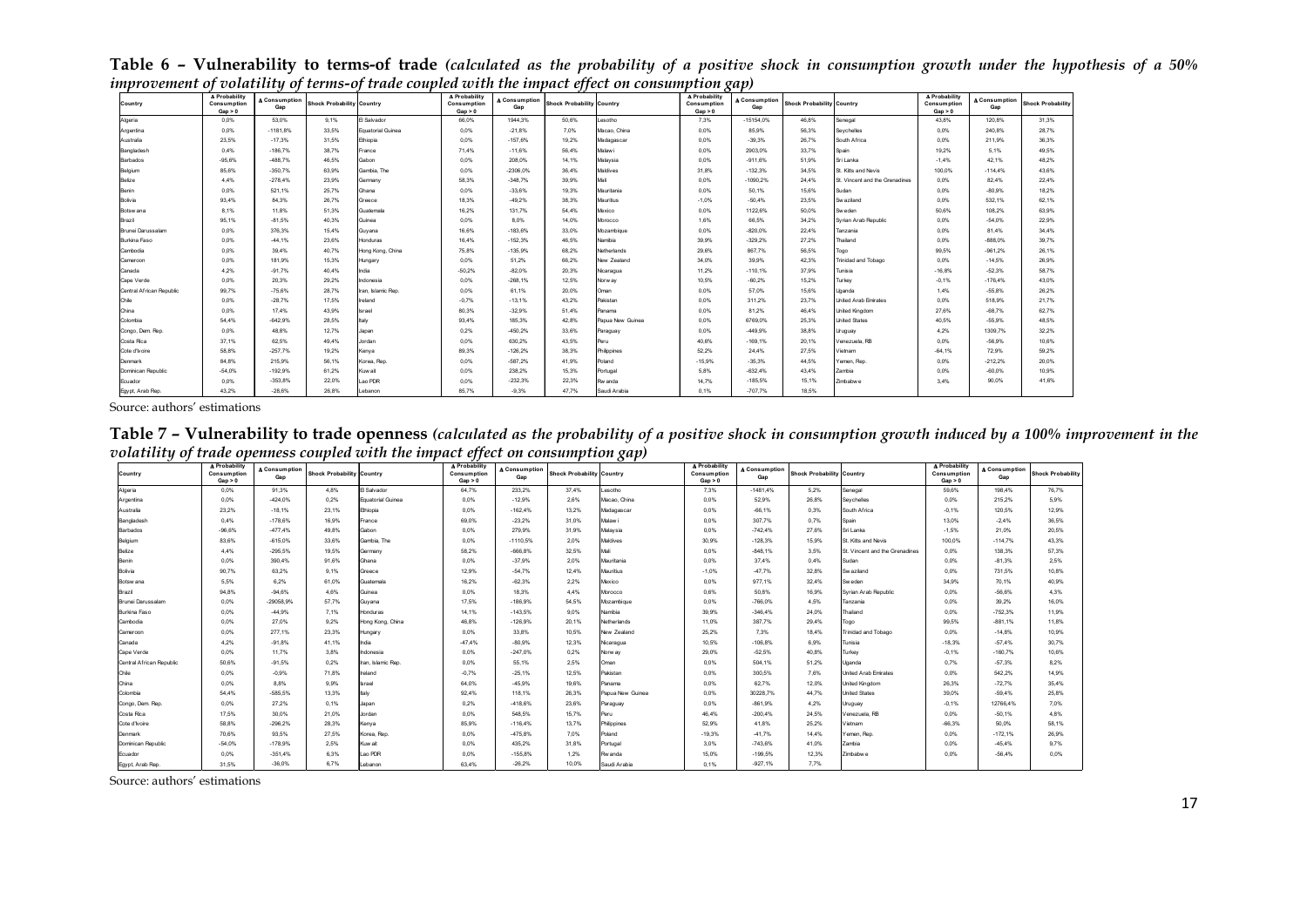Tables 6 and 7 show the results in terms of countries' vulnerability due to a large increase of the volatility of the rates of change of terms of trade (50% improvement , Table 6) and a in the volatility of the rates of change of trade openness (100% improvement, Table 7), both with respect to the last decade. As already underlined, our notion of vulnerability to trade is much more complex than that usually applied in this kind of cross-country exercises. It can be assessed as the compound outcome of three separate elements: the probability to register in the future extreme fluctuations of aggregate trade variables (the shock probability column); the predicted variation in terms of consumption gap (using 3SLS estimates) and the probability of this variation (using IVprobit estimates). As a result, we get heterogeneous country profiles in terms of vulnerability.

For instance, in table 6, countries that register the higher probabilities of extreme fluctuations of terms-of-trade (more than 60%) – i.e. Belgium, Dominican Republic, Hong Kong, Hungary and United Kingdom – register, generally speaking, a reduction of their consumption gap (hence, a reduction of their vulnerability), while a number of countries (see, for instance, Bolivia, Costa Rica, Denmark, Guatemala, Italy, Morocco, Netherlands, New Zealand, Philippines, Senegal, Spain, South Africa, Uruguay, Zimbabwe) that register a lower probability of extreme fluctuations, present instead higher probabilities to register a positive consumption gap and, in some cases, strong impacts in terms of welfare. It means, in other words, they show higher probabilities to run off their respective rails of consumption growth – and in some cases with very large gaps from their own potential consumption growth - in case of an improvement of terms-of-trade fluctuations, even if the probability of such improvement is not as high as in the first group of countries. As our analysis clearly shows, give an appropriate answer to the question of who are the more vulnerable countries to trade openness is not straightforward. In our opinion, however, while people normally think they should belong to the first group, in our opinion it is the second group of countries that should be primarily under suspect. Similar results hold in the case of an increase of trade openness volatility (see Table 7).

#### **4. Conclusions**

This paper offers a substantive contribution to current debate on the effects of trade openness on developing countries' vulnerability. It presents empirical estimates grounded on a sound method of analysis and improves the existing literature on aggregate volatility by adding a forward looking lens as well as a feasible notion of benchmark and a counterfactual, which are essential in a vulnerability framework.

The main result of this cross country empirical test is to highlight, presenting both probit and 3SLS estimates, a robust and significant relationship in a large sample of countries between the "extreme volatility" of consumption (crisis and boom) - induced by trade openness - and the deviation of consumption growth from its expected path. This phenomenon remains covered up by simple data analyses and largely overlooked by current empirical literature on trade and growth.

The empirical results are mixed. However, it is apparent that some open economies have difficulties to catch up their own potential, in terms of consumption growth; this applies both to developing and developed countries. At the same time, our estimates show that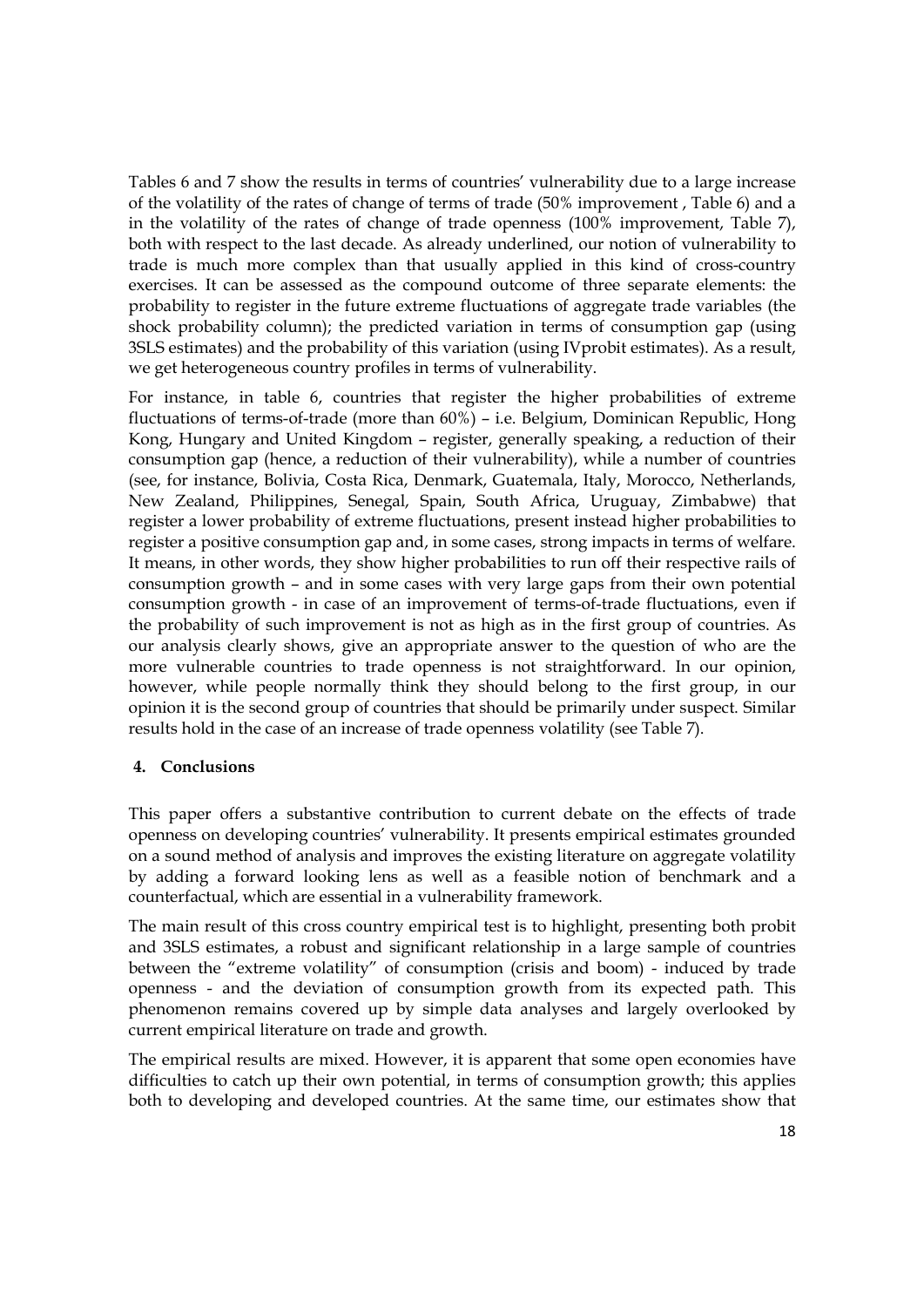trade volatility does not imply necessarily a vulnerability phenomenon, that vulnerability to trade is a compound outcome and that national factors do matter.

#### **References:**

- Aizenman, J. and B. Pinto (eds) (2004), *Managing Volatility and Crises: A Practitioner's Guide,* New York: Cambridge University Press.
- Alwang, J., P. B. Siegel, and S. L. Jorgensen (2001). 'Vulnerability: A View from Different Disciplines', *Social Protection Discussion Paper Series* No.0015, World Bank: Washington DC.
- Atkins, J.P., and S. Mazzi (1999). 'Small States: A Composite Vulnerability Index', Advisory Board to the Joint Commonwealth Secretariat/World Bank Task Force on Small States, World Bank: Washington DC.
- Baldwin R., D. Taglioni (2007), Trade Effects of the Euro: A Comparison of Estimators, Journal of Economic Integration, 22 (4), December.
- Briguglio L., (1995), "Small island developing states and their economic vulnerabilities", *World Development,* Volume 23, Issue 9, September 1995, Pages 1615-1632.
- Briguglio L., Galea W. (2003), Updating the Economic Vulnerability Index, Occasional Papers on Islands and Small States.
- Briguglio L., Cordina G., Farrugia N., Vella S. (2007), Economic Vulnerability and Resilience: Concepts and Measurements, Paper presented at the International Conference On Small States And Economic Resilience, University of Malta, 23 - 25 April 2007, Commonwealth Secretariat and the Islands and Small States Institute (ISSI) and Economics Department of the University of Malta.
- Calderòn, Loayza and Schmidt-Hebbel (2005), Does Openness Imply Greater Exposure? mimeo, The World Bank, Central Bank of Chile, September.
- Calvo, C., and S. Dercon (2003), "Vulnerability: An Axiomatic Approach", mimeo, Department of Economics, University of Oxford: Oxford.
- Calvo C., and S. Dercon (2007), Vulnerability to Poverty, CSAE WPS/2007-03.
- Calvo, G.A., A. Izquierdo and L.F. Mejía. (2003), "On the Empirics of Sudden Stops." */BER Working Paper*  10520. Cambridge, United States: National Bureau of Economic Research. Carney, et. al., 1999.
- Cavallo (2007), Output Volatility and Openness to Trade: A Reassessment, mimeo, Inter-American Development Bank, August.
- Cavallo, E.A., Frankel., J.A., (2008) "Does Openness to Trade Make Countries More Vulnerable to Sudden Stops, or Less? Using Gravity to Establish Causality." Journal of International Money and Finance, Volume 27, Issue 8, December, Pages 1430-1452.
- Chaudhuri, S., J. Jalan, and A. Suryahadi (2002). 'Assessing Household Vulnerability to Poverty from Crosssectional Data: A Methodology and Estimates from Indonesia' (mimeo), Department of Economics, Columbia University: New York.
- Christiano L. and Fitzgerald T.J., (2003), The Band Pass Filter, *International Economic Review*, Vol. 44, No. 2 (May, 2003), pp. 435-465.
- Cline, W. R (2004), *Trade Policy and Global Poverty*. Institute of International Economics.
- Datt G. and H. Hoogeveen. (2000) "El Nino or El Peso? Crisis, Poverty and Income Distribution in the Philippines, World Bank WPS 2466.
- Davidson, R., Mackinnon, J.G. (1993), *Estimation and Inference in Econometrics*, Oxford University Press. New York. (US).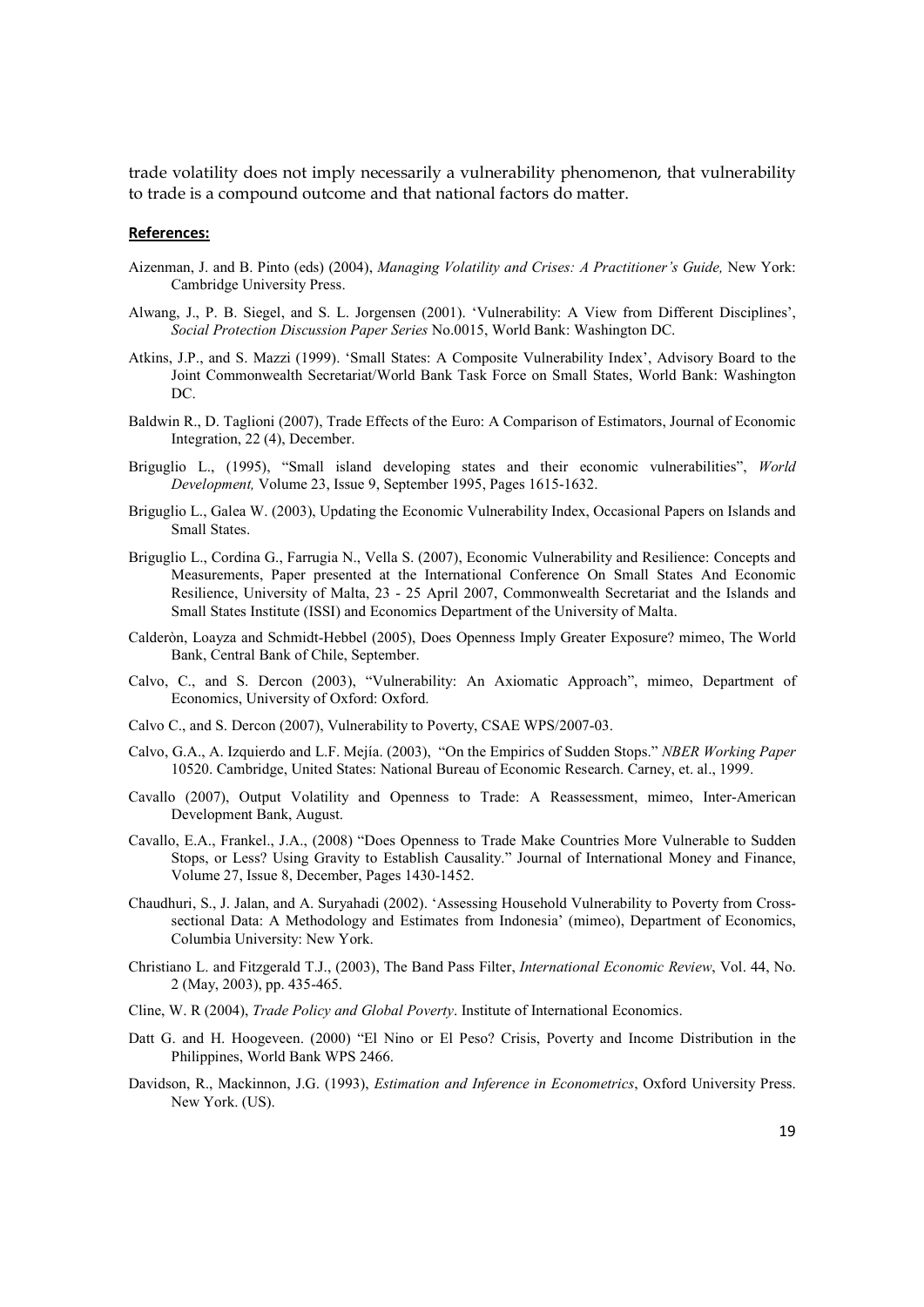- Davidson, R., Mackinnon, J.G. (2004), *Econometric Theory and Methods*, Oxford University Press (New York).
- Dehn, Jan (2000), 'The Effects on Growth of Commodity Price Uncertainty and Shocks', Washington, DC, World Bank*, Policy Research Working Paper* No. 2455.
- Dercon, S. (2001). 'Assessing Vulnerability to Poverty', Excutive Summary prepared for DFID, University of Oxford: Oxford.
- Dollar, D. and A. Kraay (2001), 'Growth Is Good for the Poor', Washington, DC, World Bank Policy Research *Working Paper* No. 2587.
- Dollar, D. and A. Kraay (2002). Trade, growth, and poverty. *Economic Journal* 114 (493): F22-F49.
- Easterly, W.R., and A. Kraay (1999). 'Small States. Small Problems?', *World Bank Policy Research Department Working Paper* No.2139, World Bank: Washington DC.
- Easterly, W.R., R. Islam, and J.E. Stiglitz (2001). 'Shaken and Stirred: Explaining Growth Volatility', paper presented at The World Bank Annual Conference on Economic Development, World Bank, Washington DC.
- Edwards, S. (1993), "Openness, Trade Liberalisation and Growth in Developing Countries", *Journal of Economic Literature*, vol.XXXI, September, pp.1358-93.
- Forbes, K. (2001). 'Are Trade Linkages Important Determinants of Country Vulnerability to Crises?', */BER Working Paper* No.8194, National Bureau of Economic Research: Cambridge MA.
- Frankel, A.J., and D. Romer (1999). 'Does Trade Cause Growth?', *The American Economic Review*. 89 (3): 379-99.
- Frankel, J.A., and A.K. Rose (1996), "Currency Crashes in Emerging Markets: An Empirical Treatment" Journal of International Economics 41: 351-368.
- Frankel, J.A., and S.J. Wei (2004), "Managing Macroeconomic Crises: Policy Lessons" in Aizenman, J. and B.Pinto (eds) (2004), Managing Volatility and Crises: A Practitioner's Guide, New York: Cambridge University Press.
- Gass, S.I. (1983) "Decision-Aiding Models: Validation, Assessment, and Related Issues for Policy Analysis." *Operations Research* 31(4):603-631.
- Gavin, M., and R. Hausmann (1996). 'Sources of Macroeconomic Volatility in Developing Economies' (mimeo), Inter-American Development Bank: Washington DC.
- Gilchrist, S. and Himmelberg, C.P. (1998), Investment, Fundamentals and Finance, */BER Working Paper* No. W6652.
- Glick, R., and A. Rose (1999). 'Contagion and Trade. Why Are Currency Crises Regional?', Journal *of*  International Money and Finance, 18(4): 630-17.
- Greene W.H. (2008), Econometric Analysis (5th Edition);
- Guillaumont P., (2009), An Economic Vulnerability Index: Its Design and Use for International Development Policy States and the Least Developed Countries, Oxford Development Studies, Vol. 37, No. 3, September.
- Hertel, T.W., ed. (1997), *Global Trade Analysis: Modeling and Applications*. Cambridge, MA: Cambridge University Press. Update information: http://www.gtap.org.
- Hnatkovska, V., and N. Loayza (2004). 'Volatility and Growth', *World Bank Policy Research Department Working Paper* No.3184, World Bank: Washington DC.
- Holtz-Eakin D., W. Newey and H.S. Rosen (1988), Estimating Vector Autoregressions with Panel Data, *Econometrica,* Vol. 56, No. 6 (Nov., 1988), pp. 1371-1395;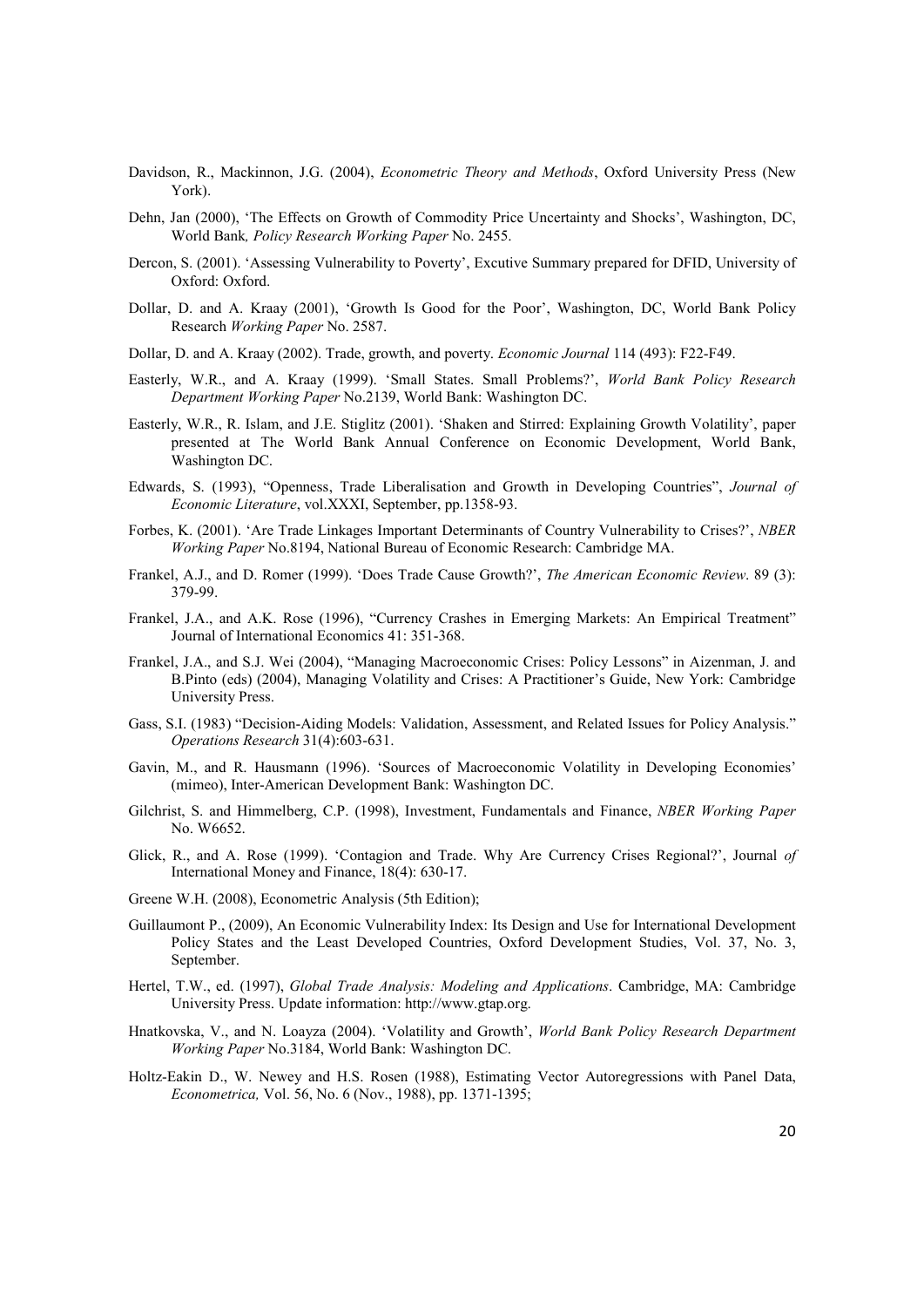- Jalan, J. and M. Ravallion (1999), "Are the poor less well insured? Evidence on vulnerability to income risk in rural China", *Journal of Development Economics* 58, 61{81.
- Kose, M. A. (2002), "Explaining business cycles in small open economies, How much do world prices matter?" *Journal of International Economics* 56 (2002) 299–327.
- Kose M.A., K.M. Yi (2001), "International trade and business cycles: Is vertical specialization the missing link?", *The American Economic Review*. Nashville: May 2001. Vol. 91, Iss. 2; pg. 371.
- Kose M.A., K.M. Yi (2006), "Can the standard international business cycle model explain the relation between trade and comovement?", *Journal of International Economics*, 68, 267–295.
- Kose, M. A., E. S. Prasad and M. E. Terrones (2003), Financial Integration and Macroeconomic Volatility, *IMF Staff Papers*, Vol. 50, Special Issue.
- Kose, M. A., E. S. Prasad and M. E. Terrones (2005), Growth and Volatility in an Era of Globalization, *IMF Staff Papers*, Vol. 52, Special Issue.
- Ligon, E., and L. Schechter (2003). 'Measuring Vulnerability', *Economic Journal,* 113(486): C95-102.
- Ligon, E., and L. Schechter (2004). Evaluating Different Approaches to Estimating Vulnerability, *Social Protection Discussion Paper Series*, No. 0410, June.
- Loayza N.V and C. Raddatz, (2007), The Structural Determinants of External Vulnerability, The World Bank Economic Review 2007 21(3):359-387.
- Lustig, N. (2000). 'Crises and the Poor: Socially Responsible Macroeconomics: Sustainable Development Department', *Technical Papers Series* No.POV-108, International Monetary Fund: Washington DC.
- Malik A. and J.R.W. Temple (2006), The Geography of Output Volatility (mimeo).
- McCulloch N., L. A. Winters, X. Cirera (2001), *Trade Liberalization and Poverty: A Handbook*, Centre of Economic Policy Research, London.
- Mendoza, E. G. (1995), 'The Terms of Trade, the Real Exchange Rate and Economic Fluctuations', *International Economic Review*, 36 (1), 101–37.
- Milesi-Ferretti, G.M., and A. Razin (1998) "Sharp Reductions in Current Account Deficits: An Empirical Analysis." *European Economic Review* 42 (3-5): 897-908.
- Milesi-Ferretti, G.M., and A. Razin (2000), "Current Account Reversals and Currency Crises: Empirical Regularities." In: P.Krugman, editor. *Currency Crises*. Chicago, United States: University of Chicago Press.
- Montalbano P. (2009), Does trade openness increase vulnerability? A survey of the literature, University of Sussex, PRUS WP 43.
- Montalbano P., A. Federici, C. Pietrobelli and U. Triulzi (2006), "Trade Openness and Vulnerability in Central and Eastern Europe" in Machiko Nissanke and Erik Thorbecke (eds), *The Impact of Globalization on the World's Poor: Transmission Mechanisms*; Palgrave.
- Montalbano P., A. Federici, C. Pietrobelli and U. Triulzi (2008), "Socio-economic Vulnerability and Trade Liberalization: A Cross-country Evidence in Central and Eastern Europe during the Transition", in Lyn Squire, Jose Maria Fanelli (eds.), *Dimensions of Reform: Reach, Range, Reason*, Edward Elgar Publishing.
- Montalbano P., Triulzi U. (2009), *Assessing SIDS' vulnerability to trade openness*, GDN WP, forthcoming.
- Naudé W., Santos-Paulino A. and McGillivray M: (2009), *Vulnerability in Developing Countries*, UNU-WIDER, the UNU-Press.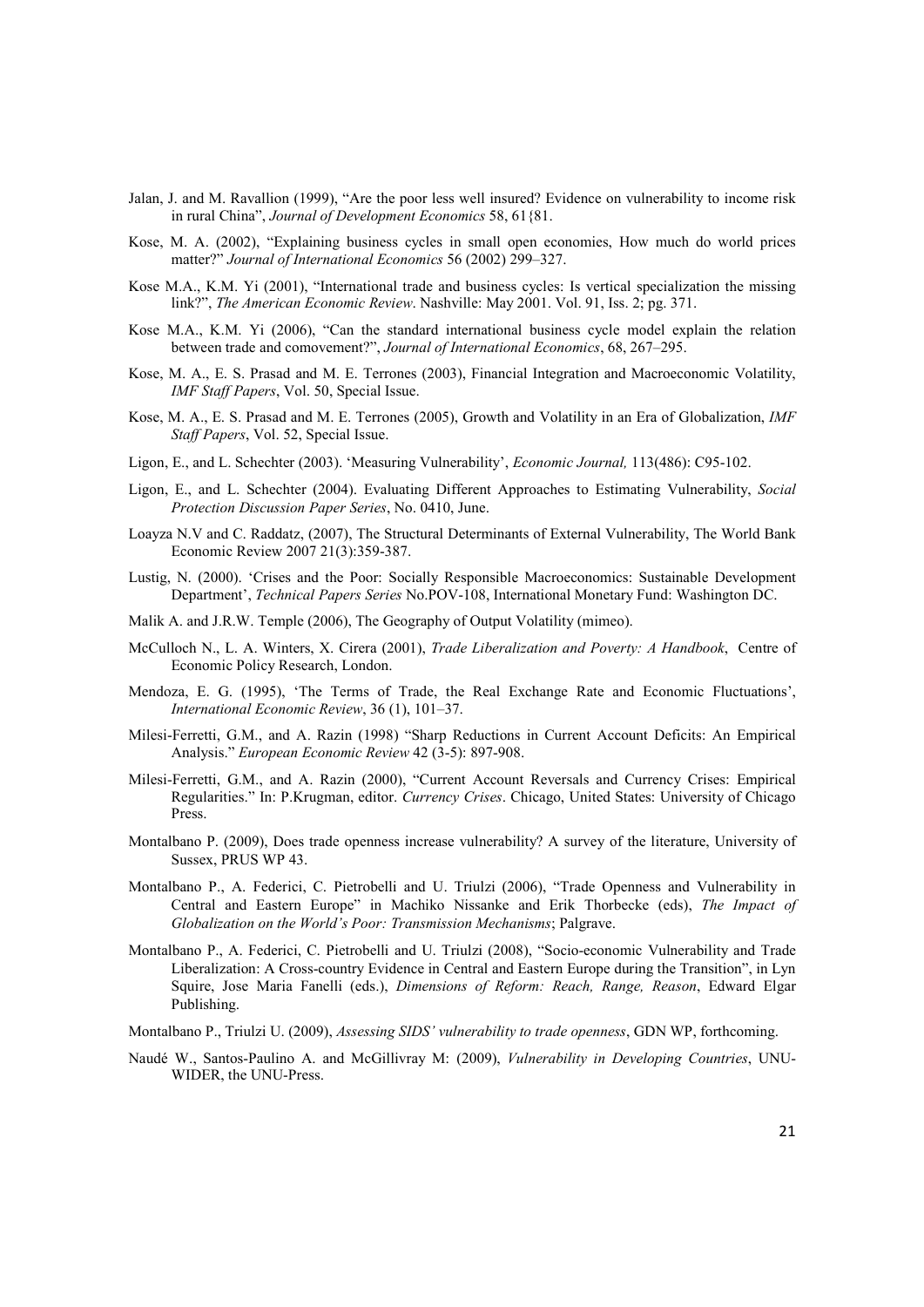- Prasad E. S. and J. A. Gable, (1998), "International Evidence on the Determinants of Trade Dynamics", *IMF Staff Papers*, Vol. 45, No. 3; September.
- Rodrik, D. (1998), "Why Do More Open Economies Have Bigger Governments?", *Journal of Political Economy*, October 1998, 106 (5), 997{1032.
- Santos-Paulino A. (2007), Terms of Trade Shocks and the Current Account in Small Island States, *Wider Research Paper* No. 2007/20, April.
- Tesliuc E. and K. Lindert (2004), Risk and Vulnerability in Guatemala: A Quantitative and Qualitative Assessment, *Social Protection Discussion Paper* 0404, World Bank, Washington.
- United Nations (2006) Department of economic and social affairs, *Measuring and Managing the Economic Vulnerability of Small Island Developing States*.
- Valenzuela E. (2006), Poverty, Vulnerability and Trade Policy in General Equilibrium, PhD dissertation.
- Valenzuela E., Hertel T.W., Keeney R. and Reimer J.J. (2007), Assessing Global Computable General Equilibrium Model Validity Using Agricultural Price Volatility, *Amer. J. Agr. Econ*. 89(2) (May 2007): 383–397.
- Winters A.L. (2000). 'Trade. Trade Policy and Poverty: What Are the Links?', *CEPR Discussion Paper* No.2382, Centre for Economics Policy Research: London.
- Winters A.L. (2002). 'Trade Liberalisation and Poverty: What Are the Links?', *The World Economy*, Volume 25, Number 9, September 2002 , pp. 1339-1367(29).
- Winters A.L. (2004), Trade Liberalisation and Economic Performance: An Overview, *The Economic Journal,* 114, February.
- Winters L.A., P Martins (2004), Beautiful But Costly: Business Costs in Small Remote Economies, Commonwealth Secretariat, London, 2004 – www.sidsnet.org.
- Winters L. A.; N. McCulloch; A. McKay (2004), Trade Liberalization and Poverty: The Evidence so Far, *Journal of Economic Literature*, Vol. 42, No. 1., Mar., 2004, pp. 72-115.
- Wolf, H. (2004a). 'Accounting for Consumption Volatility Differences', *IMF Staff Papers* No.50, Special Issue, International Monetary Fund: Washington DC.
- World Bank (2000), World Development Report 200/2001: Attacking Poverty, New York: Oxford University Press.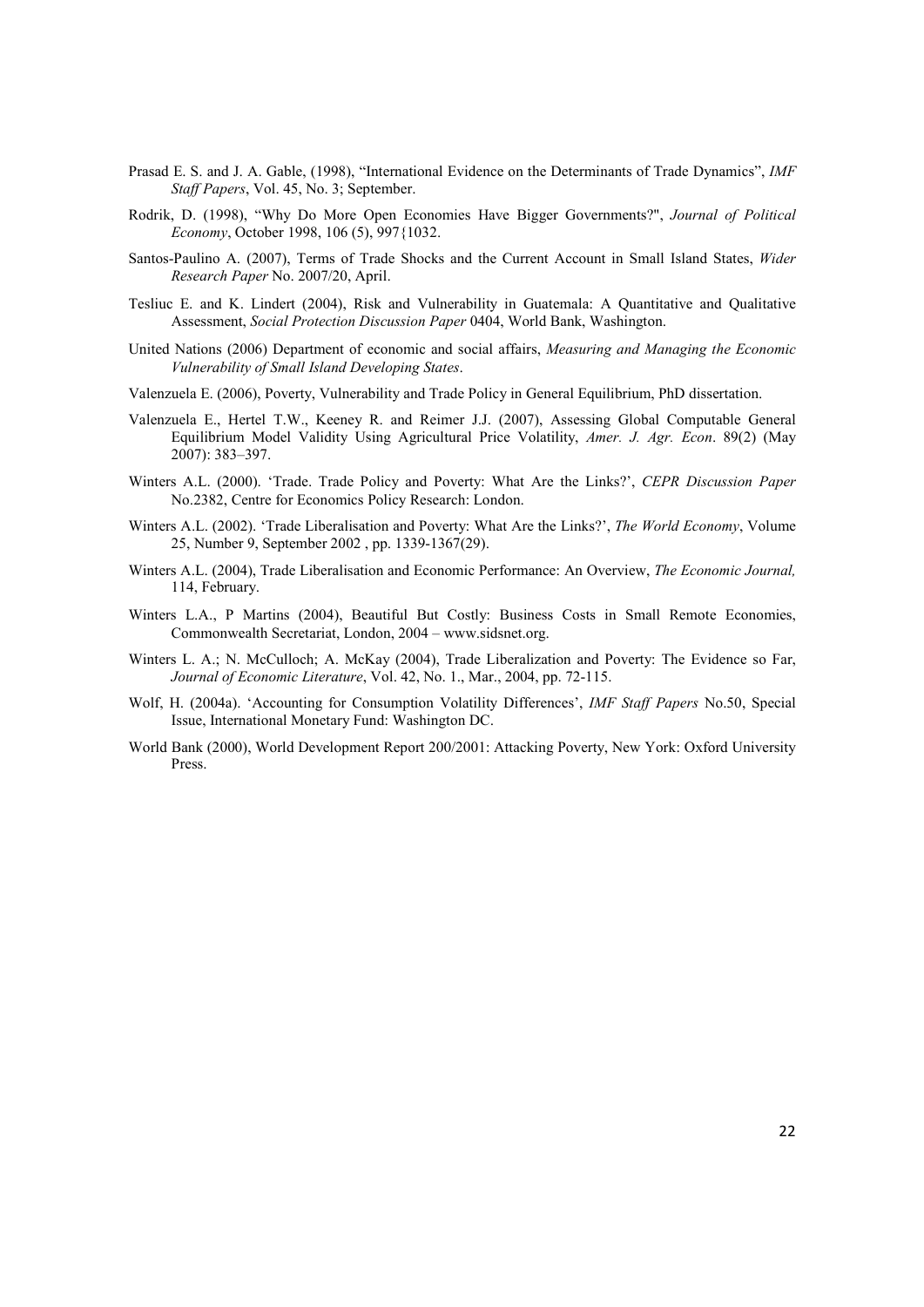#### **APPEDIX A**

**Fig. 1A – Examples of volatility decomposition: the cases of Chile and USA Chile** 





**USA** 

*Source: Authors' elaboration from Hnatkovska and Loyaza (2004)*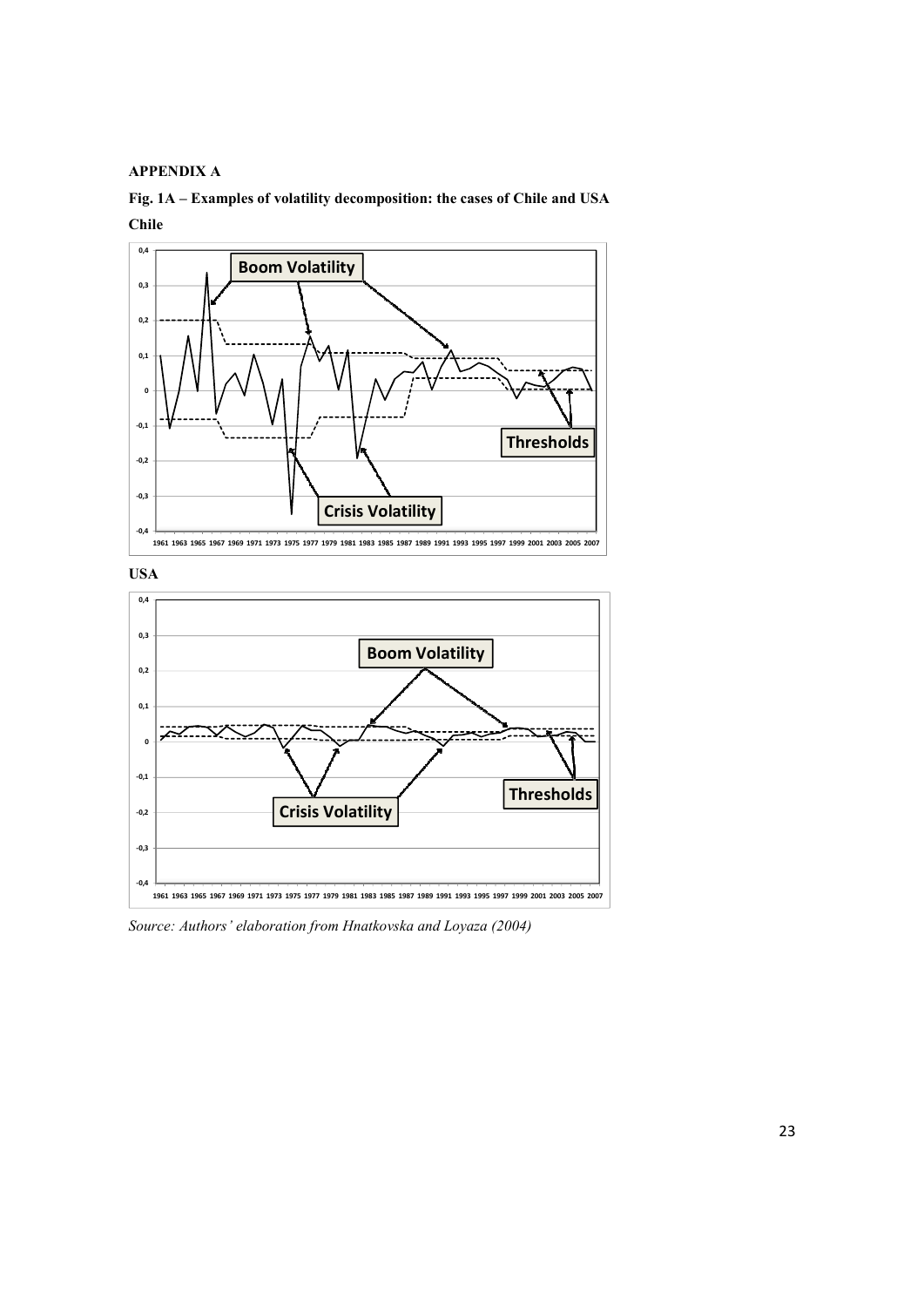|                          |          |                |           |              | Subperiod |                            |           |              |           |          |
|--------------------------|----------|----------------|-----------|--------------|-----------|----------------------------|-----------|--------------|-----------|----------|
| Country                  |          | 1960-1967      | 1968-1977 |              | 1978-1987 |                            | 1988-1997 |              | 1998-2007 |          |
|                          | Assessed | Observed       | Assessed  | Observed     | Assessed  | Observed                   | Assessed  | Observed     | Assessed  | Observed |
| Albania                  | nd       | nd             | nd        | nd           | nd        | nd                         | 0,0%      | 1            | 93,3%     | 0        |
| Algeria                  | 0,0%     | $\mathbf 0$    | 0,0%      | $\mathbf 0$  | 100,0%    | $\mathbf{1}$               | 0.0%      | $\mathbf 0$  | 0,0%      | 0        |
| Antigua and Barbuda      | nd       | nd             | nd        | nd           | 0,0%      | $\mathbf 0$                | 0.0%      | 1            | 0,0%      | 0        |
| Argentina                | 0,0%     | $\mathbf 0$    | 99.1%     | $\mathbf{1}$ | nd        | nd                         | 100,0%    | $\mathbf{1}$ | 100,0%    | 0        |
| Armenia                  | nd       | nd             | nd        | nd           | nd        | nd                         | 100,0%    | 0            | 100,0%    | 1        |
| Australia                | 0,0%     | $\mathbf{1}$   | 35,3%     | $\mathbf 0$  | 100,0%    | $\mathbf{1}$               | 94,2%     | $\mathbf{1}$ | 0,2%      | 0        |
| Austria                  | 0.0%     | 1              | 0,0%      | $\mathbf 0$  | 100,0%    | $\mathbf{1}$               | 100,0%    | 0            | 1,0%      | 0        |
| Azerbaijan               | nd       | nd             | nd        | nd           | nd        | nd                         | 90,1%     | $\mathbf{1}$ | 0,0%      | 1        |
| Bangladesh               | 0,0%     | $\mathbf{1}$   | 0,0%      | $\mathbf{1}$ | 0.0%      | $\mathbf 0$                | 100,0%    | 0            | 100,0%    | 0        |
| Barbados                 | nd       | nd             | nd        | nd           | nd        | nd                         | 0,0%      | $\mathbf 0$  | 0,8%      | 1        |
| Belarus                  | nd       | nd             | nd        | nd           | nd        | nd                         | 0.0%      | 0            | 23,7%     | 1        |
| Belgium                  | 2,9%     | $\mathbf{1}$   | 0,0%      | $\mathsf 0$  | 100,0%    | $\mathbf 0$                | 100,0%    | $\mathbf{1}$ | 0,7%      | 0        |
| Belize                   | nd       | nd             | nd        | nd           | 0,0%      | 0                          | 0,0%      | $\mathbf 0$  | 99,1%     | 1        |
| Benin                    | 100,0%   | $\mathbf{1}$   | 0,0%      | $\pmb{0}$    | 100,0%    | $\mathbf{1}$               | 100,0%    | $\mathbf 0$  | 100,0%    | 1        |
| Bhutan                   | nd       | nd             | nd        | nd           | nd        | nd                         | nd        | nd           | 100,0%    | 1        |
| Bolivia                  | nd       | nd             | 0,0%      | $\mathbf 0$  | 100,0%    | $\mathbf{1}$               | 100,0%    | $\mathbf{1}$ | 9,0%      | 0        |
| Botsw ana                | nd       | nd             | nd        | nd           | 0,4%      | $\mathbf{1}$               | 0,0%      | $\mathbf 0$  | 99,6%     | 1        |
| Brazil                   | 0,0%     | $\pmb{0}$      | 32,9%     | $\pmb{0}$    | 0,1%      | $\mathbf{1}$               | 99,8%     | 0            | 17,1%     | 1        |
| Brunei Darussalam        | nd       | nd             | nd        | nd           | nd        | nd                         | 0.0%      | 0            | 0,0%      | 1        |
| Bulgaria                 | nd       | nd             | nd        | nd           | 100,0%    | $\mathbf 0$                | 88,0%     | 1            | 0,0%      | 0        |
| Burkina Faso             | 100,0%   | $\pmb{0}$      | 12,6%     | $\mathsf 0$  | 29,4%     | $\mathbf{1}$               | 0,0%      | $\mathbf 0$  | 0,0%      | 0        |
| Cambodia                 | nd       | nd             | nd        | nd           | nd        | nd                         | 100,0%    | $\mathbf{1}$ | 65,5%     | Ó        |
| Cameroon                 | 100,0%   | $\mathbf{1}$   | 0,0%      | 0            | 0,0%      | $\mathbf 0$                | 100,0%    | $\mathbf{1}$ | 0,0%      | 0        |
| Canada                   | 23,1%    | $\mathbf{1}$   | 0,0%      | $\mathbf{1}$ | 100,0%    | $\mathbf 0$                | 100,0%    | $\mathbf 0$  | 17,7%     | 0        |
| Cape Verde               | nd       | nd             | nd        | nd           | nd        | nd                         | 0,0%      | 0            | 0,0%      | 0        |
| Central African Republic | nd       | nd             | nd        | nd           | nd        | nd                         | nd        | nd           | 0,0%      | 0        |
| Chad                     | 0.0%     | 0              | 0,0%      | $\mathsf 0$  | 0.0%      | $\mathbf{1}$               | 0.0%      | $\mathbf 0$  | 0,0%      | 0        |
| Chile                    | 0.0%     | 0              | 100,0%    | 0            | 100,0%    | $\mathbf 0$                | 98,6%     | 1            | 0.1%      | 0        |
| China                    | 0,1%     | $\overline{1}$ | 94,8%     | 1            | 95,6%     | $\mathbf 0$                | 24,2%     | $\mathbf{1}$ | 0,0%      | 0        |
| Colombia                 | 9,1%     | $\mathbf{1}$   | 98,7%     | $\mathbf{1}$ | 100,0%    | 0                          | 0.0%      | $\mathbf 0$  | 63,7%     | 1        |
| Compros                  | nd       | nd             | nd        | nd           | 100,0%    | $\mathbf{1}$               | 0.0%      | $\mathbf 0$  | 100,0%    | 1        |
| Congo, Dem. Rep.         | 0.0%     | $\mathbf 0$    | 0,0%      | $\mathbf{1}$ | 0.0%      | $\mathbf 0$                | 85,3%     | $\mathbf 0$  | 0,0%      | 0        |
| Costa Rica               | 24,1%    | 1              | 0,0%      | $\mathsf 0$  | 100,0%    | $\mathbf{1}$               | 0,4%      | 1            | 0,2%      | 0        |
| Cote d'Ivoire            | 100,0%   | 1              | 100,0%    | $\mathsf 0$  | 100,0%    | $\mathbf 0$                | 82,2%     | 1            | 18,5%     | 0        |
| Croatia                  | nd       | nd             | nd        | nd           | nd        | nd                         | nd        | nd           | 99,9%     | 1        |
| Czech Republic           | nd       | nd             | nd        | nd           | nd        | nd                         | 100,0%    | 1            | 0,0%      | 1        |
| Denmark                  | 0,0%     | 0              | 0,0%      | $\pmb{0}$    | 99,8%     | $\mathbf{1}$               | 53,2%     | $\mathbf{1}$ | 0,0%      | 0        |
| Djibouti                 | nd       |                | nd        |              |           |                            | 47,2%     | 1            | 2,9%      | 0        |
| Dominica                 |          | nd             |           | nd<br>nd     | nd        | nd                         |           | $\mathbf{1}$ |           | 0        |
| Dominican Republic       | nd       | nd             | nd        | $\mathbf 0$  | 0,0%      | $\mathbf 0$<br>$\mathbf 0$ | 99,9%     |              | 0,0%      | 0        |
|                          | 0,0%     | 0              | 0,0%      |              | 0.0%      |                            | 100,0%    | 1            | 50,6%     |          |
| Ecuador                  | 0.0%     | $\mathbf{1}$   | 0,0%      | $\mathbf{1}$ | 100,0%    | $\mathbf 0$                | 100,0%    | $\mathbf 0$  | 100,0%    | Ó        |
| Egypt, Arab Rep.         | nd       | nd             | 0,0%      | $\mathbf{1}$ | 0,0%      | $\mathbf{1}$               | 100,0%    | $\mathbf{0}$ | 28,2%     | 0        |
| <b>E</b> Salvador        | 98,9%    | $\mathbf{1}$   | 0,0%      | $\mathbf 0$  | 100,0%    | $\mathbf{1}$               | 0.0%      | $\mathbf 0$  | 67,3%     | 0        |
| <b>Equatorial Guinea</b> | nd       | nd             | nd        | nd           | nd        | nd                         | nd        | nd           | 0,0%      | 1        |
| Eritrea                  | nd       | nd             | nd        | nd           | nd        | nd                         | 0.0%      | 0            | 0,0%      | 1        |
| Estonia                  | nd       | nd             | nd        | nd           | nd        | nd                         | 99,4%     | 0            | 0,0%      | 1        |
| Ethiopia                 | nd       | nd             | nd        | nd           | 0,0%      | $\mathbf 0$                | 0,0%      | 0            | 24,3%     | 1        |
| Finland                  | 0,0%     | 0              | 0,0%      | $\mathbf{1}$ | 81,8%     | 1                          | 100,0%    | 0            | 0,0%      | 1        |
| France                   | 0,0%     | 0              | 0,0%      | $\mathbf{1}$ | 100,0%    | $\mathbf 0$                | 100,0%    | 1            | 0,1%      | $\Omega$ |
| Gabon                    | 0,0%     | 0              | 15,4%     | 1            | 0,0%      | 0                          | 0.0%      | $\mathbf 0$  | 0,0%      | 0        |
| Gambia, The              | nd       | nd             | 0,0%      | $\mathbf{1}$ | 0,0%      | 0                          | 100,0%    | $\mathbf{1}$ | 100,0%    | 0        |

**Tab 1A – Assessed and Observed probabilities of a positive consumption gap**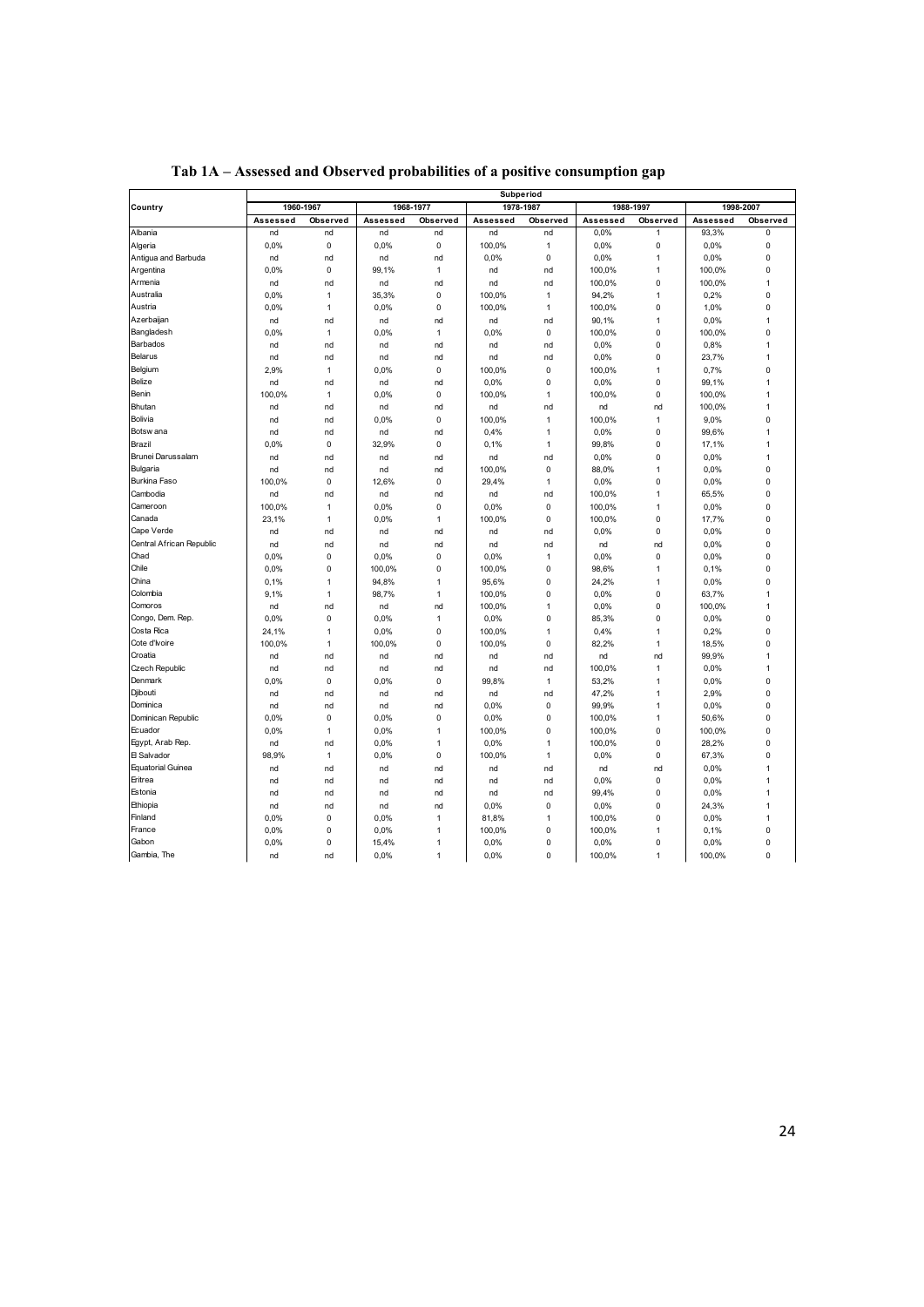|                    | Subperiod |              |          |              |           |              |           |                |           |             |
|--------------------|-----------|--------------|----------|--------------|-----------|--------------|-----------|----------------|-----------|-------------|
| Country            | 1960-1967 |              |          | 1968-1977    | 1978-1987 |              | 1988-1997 |                | 1998-2007 |             |
|                    | Assessed  | Observed     | Assessed | Observed     | Assessed  | Observed     | Assessed  | Observed       | Assessed  | Observed    |
| Gabon              | 61,4%     | 0            | 98,1%    | $\mathbf{1}$ | 0.0%      | 0            | 0,0%      | 0              | 1,6%      | 0           |
| Gambia, The        | nd        | nd           | 55,4%    | 1            | 0,8%      | 0            | 86,6%     | 1              | 99,8%     | $\pmb{0}$   |
| Georgia            | nd        | nd           | nd       | nd           | nd        | nd           | 0,3%      | 0              | 92,7%     | 0           |
| Germany            | nd        | nd           | 66,3%    | 0            | 50,3%     | $\mathbf 0$  | 36,4%     | 1              | 32,1%     | 0           |
| Ghana              | 0,2%      | 0            | 27,9%    | 1            | 58,7%     | $\mathbf 0$  | 5,1%      | Ó              | 35,3%     | 1           |
| Greece             | 32,3%     | $\mathbf{1}$ | 71,8%    | 0            | 23,1%     | $\mathbf{1}$ | 27,0%     | 0              | 38,2%     | 1           |
| Guatemala          | 41,0%     | $\mathbf 0$  | 40,4%    | $\mathbf 0$  | 47,2%     | $\mathbf 0$  | 43,7%     | 1              | 32,0%     | 0           |
| Guinea-Bissau      | nd        | nd           | 83,8%    | $\mathbf{1}$ | 100,0%    | $\mathbf{1}$ | 1,8%      | 0              | 100,0%    | 1           |
| Guinea             | nd        | nd           | nd       | nd           | nd        | nd           | 26,8%     | 0              | 13,5%     | 0           |
| Guyana             | 0.0%      | $\mathbf 0$  | 47,9%    | 0            | 0,1%      | $\mathbf 0$  | 100,0%    | 1              | 72,5%     | 1           |
| Honduras           | 25,2%     | 1            | 37,0%    | 0            | 20,1%     | 1            | 36,9%     | 0              | 58,8%     | $\mathbf 0$ |
| Hong Kong, China   | 21,3%     | 1            | 68,9%    | 0            | 9,1%      | $\mathbf 0$  | 58,1%     | 0              | 49,7%     | $\mathbf 0$ |
| Hungary            | nd        | nd           | 39,6%    | $\mathbf{1}$ | 30,1%     | 0            | 28,5%     | 1              | 16,9%     | 0           |
| Iceland            | nd        | nd           | 98,4%    | $\mathbf 0$  | 44,9%     | $\mathbf 0$  | 43,1%     | 1              | 62,4%     | $\mathbf 0$ |
| India              | 25,8%     | 1            | 21,9%    | 0            | 36,3%     | $\mathbf{1}$ | 39,3%     | 0              | 48,8%     | $\mathbf 0$ |
| Indonesia          | 39,9%     | 1            | 7,9%     | $\mathbf{1}$ | 0.0%      | 0            | 90,8%     | 0              | 90,4%     | 1           |
| Iran, Islamic Rep. | nd        | nd           | 5,4%     | 0            | 55,7%     | $\mathbf{1}$ | 27,3%     | 0              | 9,5%      | $\mathbf 0$ |
| Ireland            | 57,0%     | 1            | 41,4%    | 0            | 69,2%     | 0            | 30,8%     | 0              | 39,8%     | 0           |
| Israel             | nd        | nd           | nd       | nd           | nd        | nd           | 69,8%     | 1              | 35,5%     | $\Omega$    |
| Italy              | 58,2%     | 0            | 37,7%    | $\mathbf{1}$ | 32,3%     | 0            | 56,7%     | 1              | 24,9%     | 0           |
| Japan              | 59,7%     | $\mathbf 0$  | 56,2%    | $\mathbf{1}$ | 41,4%     | 0            | 31,4%     | 0              | 45,5%     | 1           |
| Jordan             | nd        | nd           | nd       | nd           | 11,4%     | 0            | 8,8%      | 0              | 0,3%      | 0           |
| Kazakhstan         | nd        | nd           | nd       | nd           | nd        | nd           | 95,9%     | 0              | 68,2%     | 1           |
| Kenya              | 81,5%     | $\mathbf 0$  | 0.0%     | 1            | 33,1%     | $\pmb{0}$    | 7,3%      | $\overline{1}$ | 40,0%     | $\mathbf 0$ |
| Korea, Rep.        | 5,0%      | 1            | 2,0%     | 0            | 81,0%     | 0            | 52,6%     | 0              | 96,2%     | 1           |
| Kuw ait            | nd        | nd           | nd       | nd           | nd        | nd           | nd        | nd             | 6,4%      | $\Omega$    |
| Kyrgyz Republic    | nd        | nd           | nd       | nd           | nd        | nd           | 0,1%      | 1              | 6,3%      | 0           |
| Lao PDR            | nd        | nd           | nd       | nd           | nd        | nd           | nd        | nd             | 49,9%     | 1           |
| Latvia             | nd        | nd           | nd       | nd           | 36,3%     | $\mathbf{1}$ | 100,0%    | 0              | 8,8%      | $\Omega$    |
| Lebanon            | nd        | nd           | nd       | nd           | nd        | nd           | 70,3%     | 0              | 24,3%     | 1           |
| Lesotho            | 23,7%     | $\mathbf{1}$ | 40,7%    | $\mathbf{1}$ | 90,0%     | $\mathbf{1}$ | 17,2%     | 0              | 96,1%     | 1           |
| Lithuania          | nd        | nd           | nd       | nd           | nd        | nd           | nd        | nd             | 35,4%     | $\mathbf 0$ |
| Luxembourg         | 25,1%     | 1            | 36,3%    | 0            | 40,7%     | $\mathbf{1}$ | 47,9%     | 0              | 30,0%     | 0           |
| Macao, China       | nd        | nd           | nd       | nd           | 33,2%     | $\mathbf 0$  | 98,1%     | 1              | 37,6%     | 0           |
| Macedonia, FYR     | nd        | nd           | nd       | nd           | nd        | nd           | 60,1%     | 1              | 88,6%     | $\mathbf 0$ |
| Madagascar         | 48,0%     | 1            | 40,5%    | 0            | 50,1%     | $\mathbf 0$  | 31,6%     | 0              | 36,9%     | 0           |
| Malaw i            | 15,2%     | 1            | 0,4%     | 0            | 82,3%     | 1            | 69,6%     | 0              | 12,4%     | 1           |
| Malaysia           | 48,3%     | 1            | 53,9%    | $\mathbf{1}$ | 78,2%     | $\mathbf{1}$ | 54,0%     | Ó              | 95,7%     | 1           |
| Maldives           | nd        | nd           | nd       | nd           | nd        | nd           | nd        | nd             | 41,8%     | $\mathbf 0$ |
| Mali               | nd        | nd           | 44,2%    | 1            | 7,7%      | $\mathbf{1}$ | 66,8%     | 0              | 92,0%     | 0           |
| Mauritania         | 95,6%     | $\mathbf{1}$ | 0,0%     | 0            | 2,3%      | $\mathbf 0$  | 11,1%     | 1              | 13,2%     | $\Omega$    |
| Mauritius          | nd        | nd           | nd       | nd           | 10,7%     | $\mathbf{1}$ | 4,7%      | 0              | 30,7%     | 0           |
| Mexico             | 10.8%     | $\mathbf{1}$ | 40.5%    | $\mathbf{1}$ | 61,6%     | $\mathbf 0$  | 96,6%     | 1              | 0,2%      | $\Omega$    |
| Moldova            | nd        | nd           | nd       | nd           | nd        | nd           | 2,1%      | 0              | 90,2%     | 1           |
| Morocco            | 37,4%     | $\mathbf{1}$ | 23,2%    | 0            | 63,1%     | $\mathbf{1}$ | 34,9%     | 0              | 28,3%     | 0           |
| Mozambique         | nd        | nd           | nd       | nd           | 44,9%     | 0            | 27,8%     | 1              | 99,9%     | $\mathbf 0$ |
| Namibia            | nd        | nd           | nd       | nd           | 0.4%      | 0            | 94,2%     | 1              | 72,5%     | 1           |
| Netherlands        | 40,3%     | $\mathbf{1}$ | 30,9%    | 0            | 49,6%     | $\mathbf 0$  | 37,7%     | 1              | 22,2%     | $\mathbf 0$ |
| New Zealand        | 73,7%     | 1            | 52,2%    | 1            | 39,1%     | 0            | 35,2%     | 1              | 37,2%     | 0           |
| Nicaragua          | 43,7%     | 0            | 33,2%    | 0            | 12,3%     | $\mathbf{1}$ | 0.0%      | $\mathbf 0$    | 45,5%     | $\mathbf 0$ |
| Norw ay            | 26,8%     | 1            | 42,7%    | 0            | 25,3%     | 1            | 45,5%     | 1              | 29,5%     | 0           |
|                    |           |              |          |              |           |              |           |                |           |             |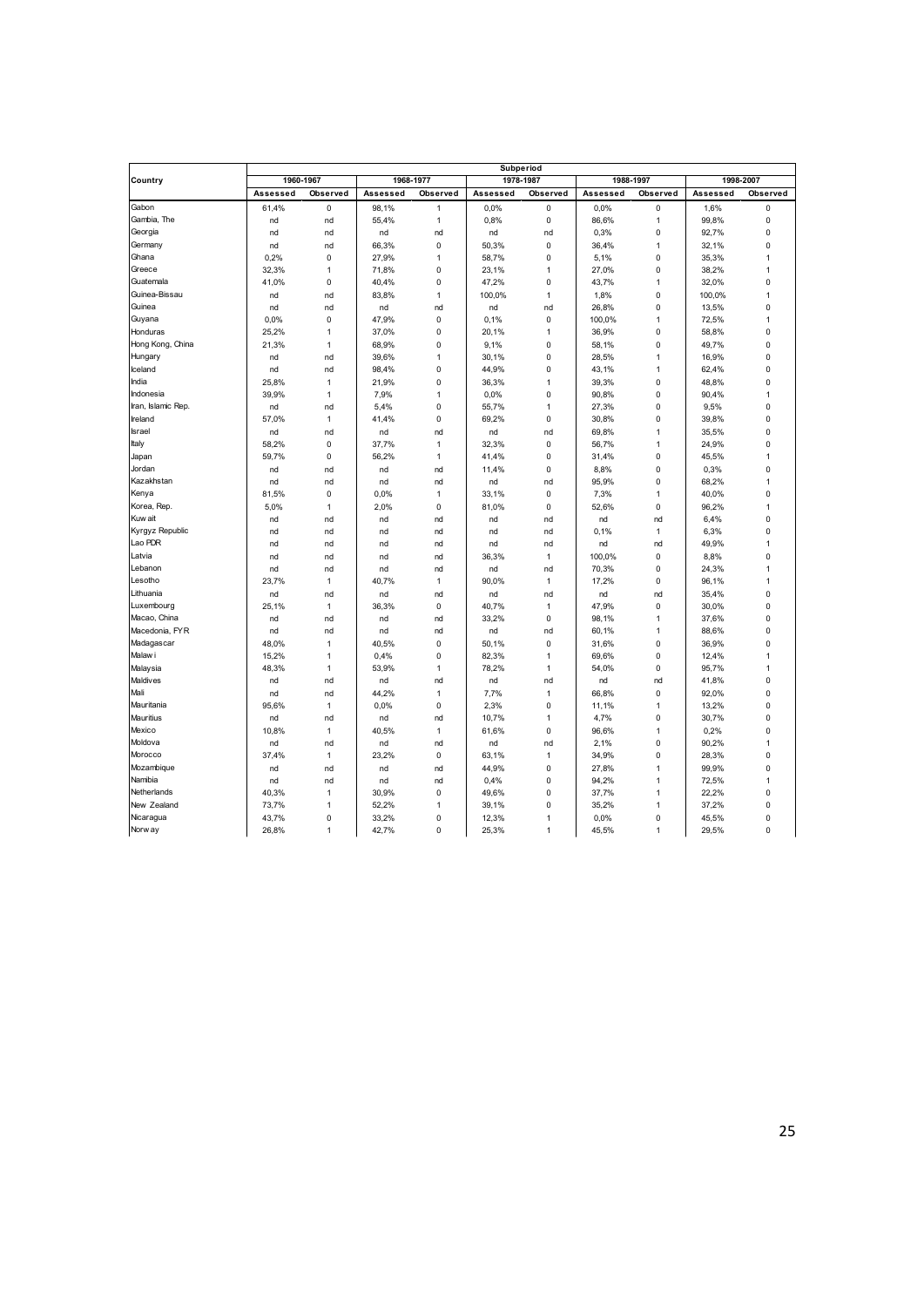|                                |          | <b>Subperiod</b> |          |                |           |                 |           |              |          |                 |
|--------------------------------|----------|------------------|----------|----------------|-----------|-----------------|-----------|--------------|----------|-----------------|
| Country                        |          | 1960-1967        |          | 1968-1977      | 1978-1987 |                 | 1988-1997 |              |          | 1998-2007       |
|                                | Assessed | <b>Observed</b>  | Assessed | Observed       | Assessed  | <b>Observed</b> | Assessed  | Observed     | Assessed | <b>Observed</b> |
| Oman                           | nd       | nd               | nd       | nd             | nd        | nd              | 64.4%     | $\Omega$     | 30.9%    | $\Omega$        |
| Pakistan                       | 73,1%    | $\mathbf{1}$     | 5,3%     | $\mathbf 0$    | 75,0%     | $\mathbf{1}$    | 26,7%     | 0            | 4,1%     | 0               |
| Panama                         | nd       | nd               | nd       | nd             | 38,5%     | 0               | 92,9%     | 1            | 23,6%    | $\Omega$        |
| Papua New Guinea               | 29,3%    | 0                | 41,5%    | $\mathbf 0$    | 20,8%     | 0               | 94,5%     | 0            | 0.0%     | 0               |
| Paraguay                       | 46.4%    | $\Omega$         | 23.9%    | $\mathbf 0$    | 0.1%      | 0               | 48,5%     | $\mathbf{1}$ | 16,4%    | 1               |
| Peru                           | 11,7%    | 0                | 7,0%     | $\mathbf 0$    | 55,0%     | 0               | 84,3%     | $\mathbf{1}$ | 50,2%    | 0               |
| Philippines                    | 38,3%    | $\mathbf{1}$     | 40.0%    | $\overline{1}$ | 61,2%     | $\mathbf{1}$    | 40,2%     | $\Omega$     | 32,0%    | 1               |
| Poland                         | nd       | nd               | nd       | nd             | nd        | nd              | 32,2%     | 0            | 37,9%    | 1               |
| Portugal                       | 53.9%    | $\mathbf{1}$     | 0.6%     | $\Omega$       | 32,1%     | $\Omega$        | 34,8%     | 1            | 25,8%    | $\Omega$        |
| Romania                        | nd       | nd               | nd       | nd             | nd        | nd              | 78,1%     | $\mathbf{1}$ | 17,2%    | 1               |
| <b>Russian Federation</b>      | nd       | nd               | nd       | nd             | nd        | nd              | 27,9%     | 1            | 96,8%    | $\Omega$        |
| Rw anda                        | 92,4%    | $\mathbf 0$      | 37,5%    | $\mathbf 0$    | 77,8%     | $\mathbf 0$     | 90,1%     | 0            | 74,4%    | $\overline{0}$  |
| Saudi Arabia                   | nd       | nd               | nd       | nd             | nd        | nd              | nd        | nd           | 67,3%    | 1               |
| Senegal                        | 52,0%    | $\mathbf{1}$     | 66,1%    | $\mathbf 0$    | 17,9%     | $\mathbf 0$     | 63,7%     | $\mathbf{1}$ | 25,0%    | $\overline{0}$  |
| Serbia                         | nd       | nd               | nd       | nd             | nd        | nd              | nd        | nd           | 64,1%    | $\mathbf{1}$    |
| Seychelles                     | nd       | nd               | nd       | nd             | 100,0%    | $\mathbf 0$     | 6,8%      | $\mathbf 0$  | 8,0%     | $\overline{0}$  |
| Slovak Republic                | nd       | nd               | nd       | nd             | nd        | nd              | 30.4%     | $\Omega$     | 64,5%    | $\Omega$        |
| Slovenia                       | nd       | nd               | nd       | nd             | nd        | nd              | 48,9%     | 1            | 30,1%    | $\overline{0}$  |
| South Africa                   | 32,4%    | $\mathbf{1}$     | 60.7%    | $\overline{1}$ | 34,8%     | $\mathbf{1}$    | 52,8%     | 0            | 35,6%    | 1               |
| Spain                          | 27,5%    | $\mathbf 0$      | 49,2%    | $\overline{1}$ | 18,4%     | $\mathbf 0$     | 44,4%     | 1            | 29,9%    | $\overline{0}$  |
| Sri Lanka                      | nd       | nd               | nd       | nd             | nd        | nd              | 96,1%     | 1            | 37,4%    | 0               |
| St. Kitts and Nevis            | nd       | nd               | nd       | nd             | 42,3%     | $\mathbf 0$     | 99,9%     | 1            | 68,3%    | 0               |
| St. Vincent and the Grenadines | nd       | nd               | nd       | nd             | 22.6%     | 0               | 99,0%     | 0            | 21,8%    | 1               |
| Sudan                          | 67,5%    | $\mathbf{1}$     | 50,6%    | $\mathbf 0$    | 23,5%     | $\mathbf{1}$    | 62,4%     | 0            | 52,3%    | $\Omega$        |
| Sw aziland                     | nd       | nd               | nd       | nd             | 53,5%     | 0               | 10,9%     | 0            | 99,7%    | $\Omega$        |
| Sw eden                        | 42,8%    | $\mathbf{1}$     | 67,0%    | $\mathbf 0$    | 23,9%     | $\mathbf 0$     | 53,1%     | 1            | 27,8%    | $\overline{0}$  |
| Sw itzerland                   | 25,0%    | $\mathbf 0$      | 66,6%    | $\mathbf 0$    | 32,7%     | 1               | 42,1%     | 1            | 44,9%    | $\Omega$        |
| Syrian Arab Republic           | nd       | nd               | nd       | nd             | 6,4%      | $\mathbf 0$     | 56,1%     | 1            | 39,5%    | $\Omega$        |
| Tajikistan                     | nd       | nd               | nd       | nd             | nd        | nd              | 0.0%      | 0            | 99,5%    | 1               |
| Tanzania                       | nd       | nd               | nd       | nd             | nd        | nd              | 13,5%     | 1            | 41,0%    | $\Omega$        |
| Thailand                       | 31,5%    | $\mathbf{1}$     | 44,6%    | $\mathbf{1}$   | 39,8%     | $\mathbf{1}$    | 72,0%     | 0            | 99,1%    | 1               |
| Togo                           | 52,8%    | $\Omega$         | 91,1%    | $\mathbf 0$    | 73.5%     | $\mathbf{1}$    | 84,4%     | $\Omega$     | 36,8%    | 1               |
| Trinidad and Tobago            | 23,0%    | 0                | 62,2%    | $\mathbf 0$    | 82,1%     | $\mathbf{1}$    | 18,5%     | 1            | 39,6%    | $\Omega$        |
| Tunisia                        | 16,5%    | $\mathbf{1}$     | 57.5%    | $\mathbf 0$    | 12.5%     | $\mathbf{1}$    | 28,2%     | 1            | 43,4%    | $\Omega$        |
| Turkey                         | nd       | nd               | nd       | nd             | nd        | nd              | nd        | nd           | 68,8%    | 1               |
| Uganda                         | nd       | nd               | nd       | nd             | 9.6%      | $\mathbf{1}$    | 8.0%      | $\Omega$     | 36,8%    | Ó               |
| Ukraine                        | nd       | nd               | nd       | nd             | nd        | nd              | 98,3%     | 0            | 55,1%    | 1               |
| <b>United Arab Emirates</b>    | nd       | nd               | nd       | nd             | nd        | nd              | 44,6%     | $\Omega$     | 0.0%     | 1               |
| United Kingdom                 | 27,5%    | $\mathbf{1}$     | 20,0%    | $\overline{1}$ | 56,5%     | 0               | 29,2%     | 0            | 41,3%    | 1               |
| <b>United States</b>           | 44,5%    | 1                | 54,9%    | $\mathbf 0$    | 35,2%     | $\mathbf{1}$    | 50,1%     | 1            | 35,2%    | $\Omega$        |
| Uruguay                        | 29,4%    | 0                | 18,9%    | $\overline{1}$ | 82,0%     | 0               | 49,0%     | 1            | 86,5%    | $\overline{0}$  |
| Venezuela, RB                  | nd       | nd               | 0.0%     | $\mathbf 0$    | 30,5%     | $\mathbf{1}$    | 54,8%     | 1            | 53,9%    | 0               |
| Vietnam                        | nd       | nd               | nd       | nd             | nd        | nd              | 31,6%     | 0            | 44,7%    | $\overline{0}$  |
| West Bank and Gaza             | nd       | nd               | nd       | nd             | nd        | nd              | 1,4%      | 1            | 84,8%    | 0               |
| Yemen, Rep.                    | nd       | nd               | nd       | nd             | nd        | nd              | 45,5%     | 0            | 39,6%    | $\overline{0}$  |
| Zambia                         | 0.0%     | $\mathbf 0$      | 0.1%     | $\overline{1}$ | 17.0%     | $\Omega$        | 0.0%      | $\Omega$     | 42,8%    | $\Omega$        |
| Zimbabw e                      | nd       | nd               | 20,0%    | $\mathbf 0$    | 2.6%      | $\overline{1}$  | 5,9%      | $\Omega$     | 7,7%     | 1               |